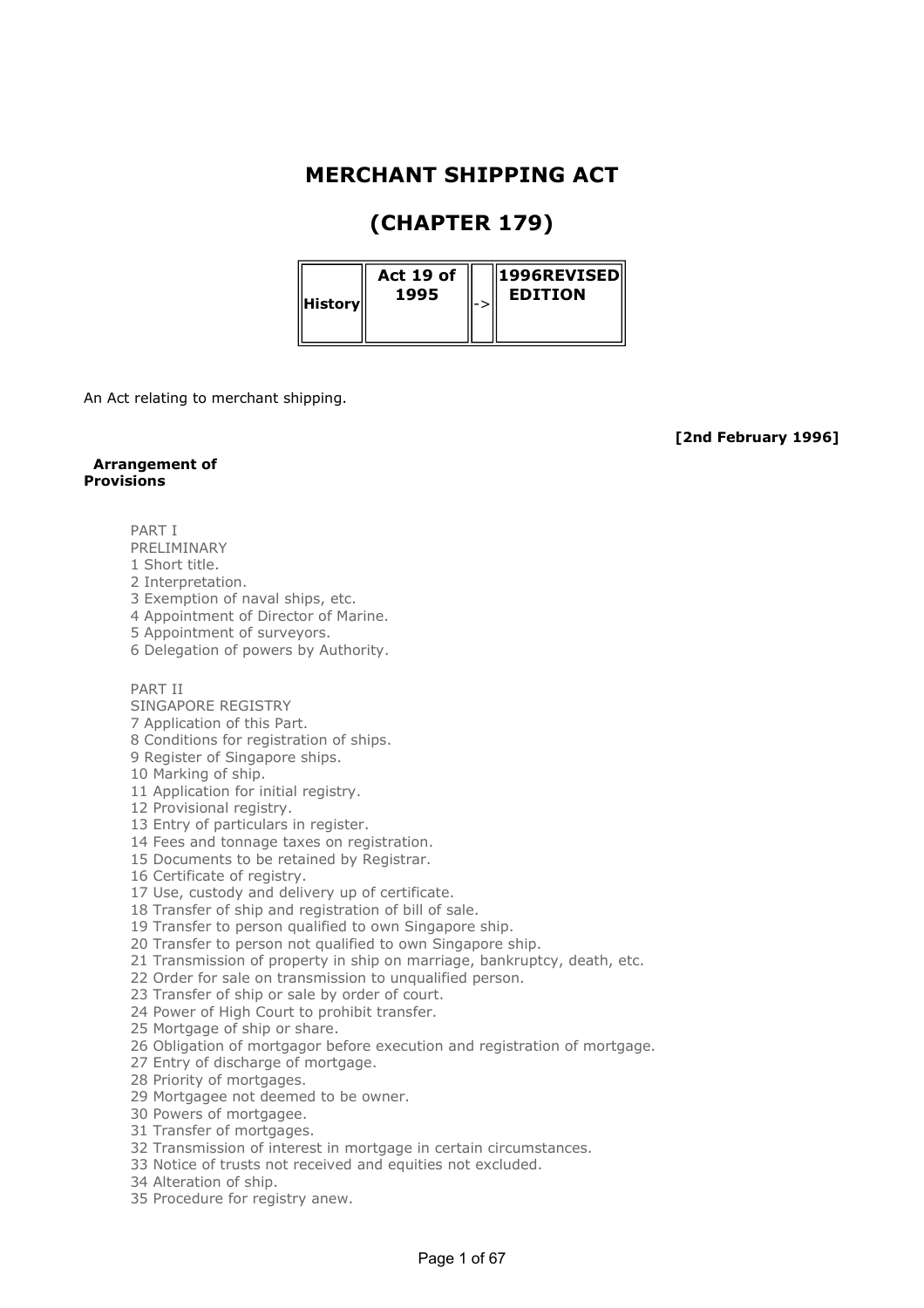36 National colours for Singapore ships.

37 Penalty for not showing colours.

38 Certified copy or transcript of register.

39 Correction of errors in register.

40 Rectification of register by High Court.

41 Delivery up of certificate on loss, etc., of ship.

42 Voluntary closure of registry.

43 Power of Authority to close registry and cancel certificate of registry.

44 Rules as to name of ship.

45 Regulations on evidence of seaworthiness, etc.

## PART III

MANNING AND CERTIFICATION

46 Application of this Part.

47 Manning and certification.

48 Prohibition of going to sea undermanned.

49 Unqualified persons going to sea as qualified officers.

50 Production of certificates and other documents of qualification.

51 Certificate obtained by fraud.

PART IV

CREW MATTERS

52 Application of this Part and interpretation.

53 Crew agreements.

54 Regulations relating to crew agreements, engagement and discharge of seamen.

55 Discharge of seamen when ship ceases to be registered in Singapore.

56 Payment of seaman's wages.

57 Account of seaman's wages.

58 Regulations relating to wages and accounts.

59 Settlement of disputes.

60 Restriction on attachment or assignment of and charge upon seamen's wages.

61 Assignment or sale of salvage invalid.

62 Allotment notes.

63 Right of person named in allotment note to sue in his own name.

64 Right, or loss of right, to wages in certain circumstances.

65 Compensation to seaman improperly discharged.

66 Wages on termination of service by illness.

67 Protection of certain rights and remedies.

68 Remedies of master for remuneration, disbursements, etc.

69 Powers of court in case of unreasonable delay in paying seaman's wages.

70 Provisions and water.

71 Complaints about provisions or water.

72 Other complaints.

73 Medical stores.

74 Medical treatment on board ship.

75 Expenses of medical treatment, etc., during voyage.

76 Drunkenness, etc., on board ship.

77 Continued or concerted disobedience, neglect of duty, etc.

78 Offences committed by certain other persons.

79 Defence of drug taken for medical purposes.

80 Disciplinary offences.

81 Appeal against fine for disciplinary offences.

82 Prohibition of double prosecution.

83 Payment of fines for disciplinary offences.

84 Civil liability for smuggling.

85 Relief and repatriation of seaman left behind.

86 Limit of employer's liability under section 85.

87 Custody, etc., of property of deceased seamen.

88 Disposal of property of deceased seamen.

89 Official and other log-books.

90 Discharge books.

91 Returns of births and deaths in ships, etc.

92 Handing over of documents on change of master.

93 Stowaways.

94 Master's power of arrest.

95 Penalty for receiving remuneration from seamen for engagement.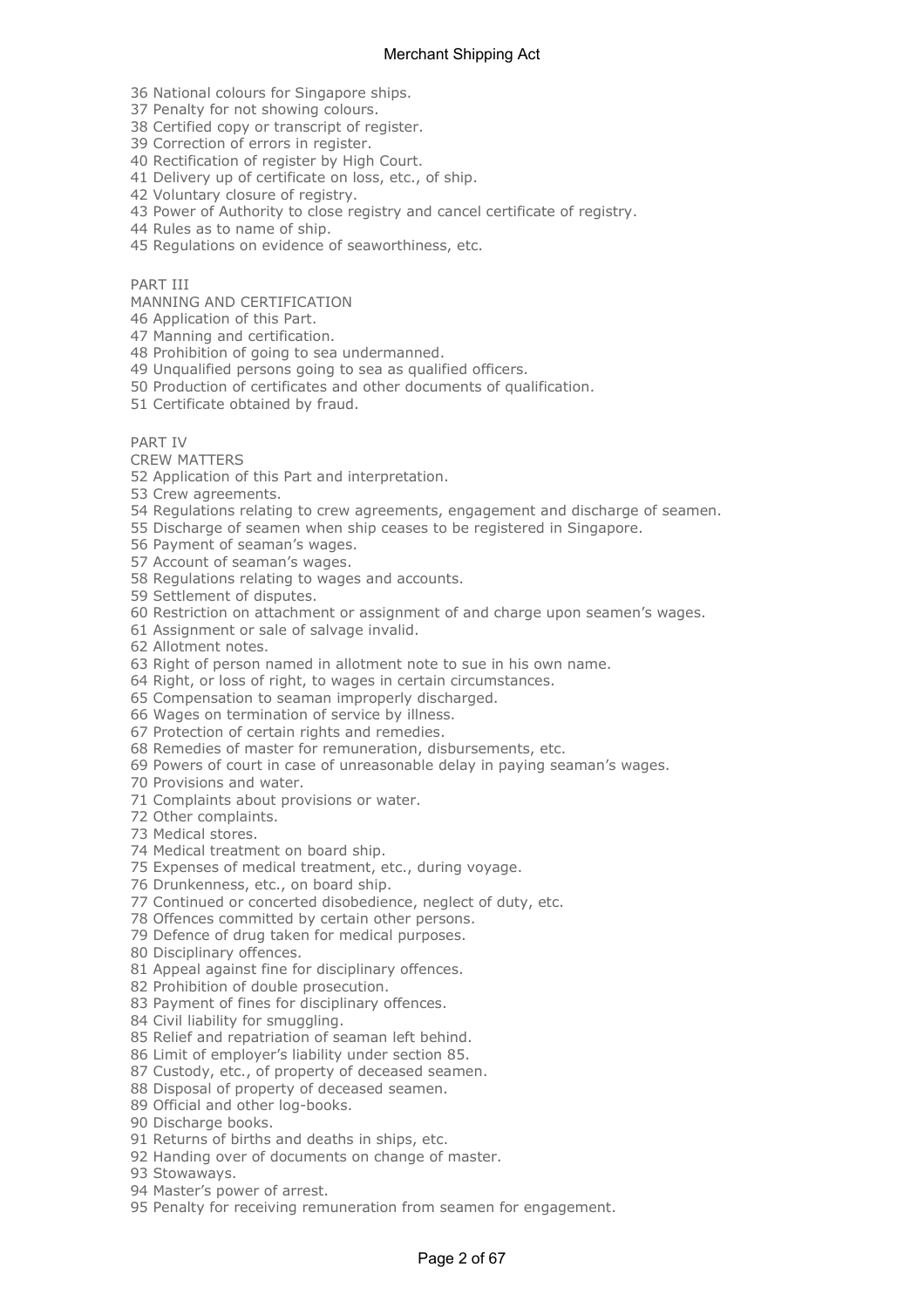96 Restriction on employment of young persons on board ship.

97 Extension to foreign ships.

PART V

- SURVEY AND SAFETY
- 98 Application of this Part.
- 99 Prohibition on going to sea without certificates.
- 100 Powers of Authority to make regulations.
- 101 Overloaded ships.
- 102 Penalty for carrying passengers in excess.
- 103 Observance of collision regulations.
- 104 Defect or deficiency in ship, etc.
- 105 Cancellation of certificate or exemption certificate.
- 106 Duty of ship to assist the other in case of collision.
- 107 Report of accidents, etc., to Director.
- 108 Appointment of inspector to report on accident, etc.
- 109 Notification of loss of ship.
- 110 Owner and master liable in respect of unsafe ship.
- 111 Master or seaman may claim discharge if ship is unsafe.
- 112 Obligation of shipowner to crew with respect to use of reasonable efforts to secure seaworthiness.
- 113 Detention of unsafe ship.
- 114 Owner liable for unsafe operation of ship.
- 115 Conduct endangering ships, structures or individuals.
- 116 Regulations for survey of ships and issue of certificates.

PART VI

- INQUIRIES AND INVESTIGATIONS
- 117 Inquiry into fitness or conduct of officers.
- 118 Inquiries and investigations into shipping casualties.
- 119 Formal investigations into shipping casualties.
- 120 Re-hearing of and appeal from inquiries and investigations.
- 121 Regulations as to inquiries, formal investigations and appeals.
- 122 Failure to deliver cancelled or suspended certificate.
- 123 Power to restore certificate.

124 Payment to persons holding inquiries or investigations and assessors.

## PART VII

- DELIVERY OF GOODS
- 125 Interpretation of this Part.
- 126 Powers of shipowner to land goods.
- 127 Lien for freight on landing goods.
- 128 Discharge of lien.
- 129 Provisions as to deposits by owners of goods.
- 130 Sale of goods by wharfinger and warehouseman.
- 131 Application of proceeds of sale.
- 132 Wharfinger's and warehouseman's rent and expenses.
- 133 Wharfinger's and warehouseman's protection.

PART VIII

- LIABILITY OF SHIPOWNERS AND SALVORS FOR MARITIME CLAIMS
- 134 Interpretation of this Part
- 135 Exclusion of liability
- 136 Limitation of liability for maritime claims
- 137 General limits
- 138 Limit for passenger claims
- 139 Constitution and distribution of fund
- 140 Bar to other actions
- 141 Meaning of "State Party"
- 142 Units of Account
- 143 Amendment of Schedule
- 144 Saving

PART IX WRECK AND SALVAGE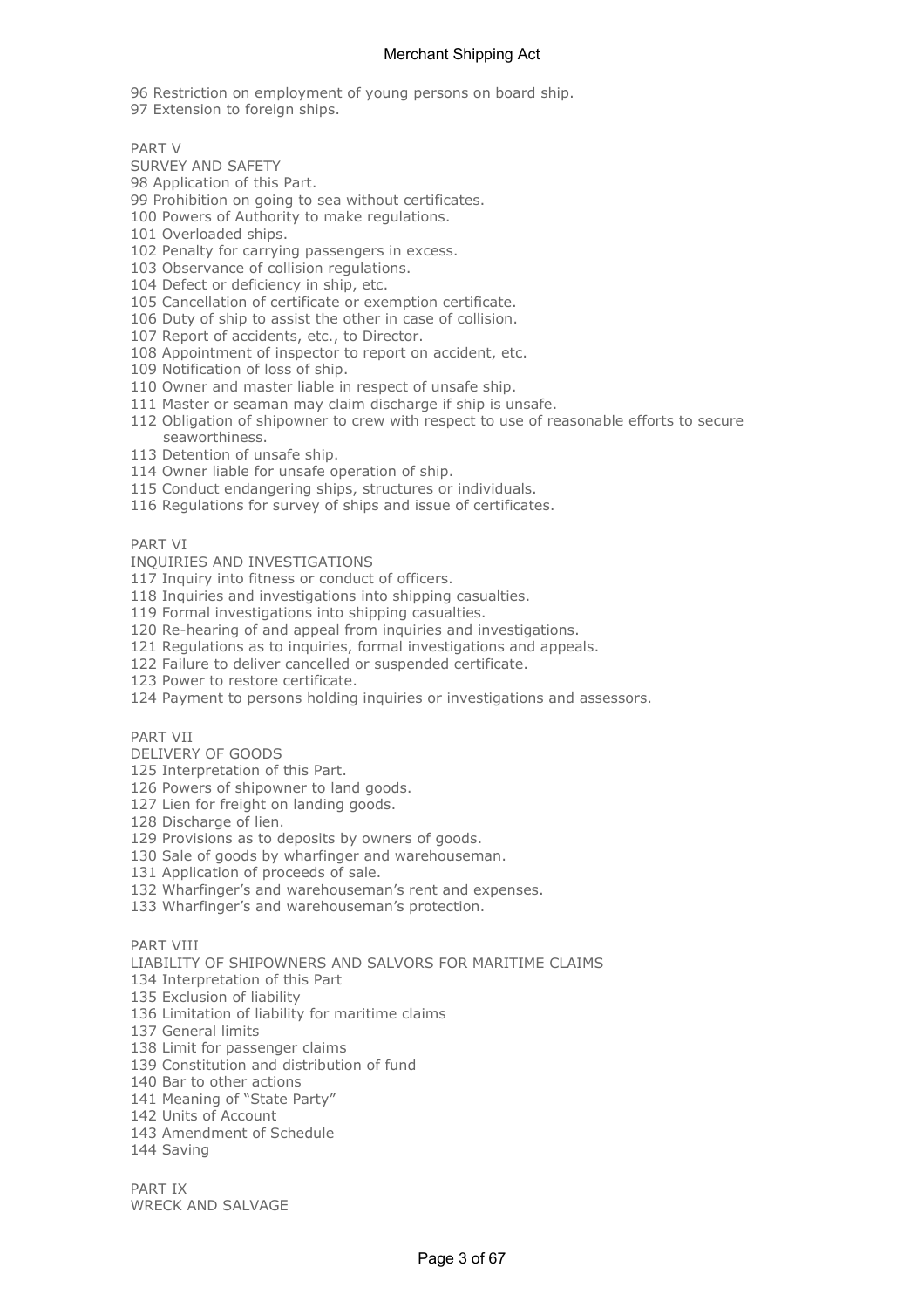145 Interpretation of this Part.

146 Receiver of wrecks.

147 Duty of receiver in respect of ship in distress.

148 Powers of receiver in case of ships in distress.

149 Power to pass over adjoining lands.

150 Power of receiver to suppress plunder and disorder by force.

151 Exercise of powers of receiver in his absence.

152 Examination in respect of ships in distress.

153 Rules to be observed by persons finding wreck.

154 Penalty for taking wreck at time of casualty.

155 Notice of wreck to be given by receiver.

156 Claims of owners to wreck.

157 Immediate sale of wreck by receiver in certain cases.

158 Right of Government to unclaimed wreck.

159 Unclaimed wreck.

160 Delivery of unclaimed wreck by receiver not to prejudice title.

161 Removal of wreck by receiver.

162 Powers of removal extend to tackle, cargo, etc.

163 Taking wreck to foreign port.

164 Interfering with wrecked ship or wreck.

165 Summary procedure for concealment of wreck.

166 Salvage payable for saving life.

167 Salvage of cargo or wreck.

168 Determination of salvage disputes.

169 Determination of disputes as to salvage summarily.

170 Appeal in case of salvage disputes.

171 Valuation of property by receiver.

172 Detention of property liable to salvage by receiver.

173 Sale of detained property.

174 Apportionment of salvage by receiver.

175 Apportionment of salvage by High Court.

176 Jurisdiction of High Court in salvage.

177 Receiver's fees.

#### PART X

LEGAL PROCEEDINGS

178 Provision as to jurisdiction in case of offences.

179 Jurisdiction over ships lying off coast.

180 Jurisdiction in case of offences on board ship.

181 Presumption of jurisdiction.

182 Court for trial of offences.

183 Sums ordered to be paid leviable by distress on ship.

184 Depositions to be received in evidence when witness cannot be produced.

185 Proof of attestation not required.

186 Admissibility of documents in evidence.

187 Service of documents.

188 Mode of making declarations.

189 Continuing offences.

190 Liability of beneficial owners.

191 Offences by body corporate.

192 Offences under this Act.

193 Forgery, etc., of documents and fraudulent use.

194 False declaration, etc.

195 Interfering with person in carrying out duty, etc.

196 Misleading officer, refusal to answer questions, produce documents, etc.

197 Offences relating to markings of ship.

198 Unauthorised presence on board ship.

199 Taking person performing duty to sea.

200 General penalties.

201 Persons appointed or authorised under this Act deemed public servants.

202 Costs of detention of unsafe ships.

203 Security for costs of detention of unsafe ships.

204 Immunity of Government, Authority and their employees, etc.

PART XI MISCELLANEOUS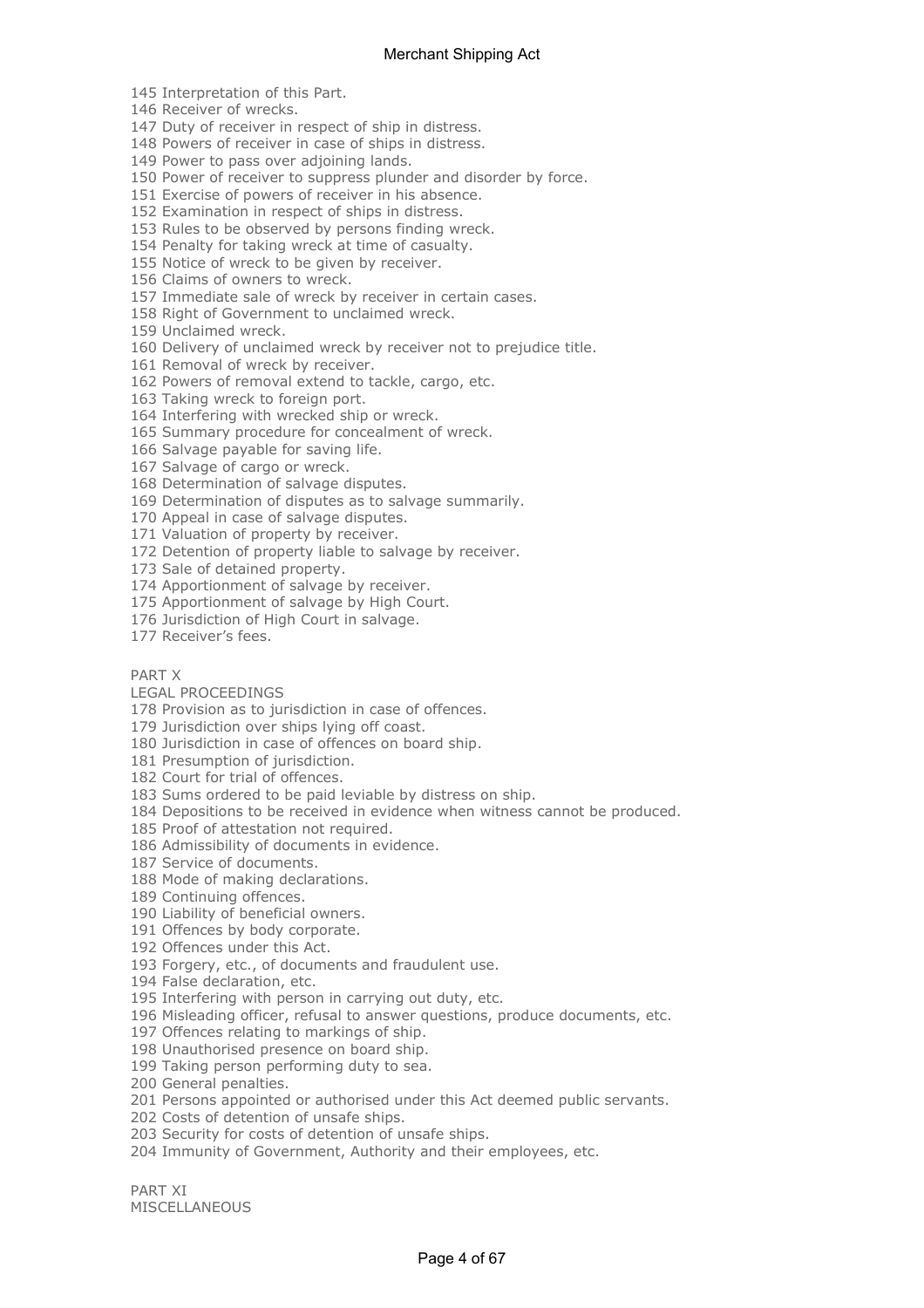205 Powers of Director, etc.

206 Powers of inspector.

207 Power of arrest.

208 Power of High Court to remove master.

209 Enforcing detention of ship.

210 Issue of new document.

211 Issue of certified copies or extracts.

212 Copy of Act and regulations to be kept on Singapore ships.

213 Powers of Authority to prescribe fees, recovery of fees and application of moneys.

214 Documents to be in approved form.

215 Exemption.

216 Regulations.

217 Transitional provisions.

THE SCHEDULE

LEGISLATION HISTORY

## MERCHANT SHIPPING ACT

## (CHAPTER 179)

An Act relating to merchant shipping.

[2nd February 1996]

## PART I

## PRELIMINARY

## Short title.

1. This Act may be cited as the Merchant Shipping Act.

## Interpretation.

**2.**  $-(1)$  In this Act, unless the context otherwise requires  $-$ 

"alteration" includes deterioration;

"Authority" means the Maritime and Port Authority of Singapore established under the Maritime and Port Authority of Singapore Act 1996;

Act 7 of 1996.

"beneficial interest" includes interests arising under contract and other equitable interests;

"cargo ship" means any ship which is not a passenger ship;

"certificated officer" means any officer holding a certificate issued or deemed to have been issued in accordance with regulations made under section 47;

"collision regulations" means regulations made under section 100 (2) (h);

"consular officer" includes —

(a) a consul, ambassador, high commissioner, commissioner or other head of a diplomatic mission;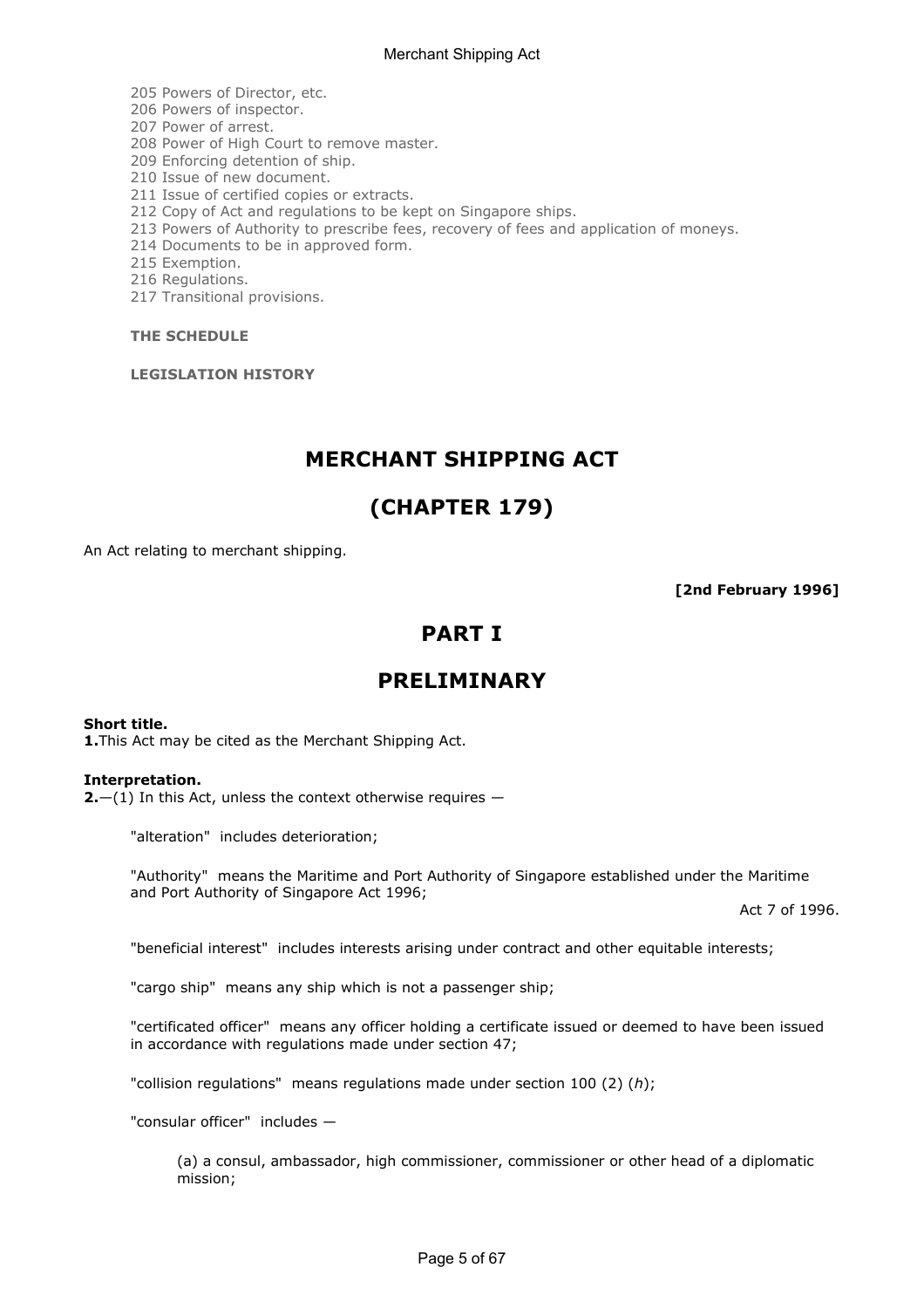- (b) a Minister;
- (c) a charge d'affairs; and
- (d) a counsellor, secretary or attache of an embassy or other mission;

"court" , in relation to any proceedings, includes any court having jurisdiction in the matter to which the proceedings relate;

"crew agreement" means an agreement made pursuant to section 53;

"Director" means the Director of Marine appointed under section 4 and includes the Deputy Director of Marine;

"effects" includes clothes and documents;

"equipment" , in relation to a ship, includes every fitting, thing or article belonging to, on or in the ship used or to be used in connection with, or necessary for the navigation or safety of, the ship or persons on board or the prevention of pollution, whether or not the fitting, thing or article is prescribed by this Act and, in particular, includes machinery, boilers, cargo handling gear and any fitting, thing or article prescribed by this Act;

"harbour craft" means any ship that is used solely within the limits of the port that may be declared under the Maritime and Port Authority of Singapore Act 1996;

Act 7 of 1996.

"load line" means a line indicating the maximum depth to which a ship, other than a passenger ship, may be loaded in circumstances prescribed by regulations made under section 100 and determined in accordance with those regulations;

"master" includes every person, except a pilot, having command or charge of any ship;

"name" includes a surname;

"natural resources" means the mineral and other non-living resources of the seabed and its subsoil;

"officer" includes a master, a mate, an engineer, a helmsman and an engine driver of any ship;

"off-shore industry mobile unit" means

(a) a vessel that is used or intended for use in exploring or exploiting the natural resources of the subsoil of any seabed, or in any operation or activity associated with or incidental thereto, by drilling the seabed or its subsoil, or by obtaining substantial quantities of material from the seabed or its subsoil, with equipment that is on or forms part of the vessel; and

(b) a barge or like vessel fitted with living quarters for more than 12 persons and used or intended for use in connection with the construction, maintenance or repair of any fixed structure used or intended for use in exploring or exploiting the natural resources of the subsoil of any seabed, or in any operation or activity associated with or incidental thereto;

"passenger" means a person carried on board a ship with the knowledge or consent of the owner, manager, charterer, operator, agent or master of the ship, not being —

(a) a person employed or engaged in any capacity on board the ship on the business of the ship;

(b) a person on board the ship in pursuance of an obligation imposed on the master by any law (including a law of a country other than Singapore) to convey persons left behind in any country on being shipwrecked, distressed or by reason of circumstances that could not have been prevented or forestalled by the owner, manager, charterer, operator, agent or master of the ship;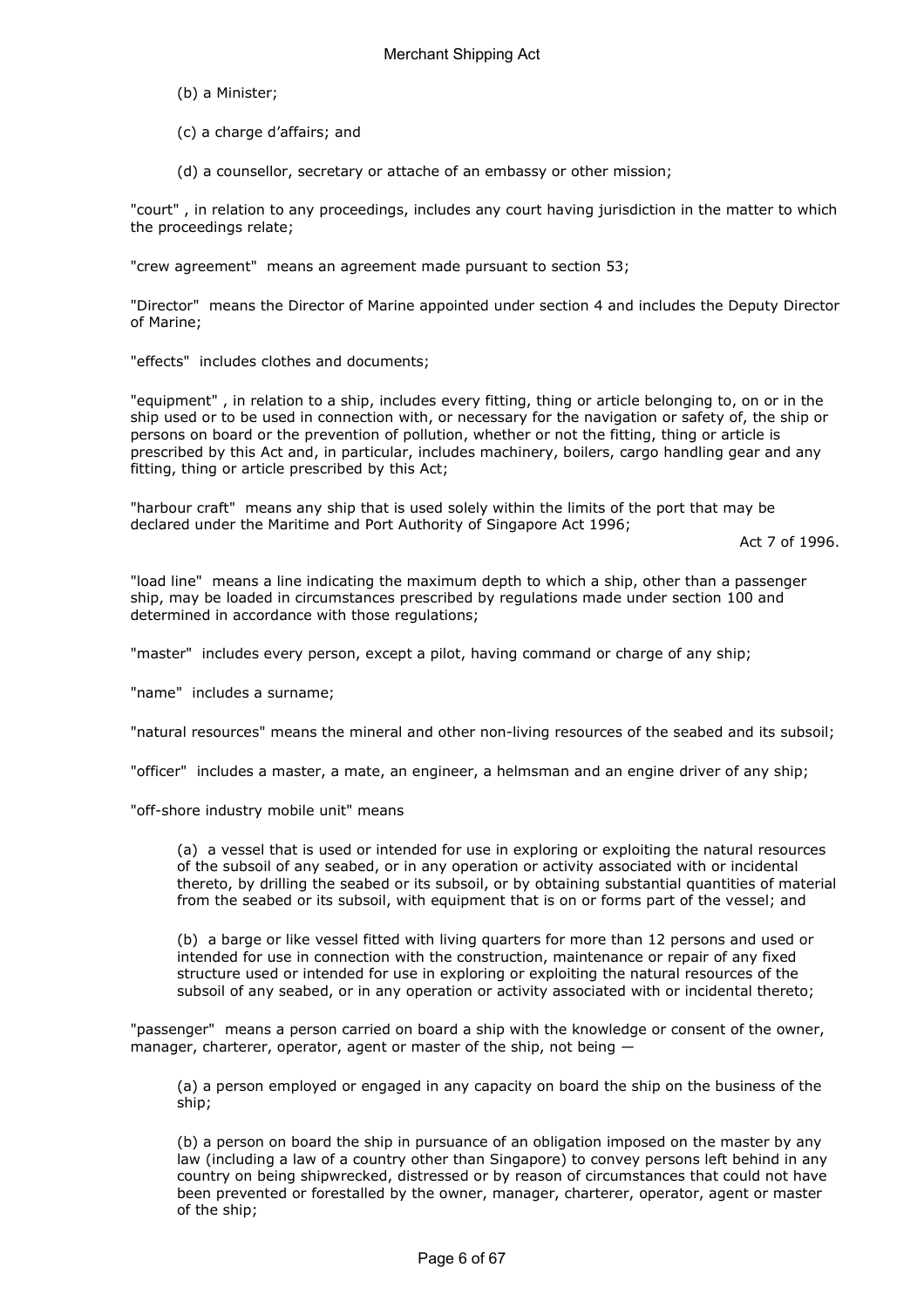- (c) a person temporarily employed on the ship in port; or
- (d) a child below one year of age;

"passenger ship" means a ship which carries more than 12 passengers;

"pilot" means any person who does not belong to, but has the conduct of, a ship;

"port" includes place;

"Port Health Officer" means any person appointed as a Port Health Officer under the Infectious Diseases Act;

Cap. 137.

"Port Master" means the Port Master appointed under the Maritime and Port Authority of Singapore Act 1996 and includes any Deputy Port Master;

Act 7 of 1996.

"port of return" means such port as is agreed upon by the master or seaman and his employer in the crew agreement or otherwise, or, in the absence of agreement —

(a) Singapore, in the case of a master or seaman who is resident in Singapore; or

(b) the port where the master or seaman was employed or joined the ship, in any other case;

"Registrar" means the Registrar of Singapore ships;

"representation" means probate, administration, confirmation or other instrument constituting a person the executor, administrator or other representative of a deceased person, and "legal personal representative" means the person so constituted executor, administrator or other representative of a deceased person;

"salvor" , in relation to salvage services rendered by the officers or crew or part of the crew of any naval ship, means the person in command of that ship;

"sea" includes any waters within the ebb and flow of tide;

"seaman" includes every person employed or engaged in any capacity on board a ship on the business of the ship, other than —

- (a) the master of the ship;
- (b) a pilot; or
- (c) a person temporarily employed on the ship in port;

"ship" means any kind of vessel used in navigation by water, however propelled or moved and  $includes$  —

(a) a barge, lighter or other floating vessel;

(b) an air-cushion vehicle, or other similar craft, used wholly or primarily in navigation by water; and

(c) an off-shore industry mobile unit;

"Singapore ship" means a ship registered, provisionally or otherwise, under Part II and its registry is not closed or deemed to be closed or suspended under that Part;

"subdivision load line" means a line indicating the maximum depth to which a passenger ship may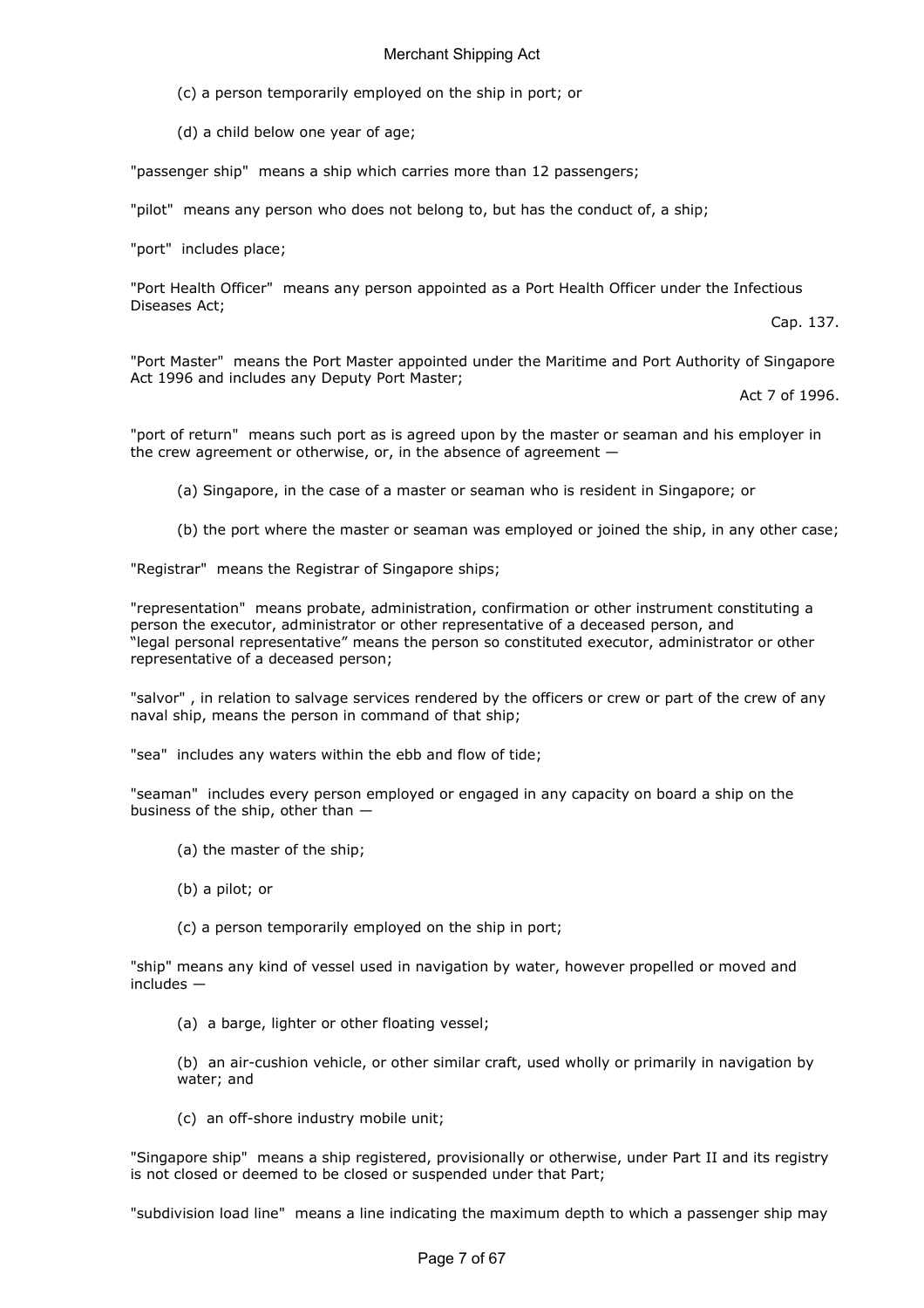be loaded having regard to the extent to which it is subdivided and to the space for the time being allotted to passengers as determined in accordance with regulations made under section 100;

"voyage" , in relation to a ship, means the whole time and the whole distance when the ship is at sea between the ship's port of departure and its port of arrival;

"wages" includes emoluments;

"young person" means any person who has not attained the age of 18 years.

(2) References in this Act —

(a) to a failure to do any act or thing include references to a refusal or neglect to do that act or thing;

(b) to going to sea include, in the case of a Singapore ship, references to going to sea from any country outside Singapore;

(c) to dying in a ship include references to dying in a ship's boat or life raft and to being lost from a ship, ship's boat or life raft; and

(d) to this Act include references to regulations made under this Act.

(3) For the purposes of this Act  $-$ 

(a) a seaman is discharged from a ship when his employment on that ship is terminated;

(b) a seaman discharged from a ship in any country and left there shall be deemed to be left behind in that country notwithstanding that the ship also remains there; and

(c) a ship shall be deemed to have gone to sea if it has got under way for any purpose except for the purpose of moving the ship from one berth or place in a port to another berth or place in the port.

## Exemption of naval ships, etc.

3. This Act, with the exception of Part VIII or where the contrary intention appears, shall not apply to or in relation to any ship belonging to the naval, military or air forces of Singapore or any other country.

## Appointment of Director of Marine.

4.—(1) The Authority may appoint a Director of Marine and a Deputy Director of Marine.

(2) If the Director is temporarily absent from Singapore or temporarily incapacitated by reason of illness or for any reason temporarily unable to perform his duties, a person may be appointed by the Authority to act in the place of the Director during any such period of absence from duty.

7/96.

(3) The Director may appoint such number of officers as he thinks fit for the purpose of carrying out all or any of the functions conferred on the Director by this Act.

(4) The Director may delegate to any officer appointed under this section all or any of the powers conferred on the Director by this Act, except the powers conferred by section 113.

7/96.

## Appointment of surveyors.

5. - (1) The Director may appoint, either generally or for special purposes or on special occasions, any person to be a surveyor of ships or a radio surveyor for the purposes of this Act.

(2) Every surveyor of ships and every radio surveyor shall have and perform the powers, functions and duties prescribed by this Act.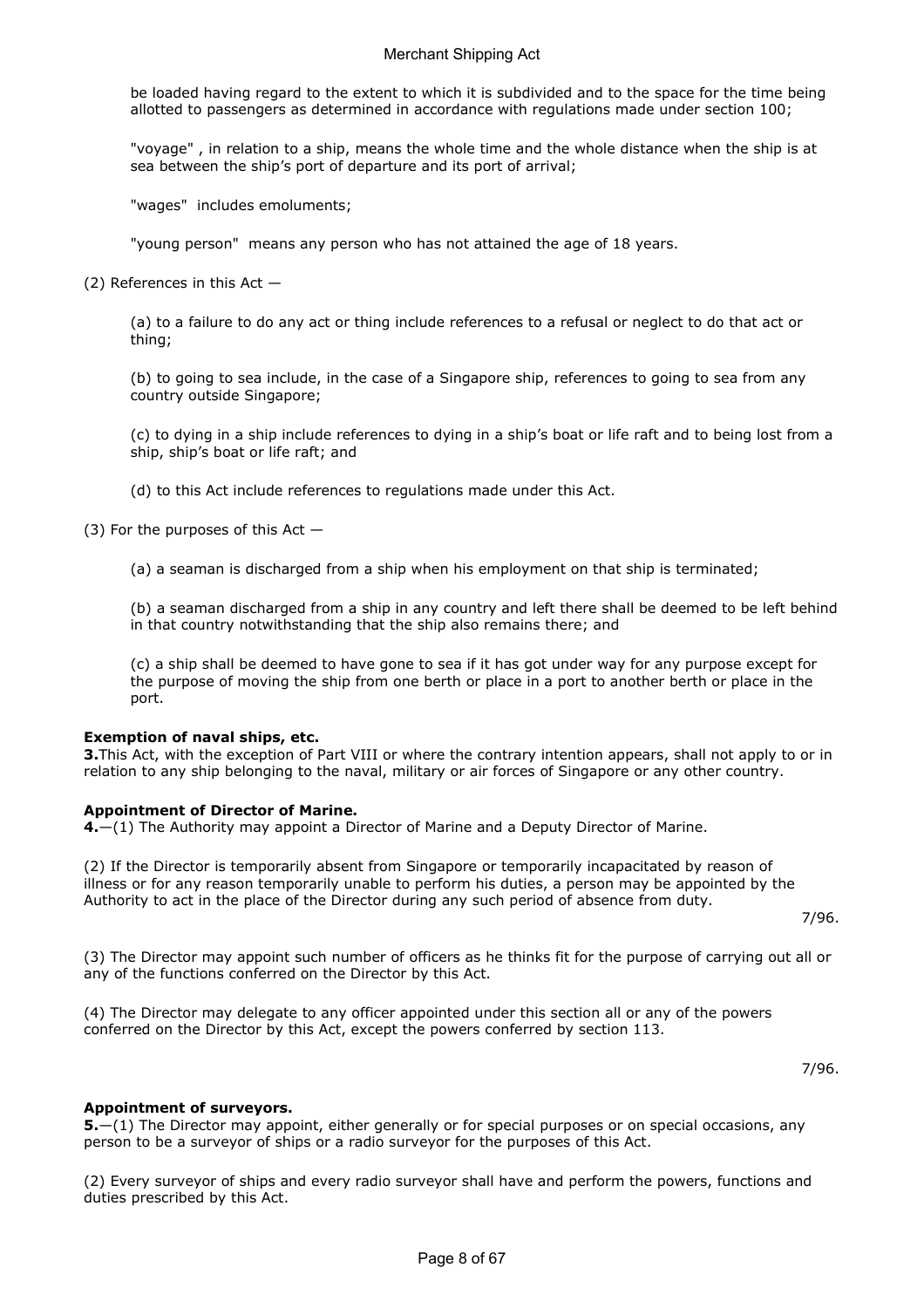## Delegation of powers by Authority.

**6.** The Authority may delegate to any of its officers all or any of the functions and powers conferred on the Authority by this Act.

# PART II

# SINGAPORE REGISTRY

#### Application of this Part.

7.This Part shall not apply to any fishing vessel, that is to say, any ship which is for the time being used for fishing or processing fish.

#### Conditions for registration of ships.

**8.**—(1) The Authority may, with the approval of the Minister, make regulations prescribing the conditions for the registration of a ship as a Singapore ship.

(2) Without prejudice to the generality of subsection (1), regulations made under this section may make provision —

(a) describing the persons qualified to own Singapore ships or any share therein (referred to in this Part as persons qualified to own Singapore ships);

(b) requiring a corporation having a share capital to have a minimum amount of paid-up capital;

(c) limiting the age and tonnage of a ship;

(d) requiring a corporate owner to disclose to the Registrar such particulars and in such manner as may be specified before making an application to register a ship; and

(e) empowering the Registrar to close the registry of a Singapore ship and cancel its certificate of registry for any contravention of the regulations.

(3) The Registrar may refuse to register any ship as a Singapore ship without assigning any reason.

7/96.

## Register of Singapore ships.

**9.** $-(1)$  The Director shall be the Registrar of Singapore ships.

(2) The Registrar shall keep a register of ships registered as Singapore ships under the provisions of this Part in accordance with the following provisions:

(a) the property in a ship may be divided into any number of shares and such number shall not be changed unless the ship is registered anew;

(b) a person shall not be entitled to be registered as an owner of a fractional part of a share in the ship;

(c) joint owners shall be considered as constituting one person only as regards the persons entitled to be registered, and shall not be entitled to dispose of in severalty any interest in a ship or in any share therein in respect of which they are registered; and

(d) a corporation may be registered as an owner by its corporate name.

#### Marking of ship.

 $10-(1)$  Every ship shall, before registry, be marked permanently and conspicuously to the satisfaction of the Registrar as follows:

(a) its name shall be marked on each of its bows, and its name and the name of its port of registry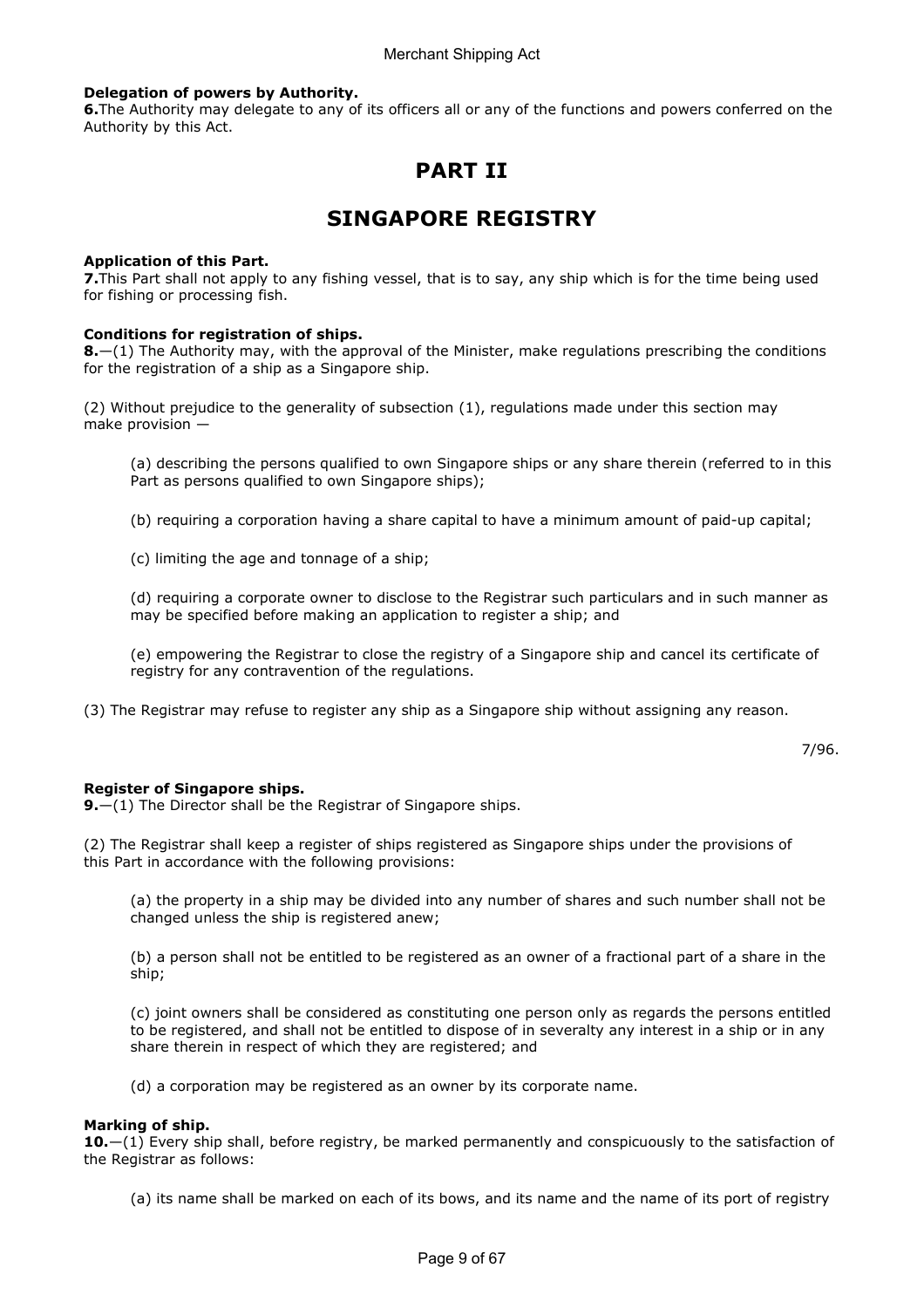shall be marked on its stern, on a dark ground in white or yellow letters or on a light ground in black letters, such letters to be of a length not less than one decimetre and of proportionate breadth;

(b) its official number shall be cut in on its main beam; and

(c) a scale of decimetres, or of metres and decimetres, denoting its draught of water shall be marked on each side of its stem and of its stern post —

(i) in figures at two-decimetre intervals, if the scale is in decimetres;

(ii) in figures at each metre interval and at intervening two-decimetre intervals, if the scale is in metres and decimetres; and

(iii) the capital letter "M" being placed after each metre figure; the top figure of the scale showing both the metre and (except where it marks a full metre interval) the decimetre figure; the lower line of figures, or figures and letters (as the case may be), coinciding with the draught line denoted thereby, the figures and letters being not less than one decimetre in length and being marked by being cut in and painted white or yellow on a dark ground, or in such other way as the Director may approve.

(2) The Registrar may exempt any ship or class of ships from all or any of the requirements of this section.

(3) If the scale showing a ship's draught of water is in any respect inaccurate, so as to be likely to mislead, the owner of the ship shall be guilty of an offence and shall be liable on conviction to a fine not exceeding \$10,000.

## Application for initial registry.

**11.**—(1) An application for the registry of a ship shall be  $-$ 

(a) made in writing by the person applying to be registered as owner or by some other person on his behalf; and

(b) submitted together with the declaration of ownership, the document of title to the ship, evidence of the cancellation of any foreign registry, the ship's tonnage certificate, a certificate specifying the ship's build and such other particulars as the Registrar may require, such evidence of seaworthiness as may be specified in the regulations made under section 45 and such other document relating to the ship as the Registrar may require.

(2) A person shall not be entitled to be registered as owner of a ship or of a share therein until he, or, in the case of a corporation, the person authorised under this Act to make declarations on behalf of the corporation, has made and signed a declaration of ownership in the prescribed form and containing the following particulars:

(a) the name of the ship and its gross and net tonnages and such other particulars as may be prescribed;

(b) a statement of his qualification to own a Singapore ship, or, in the case of a corporation, such circumstances of the constitution and business thereof as prove it to be qualified to own a Singapore ship;

(c) a statement of the time when and the place where the ship was built, or, if the time and the place of building are unknown, a statement that the declarant does not know the time and place of its building;

(d) a statement as to the owner of the ship and his citizenship and, if the ship is owned by more than one person, the number of shares each of them is entitled to; and

(e) a declaration that, to the best of his knowledge and belief, no unqualified person is entitled as owner to any legal or beneficial interest in the ship or any share therein.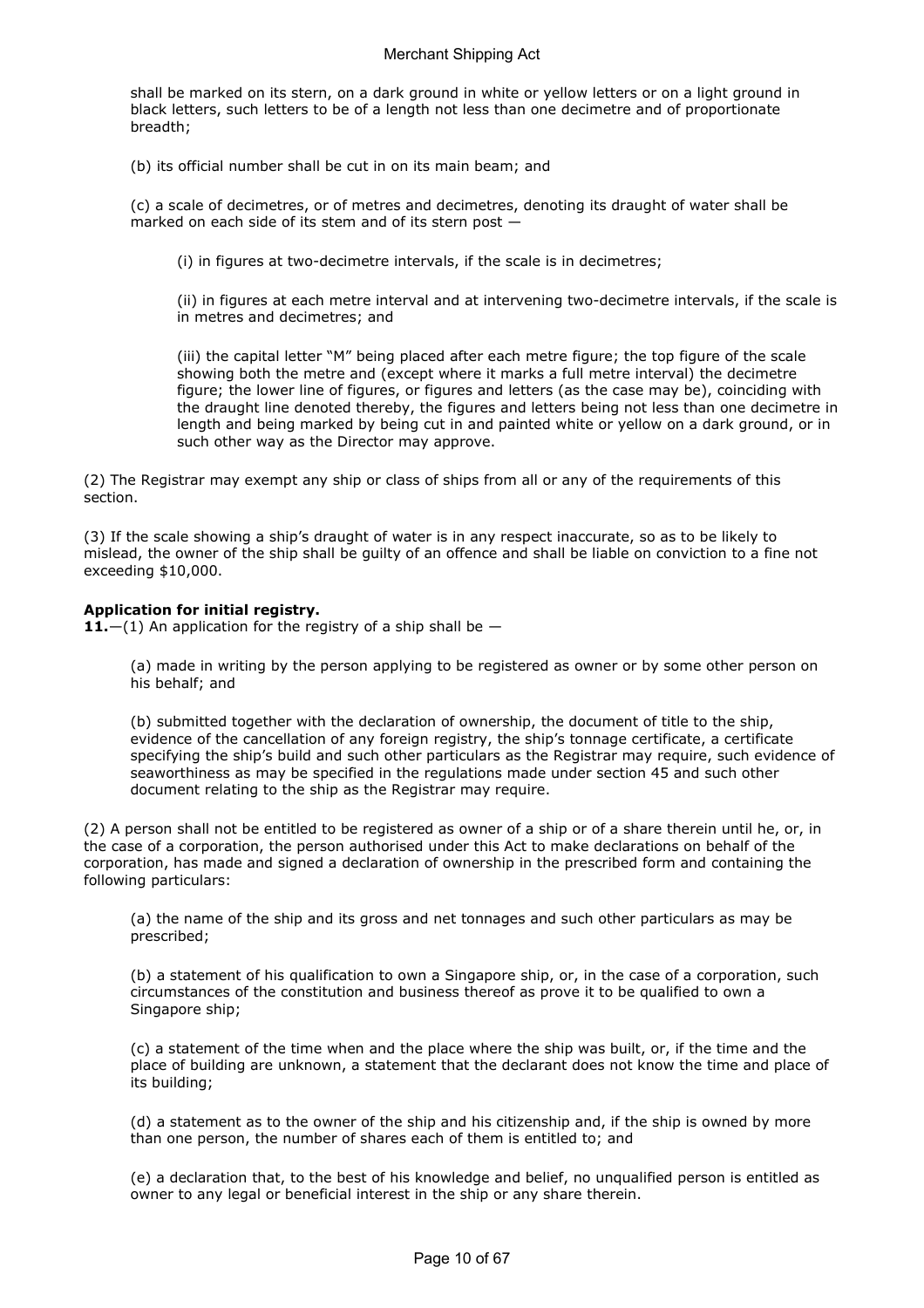## Provisional registry.

12.—(1) The Registrar may provisionally register a ship and grant a provisional certificate of registry if the application under section 11 is not accompanied by the document of title, evidence of cancellation of any foreign registry, the tonnage certificate or such other document as the Registrar may determine.

(2) The provisional registry of a ship shall be valid for a maximum period of one year from the date of issue and the provisions of this Act and any other written law shall apply to a ship provisionally registered under this section, its owner and provisional certificate of registry as they apply to a Singapore ship, its owner and certificate of registry.

#### Entry of particulars in register.

13.—(1) The Registrar shall, if he is satisfied that the requirements preliminary to registry, whether provisional or otherwise, have been complied with by the applicant for the registry of a ship and, upon payment of the fees specified in section 14, enter in the register the following particulars of the ship:

- (a) the name of the ship and the port to which it belongs;
- (b) the ship's build and other particulars descriptive of the identity of the ship;
- (c) the particulars respecting its origin stated in the declaration of ownership; and
- (d) the name and description of its owner and, if there are more owners than one, the proportions in which they are interested in the ship.
- (2) The Registrar may, at any time, make any other entries in the register as he considers necessary.

#### Fees and tonnage taxes on registration.

14.—(1) The fee for the initial registration or registration anew of a ship registered under this Part shall be \$2.50 per net ton of the ship, subject to a minimum of \$1,250 and a maximum of \$100,000.

(2) An annual tonnage tax of 20 cents per net ton, subject to a minimum of \$100, shall be payable in respect of every Singapore ship.

(3) The annual tonnage tax shall be paid at the time of initial registration or registration anew of the ship and thereafter annually on or before the anniversary date of the initial registration or registration anew, as the case may be.

(4) All unpaid fees and tonnage taxes in respect of any ship due to the Registrar shall constitute a maritime lien on the ship, subject only to liens for wages.

(5) The Minister may, either generally or on specific occasions, reduce the fee or annual tonnage tax prescribed under this section.

#### Documents to be retained by Registrar.

15.On the registry of a ship, the Registrar shall retain in his possession all the documents submitted under section 11, except the document of title.

## Certificate of registry.

16.—(1) On completion of the registry of a ship, the Registrar shall grant a certificate of registry which shall state the particulars entered in the register.

(2) Where a ship has been provisionally registered under section 12 without the tonnage certificate, the fees paid under section 14 shall be adjusted according to the tonnage established in the tonnage certificate.

(3) The provisional certificate of registry, if any, shall be delivered up to the Registrar for cancellation.

(4) Where a ship has been provisionally registered under section 12 and its registry is not completed within the period specified in that section, the registry of the ship shall be deemed to be closed (except in relation to any unsatisfied mortgages entered therein) and the Registrar shall make an entry thereof in the register.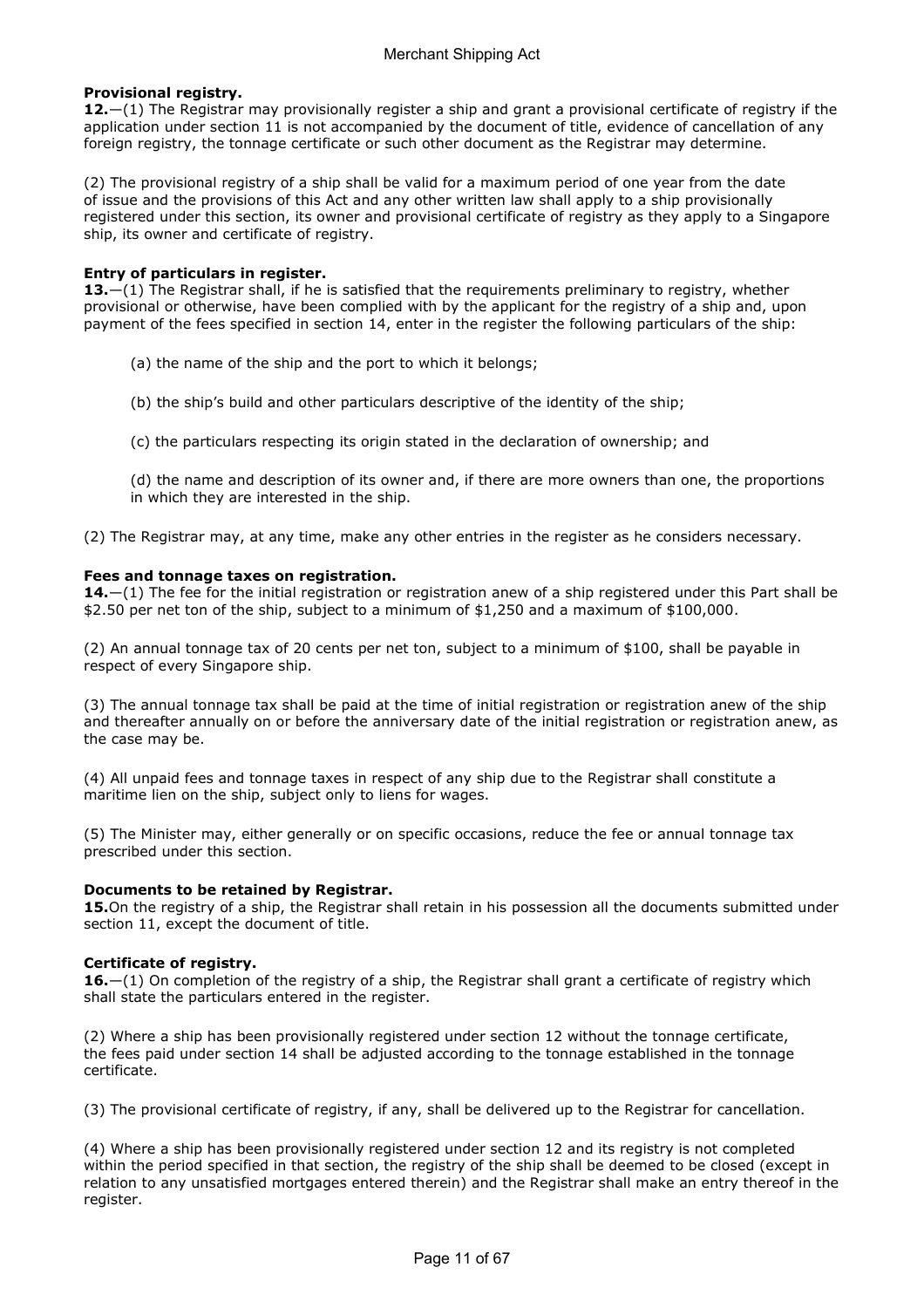## Use, custody and delivery up of certificate.

17.—(1) The certificate of registry of a ship shall be used only for the lawful navigation of the ship and shall not be subject to detention by reason of any title, lien, charge or interest whatsoever had or claimed by any owner, mortgagee or other person to, on or in the ship.

(2) If any person, whether interested in the ship or not, refuses, without reasonable cause, on request to deliver up the certificate of registry when in his possession or under his control to the person entitled to the custody thereof for the purposes of the lawful navigation of the ship, or to the Registrar, or to any other person entitled by law to require such delivery, he shall be guilty of an offence and shall be liable on conviction to a fine not exceeding \$5,000.

(3) Where the registry of a ship is closed or deemed to be closed under this Part (except under section 43), the registered owner of the ship at the time of the closure shall deliver up the certificate of registry to the Registrar for cancellation within 60 days of the closure and if he fails, without reasonable cause, to deliver up the certificate of registry within that period, he shall be guilty of an offence and shall be liable on conviction to a fine not exceeding \$5,000.

(4) If any person uses or attempts to use for the navigation of a ship a certificate of registry which is not legally granted in respect of the ship or the registry of which has been closed or deemed to be closed, he shall be guilty of an offence and shall be liable on conviction to a fine not exceeding \$5,000.

## Transfer of ship and registration of bill of sale.

**18.**—(1) A Singapore ship or any share therein shall be transferred by a bill of sale.

(2) The bill of sale for the transfer of a ship or any share therein to a person qualified to own a Singapore ship shall be in the prescribed form and shall contain such description of the ship as is contained in the register and shall be executed by the transferor in the presence of and be attested by a witness or witnesses.

(3) Every bill of sale shall be produced to the Registrar and the Registrar shall thereupon enter in the register the name of the transferee and shall endorse on the bill of sale the fact of that entry having been made with the date and time thereof.

(4) Bills of sale shall be entered in the register in the order of their production to the Registrar.

(5) The Registrar shall not make an entry under this section in respect of any ship if there is  $-$ 

(a) any unsatisfied mortgage entered in its register, unless, where the ship or any share therein is transferred to a person qualified to own a Singapore ship, the mortgagee has given his consent in writing;

- (b) any subsisting entry made under section 24 prohibiting any dealing with the ship;
- (c) any unpaid fees within the meaning of section 213 (4) with respect to the ship; and

(d) any outstanding claims of the master or seamen of the ship in respect of wages which have been notified to the Director.

(6) Subsection (5) shall not apply in respect of a bill of sale executed pursuant to an order of the High Court for the sale of a Singapore ship or any share therein.

#### Transfer to person qualified to own Singapore ship.

19. $-(1)$  Where a Singapore ship or any share therein is transferred to a person qualified to own a Singapore ship and the bill of sale is registered under section 18, the ship shall, subject to section 42, be registered anew.

(2) If the ship is not registered anew or its registry is not closed within 60 days of the date on which the bill of sale (or the first bill of sale if there are more than one bill of sale) is registered, the registry of the ship shall be deemed to be closed (except in relation to any unsatisfied mortgages entered therein) and the Registrar shall make an entry thereof in the register.

## Transfer to person not qualified to own Singapore ship.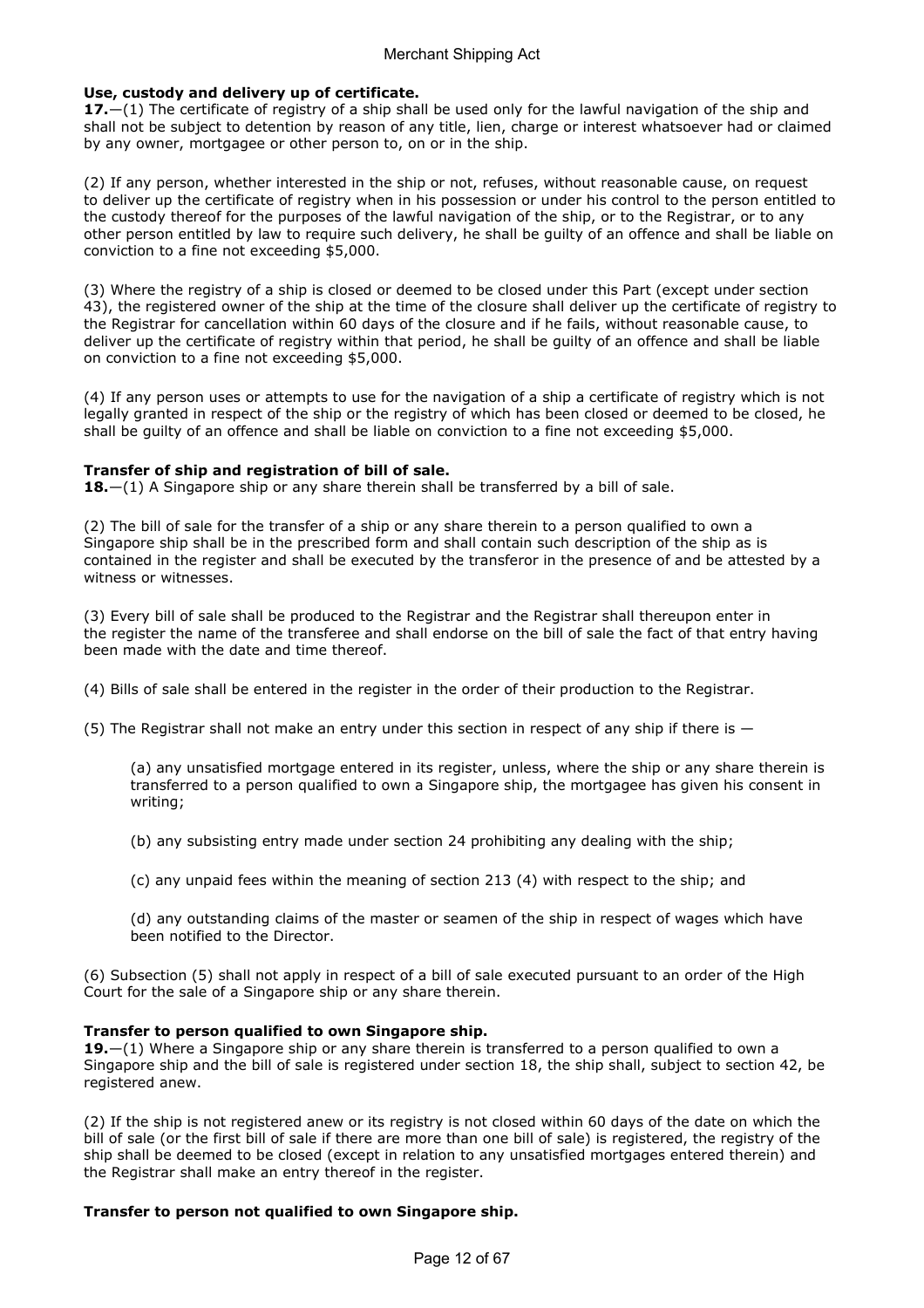$20-(1)$  A Singapore ship or any share therein shall not be transferred to a person not qualified to own a Singapore ship if there is —

- (a) any unsatisfied mortgage entered in its register;
- (b) any subsisting entry made under section 24 prohibiting any dealing with the ship;

(c) any unpaid fees within the meaning of section 213 (4) with respect to the ship; and

(d) any outstanding claims of the master or seamen of the ship in respect of wages which have been notified to the Director.

(2) Where a Singapore ship or any share therein is transferred to a person not qualified to own a Singapore ship and the bill of sale is registered under section 18, the registry of the ship shall be deemed to be closed and the Registrar shall make an entry thereof in the register.

(3) This section, except subsection (2), shall not apply to a Singapore ship or any share therein sold pursuant to an order of the High Court.

#### Transmission of property in ship on marriage, bankruptcy, death, etc.

21.—(1) Where the property in a Singapore ship or any share therein is transmitted to a person on the marriage, bankruptcy or death of any registered owner, or by any lawful means other than by a transfer under this Part —

(a) that person shall authenticate the transmission by making and signing a declaration of transmission identifying the ship and containing the particulars specified in section 11 (2) (b) and (e), or as near thereto as circumstances admit, or if that person is not qualified to own a Singapore ship, a statement to that effect, and also a statement of the manner in which and the person to whom the property has been transmitted;

(b) if the transmission is consequent on bankruptcy, the declaration of transmission shall be accompanied by such evidence as is for the time being receivable in courts of law as proof of the title of persons claiming under a bankruptcy; and

(c) if the transmission is consequent on death, the declaration of transmission shall be accompanied by the instrument of representation, or an official extract therefrom.

(2) The declaration of transmission and the evidence under subsection (1) shall be produced to the Registrar and the Registrar shall make an entry thereof in the register.

(3) Where the property in a Singapore ship or any share therein is transmitted to a person qualified to own a Singapore ship, the ship shall, subject to section 42, be registered anew and if the ship is not registered anew or its registry is not closed within 60 days of the date on which the entry is made under subsection (2) or such longer period not exceeding one year as the Registrar may allow, the registry of the ship shall be deemed to be closed (except in relation to any unsatisfied mortgages entered therein) and the Registrar shall make an entry thereof in the register.

## Order for sale on transmission to unqualified person.

 $22.-(1)$  Where the property in a Singapore ship or any share therein is transmitted on death or bankruptcy to a person not qualified to own a Singapore ship, the High Court may, on the application by or on behalf of the unqualified person or any other person having an interest in the ship, order a sale of the property so transmitted and direct that the proceeds of the sale, after deducting the expenses thereof, be paid to the person entitled under such transmission or as the Court otherwise directs.

(2) The High Court may require any evidence in support of the application and may make the order on any terms and conditions or may refuse to make the order and generally may act in such manner as the Court thinks just.

(3) Every such application for sale shall be made within 60 days after the occurrence of the event on which the transmission has taken place, or within such longer period not exceeding in aggregate one year as the High Court may allow.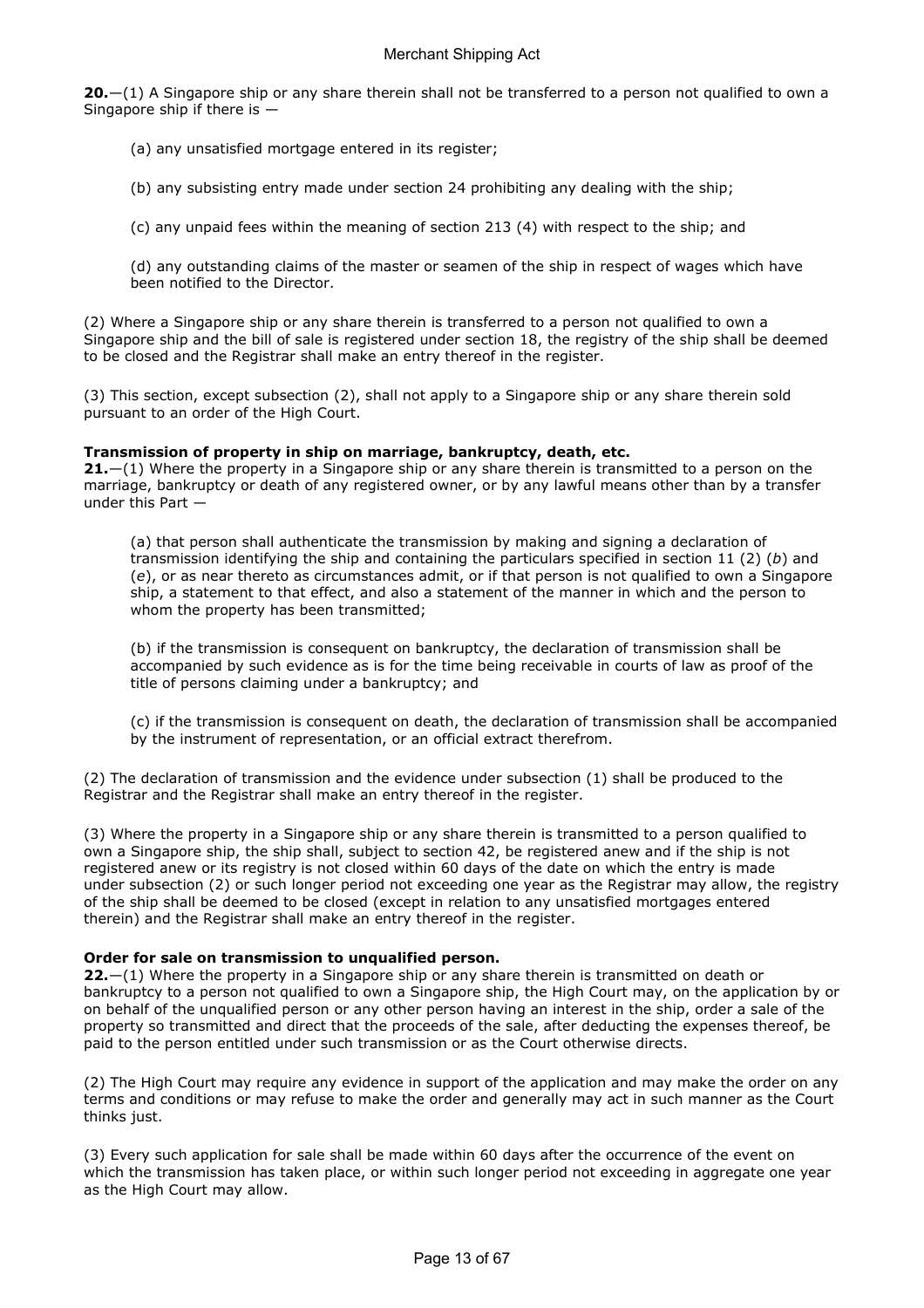(4) If such an application is not made within the period specified or allowed under subsection (3), or if the High Court refuses an order for sale, the registry of the ship shall be deemed to be closed (except in relation to any unsatisfied mortgages entered therein) and the Registrar shall make an entry thereof in the register.

## Transfer of ship or sale by order of court.

23. Where any court, whether under the preceding sections of this Act or otherwise, orders the sale of a ship or any share therein, the order of the court shall contain a declaration vesting in some person named by the court the right to transfer that ship or share, and that person shall thereupon be entitled to transfer the ship or share in the same manner and to the same extent as if he were the registered owner thereof; and the Registrar shall accept the requisition of the person so named in respect of any such transfer to the same extent as if such person were the registered owner.

## Power of High Court to prohibit transfer.

24.—(1) The High Court may, if it thinks fit (without prejudice to the exercise of any other power of the Court), on the application of any interested person make an order prohibiting for a specified time any dealing with a ship or any share therein, and the Court may make the order on any terms and conditions the Court thinks just, or may refuse to make the order or may discharge the order when made, with or without costs, and generally may act in such manner as the Court thinks just.

(2) The Registrar, without being made a party to the proceedings, shall, on being served with the order or an official copy thereof, accept the same and make an entry thereof in the register.

## Mortgage of ship or share.

 $25-(1)$  A Singapore ship or any share therein may be made a security for a loan or other valuable consideration, and the instrument creating the security (referred to in this Part as a mortgage) shall be in the prescribed form or as near thereto as circumstances permit, and on production of that instrument the Registrar shall record it in the register.

(2) Mortgages shall be recorded by the Registrar in the order in time in which they are produced to him for that purpose, and the Registrar shall endorse and sign a memorandum on each mortgage stating the date and time of that record.

## Obligation of mortgagor before execution and registration of mortgage.

26.—(1) Before executing any mortgage to be registered under this Act, the mortgagor shall disclose in writing to the mortgagee the existence of any maritime lien, prior mortgage, or other liability in respect of the ship to be mortgaged, which is known to the mortgagor.

(2) Where the mortgagor has failed to comply with this section, the mortgage debt shall, at the election of the mortgagee, become immediately due and payable, notwithstanding anything to the contrary in the mortgage.

## Entry of discharge of mortgage.

27. Where a registered mortgage is discharged, the Registrar shall, on production of the mortgage, with the discharge duly signed and attested, make an entry in the register to the effect that the mortgage has been discharged, and on that entry being made, the estate, if any, which passed to the mortgagee shall vest in the person in whom (having regard to any intervening acts and circumstances) it would have vested, if the mortgage had not been made.

## Priority of mortgages.

28.If there are more mortgages than one registered in respect of the same ship or share, the mortgagees shall, notwithstanding any express, implied or constructive notice, be entitled in priority one over the other, according to the date and time of the record of each mortgage in the register and not according to the date of each mortgage itself.

## Mortgagee not deemed to be owner.

29. Except as may be necessary for making a mortgaged ship or any share therein available as a security for the mortgage debt, the mortgagee shall not, by reason of the mortgage, be deemed to be the owner of the ship or share, nor shall the mortgagor be deemed to have ceased to be the owner thereof.

## Powers of mortgagee.

 $30$ , $-$ (1) Every registered mortgagee shall have power absolutely to dispose of the ship or share in respect of which he is registered, and to give effectual receipts for the purchase money; but where there are more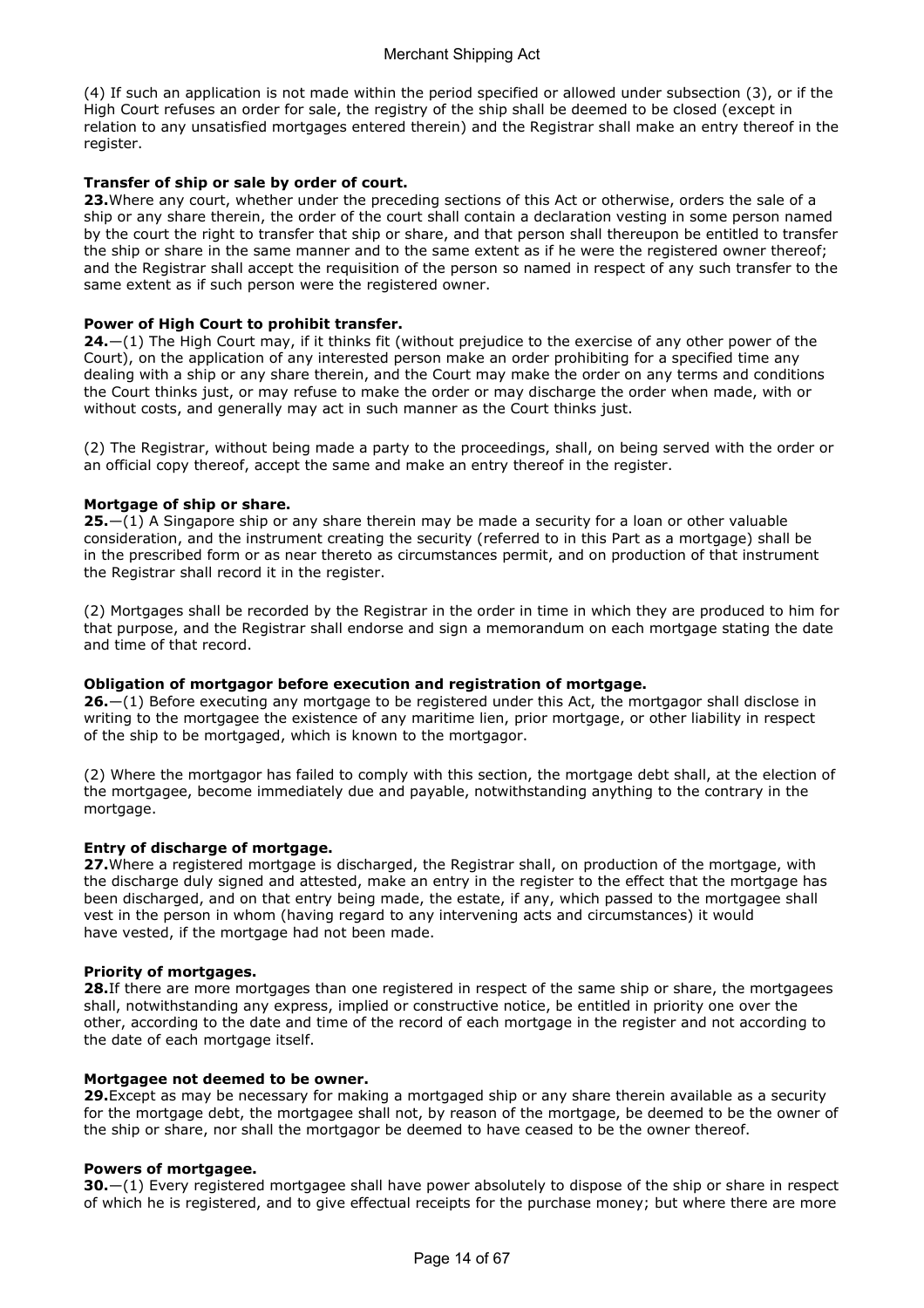persons than one registered as mortgagees of the same ship or share, a subsequent mortgagee shall not, except under the order of the High Court, sell the ship or share without the concurrence of every prior mortgagee.

(2) Every registered mortgagee shall be entitled to enforce his mortgage by an action in rem in admiralty whenever any sum secured by the mortgage is unpaid when due or otherwise in accordance with the terms of any deed or instrument collateral to the mortgage.

## Transfer of mortgages.

 $31.$  -(1) A registered mortgage of a ship or any share therein may be transferred to any person and the instrument effecting the transfer shall be in the prescribed form or as near thereto as circumstances permit, and on production of such instrument, the Registrar shall record the transfer by entering in the register the name of the transferee as mortgagee of the ship or share and shall endorse and sign on the instrument of transfer a memorandum that the transfer has been recorded by him stating the date and time of that record.

(2) The person to whom any registered mortgage has been transferred shall enjoy the same right of preference as was enjoyed by the transferor.

## Transmission of interest in mortgage in certain circumstances.

 $32-$ (1) Where the interest of a mortgagee in a Singapore ship or any share therein is transmitted on the death or bankruptcy of the mortgagee, or by any lawful means other than by a transfer under this Act, the transmission shall be authenticated by a declaration of the person to whom the interest is transmitted.

(2) A declaration made under this section shall contain a statement of the manner in which, and the person to whom, the property has been transmitted, and shall be accompanied by the like evidence as is by this Act required in the case of a corresponding transmission of the ownership of a Singapore ship or any share therein.

(3) The Registrar shall, on receipt of the declaration and production of the evidence aforesaid, enter the name of the person entitled under the transmission in the register as mortgagee of the ship or share.

## Notice of trusts not received and equities not excluded.

33.—(1) No notice of any trust, express, implied or constructive, shall be entered in the register or be receivable by the Registrar, and, subject to any rights and powers appearing on the register to be vested in any other person, the registered owner of a ship or any share therein shall have power absolutely to dispose, in the manner provided in this Part, of the ship or share, and to give effectual receipts for any money paid or advanced by way of consideration.

(2) Subject to this section and sections 8 and 30, interests arising under contract or other equitable interests may be enforced by or against the owners and mortgagees of ships in respect of their interests therein in the same manner as in respect of any other personal property.

## Alteration of ship.

34. - (1) When a Singapore ship is so altered as not to correspond with the particulars relating to its tonnage or description contained in the register, the owner shall apply for the ship to be registered anew.

(2) If the owner of a Singapore ship fails without reasonable cause to register anew the ship so altered, he shall be guilty of an offence and shall be liable on conviction for each offence to a fine not exceeding \$5,000 and to a further fine not exceeding \$200 for every day during which the offence continues after conviction.

## Procedure for registry anew.

35.—(1) Where a ship is to be registered anew, the Registrar shall proceed as in the case of initial registry and on the requisites to registry, or such of them as the Registrar considers material, being duly complied with, shall make such registry anew and grant a new certificate of registry.

(2) Where a ship has been registered anew under sub section (1), the former certificate of registry shall be delivered up to the Registrar for cancellation and the Registrar shall make an entry thereof in the former register.

(3) Where a ship is registered anew, its former register shall be deemed to be closed (except in relation to any unsatisfied mortgages entered thereon) but the names of all persons appearing on the former register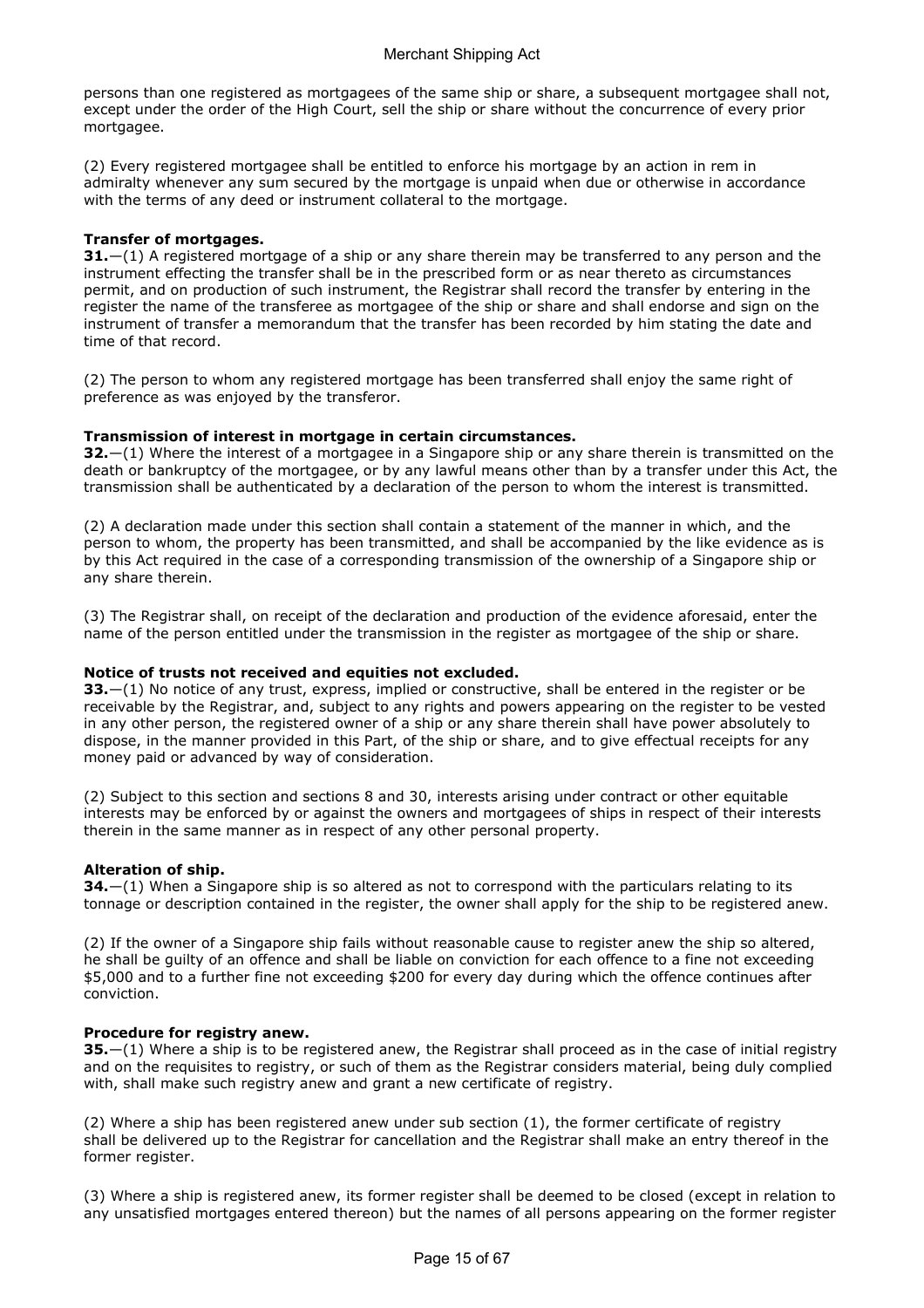to be interested in the ship as owners or mortgagees shall be entered on the new register, and the registry anew shall not in any way affect the rights of any of those persons.

## National colours for Singapore ships.

36.—(1) The Minister shall prescribe an ensign, which shall be the proper national colours for a Singapore ship.

(2) If any distinctive national colours other than the said ensign are hoisted on board any Singapore ship without the consent of the Minister, the master of the ship or the owner thereof if on board the ship, and every other person hoisting the colours shall be guilty of an offence and shall be liable on conviction to a fine not exceeding \$1,000.

## Penalty for not showing colours.

 $37.$   $-$ (1) A Singapore ship shall hoist the proper national colours on entering or leaving any port.

(2) If the master of a Singapore ship fails without reasonable cause to comply with this section, he shall be guilty of an offence and shall be liable on conviction to a fine not exceeding \$1,000.

## Certified copy or transcript of register.

38. - (1) Any person may, on payment of the prescribed fee, on application to the Registrar at a reasonable time, inspect any register of Singapore ships or apply for a certified copy or transcript thereof.

(2) If the register of a Singapore ship is free of registered encumbrances, the Registrar may, at the request of the applicant, certify that fact in the copy or transcript of the register.

## Correction of errors in register.

 $39.$ —(1) The Registrar may correct any clerical error or obvious mistake in the register of a Singapore ship.

(2) Any error relating to the particulars descriptive of a ship in the register may be corrected by entry (but so that the original entry remains legible) by the Registrar on the production to him, by the owner requiring such error to be corrected, of a declaration setting forth the nature of the error and the facts of the case and made by the owner or some other person having knowledge of the facts of the case.

## Rectification of register by High Court.

40.—(1) Any person who is aggrieved by any incorrect entry or omission in the register of a Singapore ship may apply to the High Court for rectification of the register and the Court may make such order as it thinks fit directing the rectification of the register.

(2) The High Court may, in proceedings under this section, decide any question that is necessary or expedient to decide in connection with the rectification of the register.

(3) Notice of an application under this section by a person aggrieved shall be served on the Registrar, who may appear and be heard, and shall appear if so directed by the High Court.

(4) An official copy of an order under this section shall be served on the Registrar who shall, upon receipt of the order, rectify the register accordingly.

## Delivery up of certificate on loss, etc., of ship.

41.—(1) Where a Singapore ship is actually or constructively lost, taken by the enemy, burnt or broken up, every owner of the ship or any share therein shall, immediately on having knowledge of the event, if no notice thereof has already been given to the Registrar, give notice thereof to the Registrar, and the Registrar shall make an entry thereof in the register and the registry of the ship shall be deemed to be closed except in relation to any unsatisfied mortgages entered therein.

(2) In any such case, except where the ship's certificate of registry is lost or destroyed, the owner or the master of the ship shall, within 30 days of the event, deliver the certificate to the Registrar.

(3) Any owner or master of a ship who fails, without reasonable cause, to comply with subsection (1) or (2) shall be guilty of an offence and shall be liable on conviction to a fine not exceeding \$5,000.

## Voluntary closure of registry.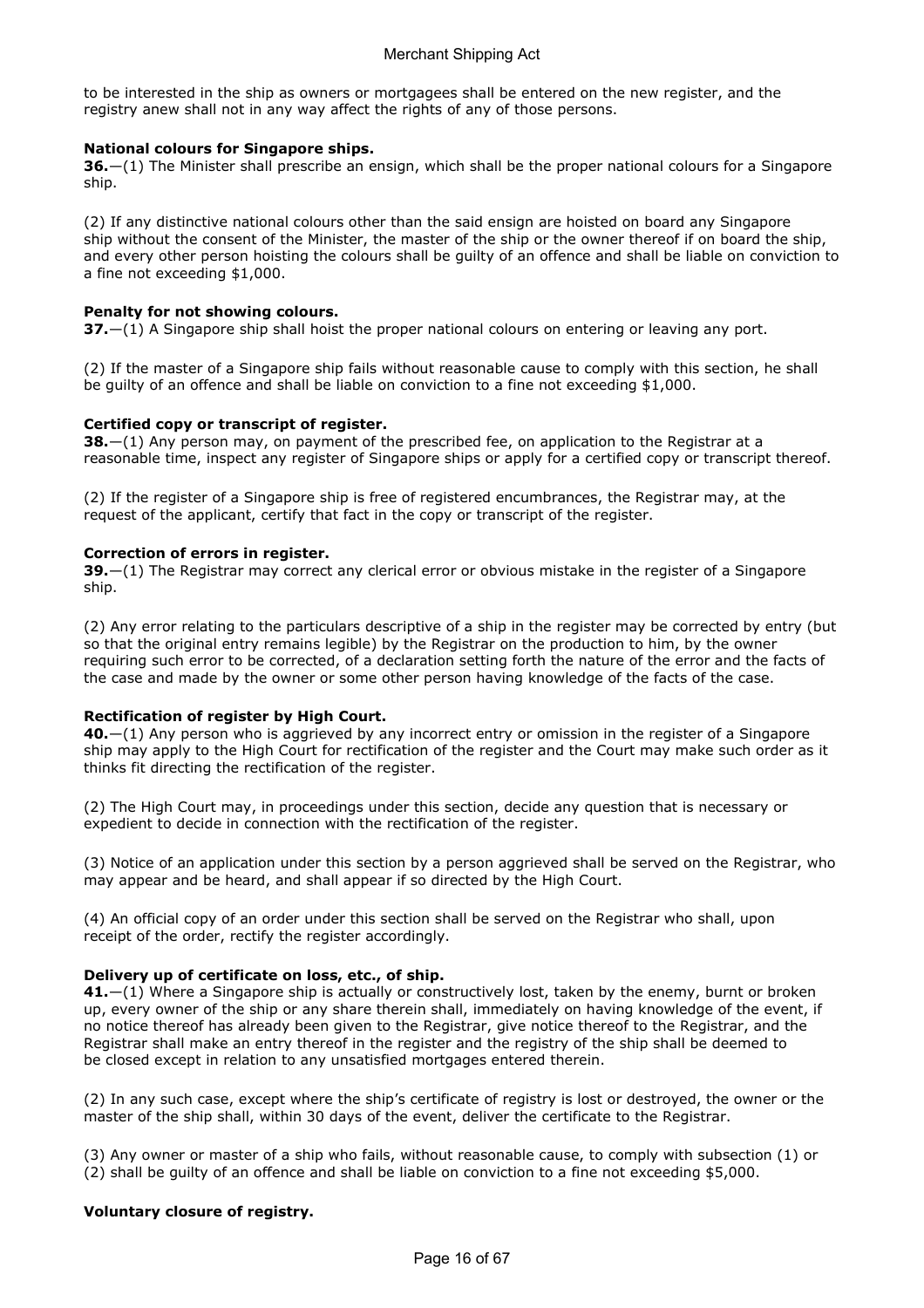42.—(1) The owner of a Singapore ship may make a written application to close its registry if there is no

(a) unsatisfied mortgage entered in its register;

—

(b) subsisting entry made under section 24 prohibiting any dealing with the ship;

(c) unpaid fees within the meaning of section 213 (4) with respect to the ship; and

(d) outstanding claims of the master or seamen of the ship in respect of wages which have been notified to the Director.

(2) The application shall specify the name of the ship, the intended port and country of registry (if applicable) or otherwise the reason for the closure and shall be submitted to the Registrar together with the certificate of registry of the ship.

(3) On receipt of the application and the certificate of registry, the Registrar shall, if he is satisfied of the matters mentioned in subsection (1), close the registry of the ship and make an entry thereof in the register.

(4) For the purposes of this section, "owner" includes any transferee of, or any person entitled under a transmission to the property in, a Singapore ship.

#### Power of Authority to close registry and cancel certificate of registry.

43.—(1) The Authority may close the registry of a Singapore ship (except in relation to any unsatisfied mortgages entered therein) and cancel its certificate of registry for any contravention of any of the provisions of this Act or any international convention applicable to Singapore.

(2) The Authority may close the registry of a Singapore ship (except in relation to any unsatisfied mortgages entered therein) and cancel its certificate of registry if the Authority is satisfied that it is not in the public interest for the ship to continue to be registered as a Singapore ship.

(3) Where the registry of a ship is closed under this section, the registered owner of the ship at the time of the closure shall, within 30 days of the closure, deliver up the certificate of registry to the Registrar for cancellation and if he fails to deliver up the certificate of registry within the specified period, he shall be guilty of an offence and shall be liable on conviction to a fine not exceeding \$10,000.

Rules as to name of ship.

44.—(1) A ship shall not be registered under any name except a name which is approved by the Registrar and a Singapore ship shall not be described by any name other than that by which it is for the time being registered.

(2) The Authority may, with the approval of the Minister, make regulations for the approval of a ship's name and the changes thereto.

7/96.

7/96.

7/96.

(3) Without prejudice to the generality of subsection (2), the Authority may, with the approval of the Minister, in the regulations —

7/96.

(a) require an existing ship to be registered under its existing name unless a change thereof has been approved in accordance with the regulations; and

(b) require an existing ship to change its name if it is the same as or similar to the name of a Singapore ship.

(4) For the purposes of this section, "registered" includes registered anew.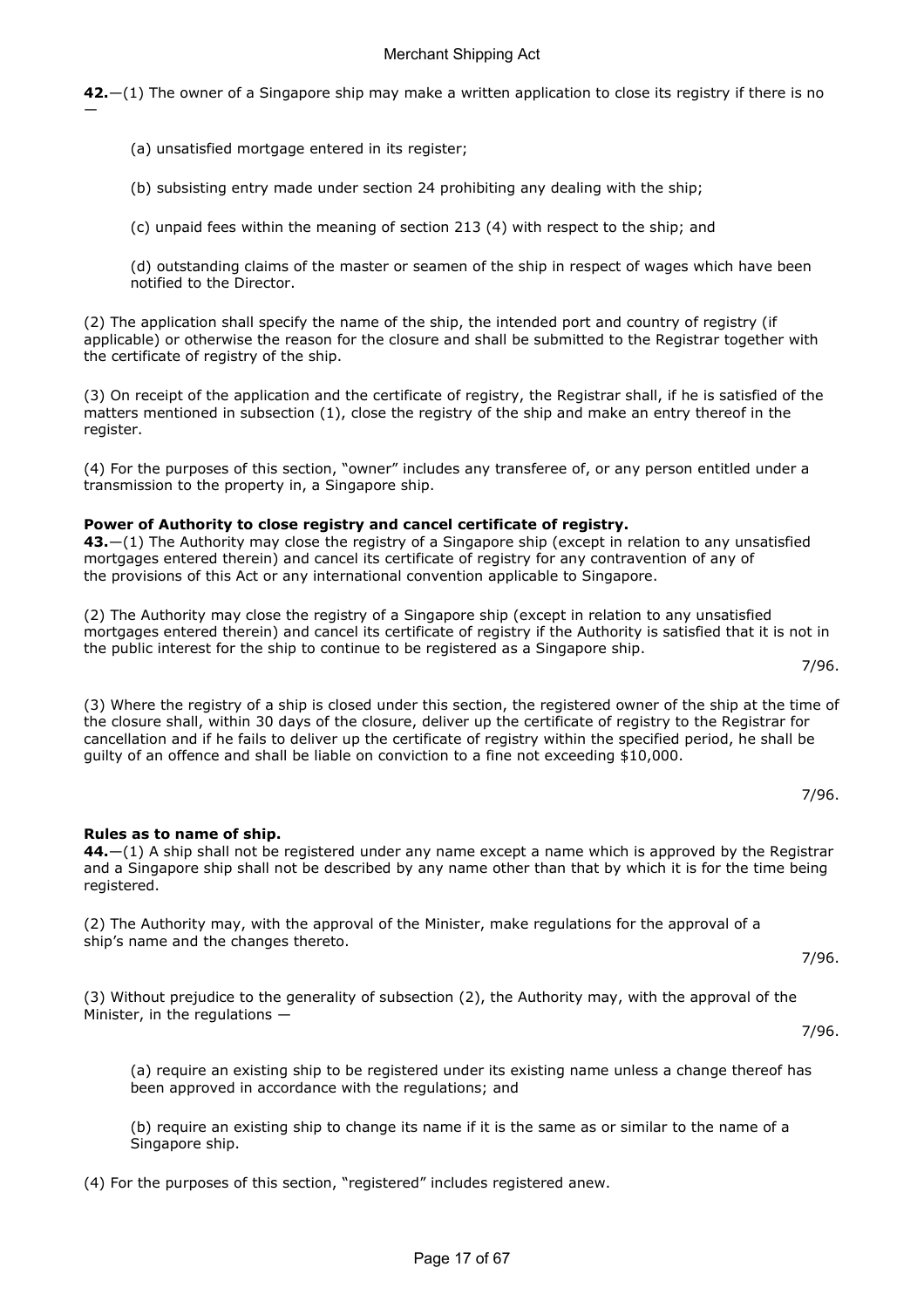## Regulations on evidence of seaworthiness, etc.

45.—(1) The Authority may, with the approval of the Minister, make such regulations as he considers necessary or expedient to implement the provisions of this Part.

(2) Without prejudice to the generality of subsection (1), the Authority may, with the approval of the Minister, in particular, make regulations —

7/96.

(a) specifying the documents which may be accepted as evidence of seaworthiness of a ship for the purposes of section 11;

(b) providing for the submission of such documents to the Registrar at any time after the registry of a ship;

(c) providing for the registration of pleasure craft;

(d) providing for the registration of ships which are bareboat chartered by persons qualified to own Singapore ships;

(e) providing for the suspension of the registry of a Singapore ship which is bareboat chartered out and registered in another state;

(f) specifying the provisions of this Act which shall be applied, with such modifications as may be specified, to a ship which is bareboat chartered by persons qualified to own Singapore ships; and

(g) specifying the provisions of this Act which shall continue to apply, with such modifications as may be specified, notwithstanding the suspension of the registry of a Singapore ship and its registration in another country.

## PART III

## MANNING AND CERTIFICATION

## Application of this Part.

 $46$ .—(1) This Part shall not apply to —

- (a) any ship employed exclusively in the fishing industry;
- (b) any pleasure craft;
- (c) any harbour craft; and
- (d) any ship which is not propelled by mechanical means.

(2) Subject to subsection (1), this Part shall apply to every Singapore ship and to any ship that enters or leaves any port in Singapore.

#### Manning and certification.

47. $-(1)$  The Authority may, with the approval of the Minister, make regulations  $-$ 

(a) requiring ships to carry such number of qualified officers of any description, qualified doctors and such number of qualified or other seamen of any description as may be specified in the regulations;

(b) prescribing standards of competence to be attained and other conditions to be satisfied (subject to any exemptions allowed by or under the regulations) by officers and other seamen of any description in order to be qualified for the purposes of this section; and

(c) providing that existing certificates shall, except in such cases as are specified in the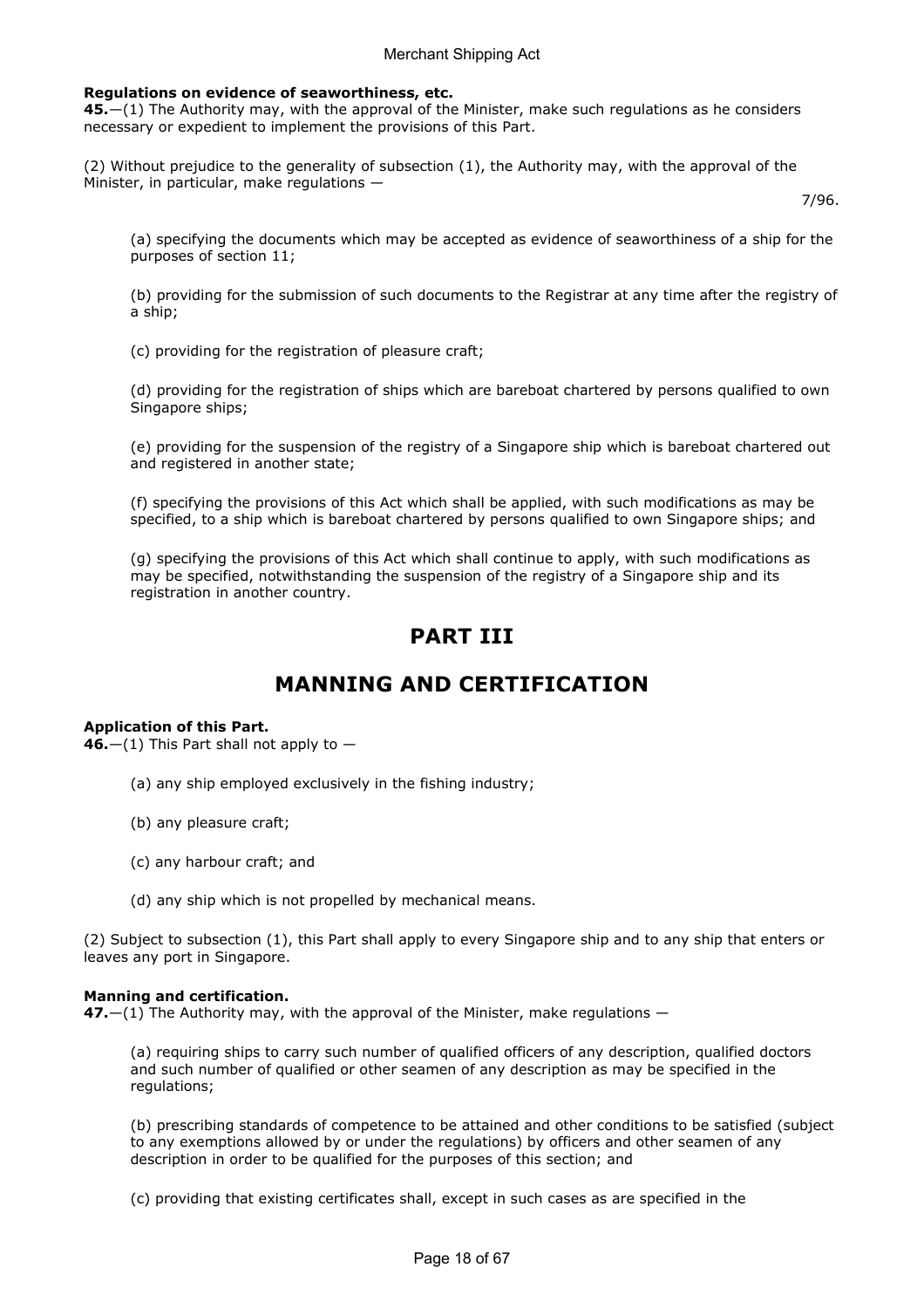regulations, be deemed for the purposes of this Act to be issued in pursuance of this section and to confer on the persons to whom they are issued such qualifications as may be specified in the regulations.

(2) In subsection (1), "existing certificate" means a certificate granted before 1st August 1986.

(3) Without prejudice to the generality of paragraph  $(b)$  of subsection  $(1)$ , the conditions prescribed or specified under that paragraph may include conditions as to nationality and regulations made for the purposes of that paragraph may make provision for —

(a) the manner in which the attainment of any standard or the satisfaction of any other condition is to be evidenced;

(b) the conduct of any examination, the condition for admission to the examination and the appointment and remuneration of examiners; and

(c) the issue, surrender, replacement, form and recording of certificates and other documents.

7/96.

## Prohibition of going to sea undermanned.

48.Subject to any exemption under section 215, if a ship goes to sea or attempts to go to sea without carrying such number of officers, doctors and other seamen as it is required to carry under section 47, the owner or the master of the ship shall be guilty of an offence and shall be liable on conviction to a fine not exceeding \$10,000 and the ship may be detained.

## Unqualified persons going to sea as qualified officers.

49.—(1) If a person goes to sea as a qualified officer, doctor or seaman of any description without being such a qualified officer, doctor or seaman, that person shall be guilty of an offence and shall be liable on conviction to a fine not exceeding \$5,000.

(2) In this section, "qualified" means qualified for the purposes of section 47.

## Production of certificates and other documents of qualification.

50.Any person serving or engaged to serve in any ship and holding any certificate or other document which is evidence that he is qualified for the purposes of section 47 shall on demand produce it to the Director, the Port Master, a surveyor of ships or any person authorised by the Director and (if he is not himself the master) to the master of the ship; and if he fails to do so without reasonable cause he shall be guilty of an offence and shall be liable on conviction to a fine not exceeding \$2,000.

## Certificate obtained by fraud.

51.—(1) Any person who fraudulently obtains a certificate under this Part shall be guilty of an offence and shall be liable on conviction to a fine not exceeding \$5,000 or to imprisonment for a term not exceeding 2 years or to both.

(2) The Authority may cancel any certificate issued under this Part which is fraudulently obtained and the person to whom the certificate has been issued shall, upon being notified by the Director of its cancellation, forthwith deliver it or cause it to be delivered to the Director.

7/96.

## PART IV

## CREW MATTERS

## Application of this Part and interpretation.

52.—(1) This Part shall not apply to  $-$ 

(a) any ship employed exclusively in the fishing industry;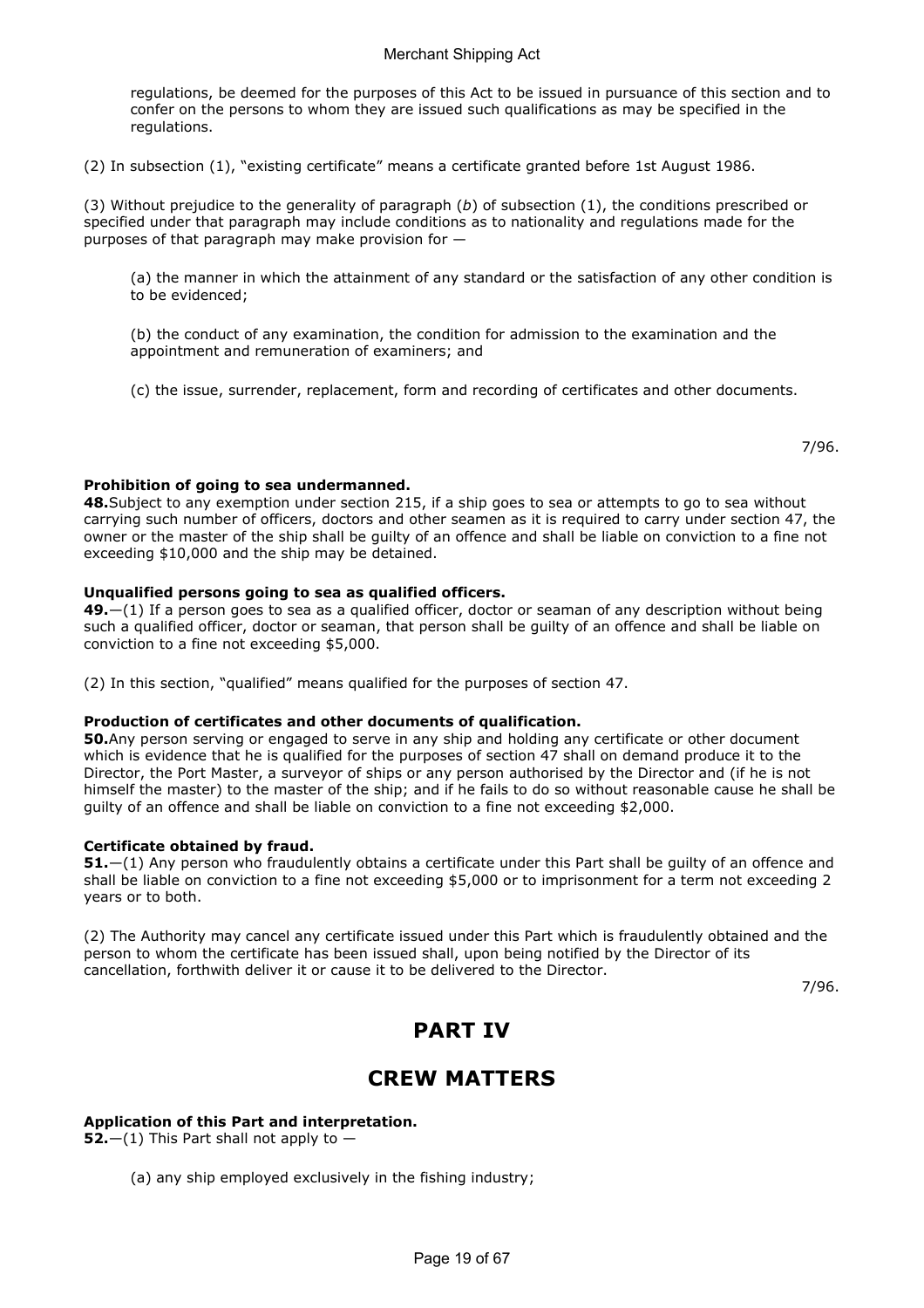- (b) any pleasure craft;
- (c) any harbour craft; and
- (d) any ship which is not propelled by mechanical means.

(2) Subject to subsection (1) and to any extension to foreign ships under section 97, this Part shall apply only to Singapore ships.

(3) For the purposes of this Part, except sections 71, 72, 76, 77, 78, 80, 81 and 83, "seaman" (notwithstanding the definition in section 2) includes the master of a ship.

## Crew agreements.

53.—(1) Except as provided under subsection (4), an agreement in writing shall be made between each person employed as a seaman on a ship and the person employing him and shall be signed both by him and by or on behalf of the person employing him.

(2) The agreements made under this section with the several persons employed on a ship shall be contained in one document (referred to in this Act as a crew agreement) except that in such cases as the Director may approve —

(a) the agreements to be made under this section with the persons employed on a ship may be contained in more than one crew agreement; and

(b) one crew agreement may relate to more than one ship.

(3) Subject to this section, a crew agreement shall be carried in the ship to which the agreement relates whenever the ship goes to sea.

(4) This section shall not apply to any ship of less than 25 net tons exclusively employed in trading within such limits as are prescribed by regulations.

(5) If a ship goes to sea or attempts to go to sea in contravention of the requirements of this section, the master or the person employing the crew of the ship shall be guilty of an offence and shall be liable on conviction to a fine not exceeding \$5,000, and the ship may be detained.

## Regulations relating to crew agreements, engagement and discharge of seamen.

54.—(1) The Authority may, with the approval of the Minister, make regulations prescribing the particulars to be entered in a crew agreement and the procedure to be followed in connection with the engagement and discharge of seamen from ships.

(2) Without prejudice to the generality of subsection (1), the Authority may, with the approval of the Minister, in the regulations make provision —

7/96.

(a) regarding the period of validity of a crew agreement and the circumstances under which it may be extended;

(b) requiring the engagement and discharge to be recorded, whether by entries in the crew agreement and discharge book or otherwise, and requiring copies of any such entry to be given to the Director;

(c) requiring the posting in ships of copies of or extracts from crew agreements;

(d) for cases where a seaman employed on a ship is left behind otherwise than on being discharged from the ship; and

(e) requiring the crew agreement to be produced to the Director when the ship is in Singapore.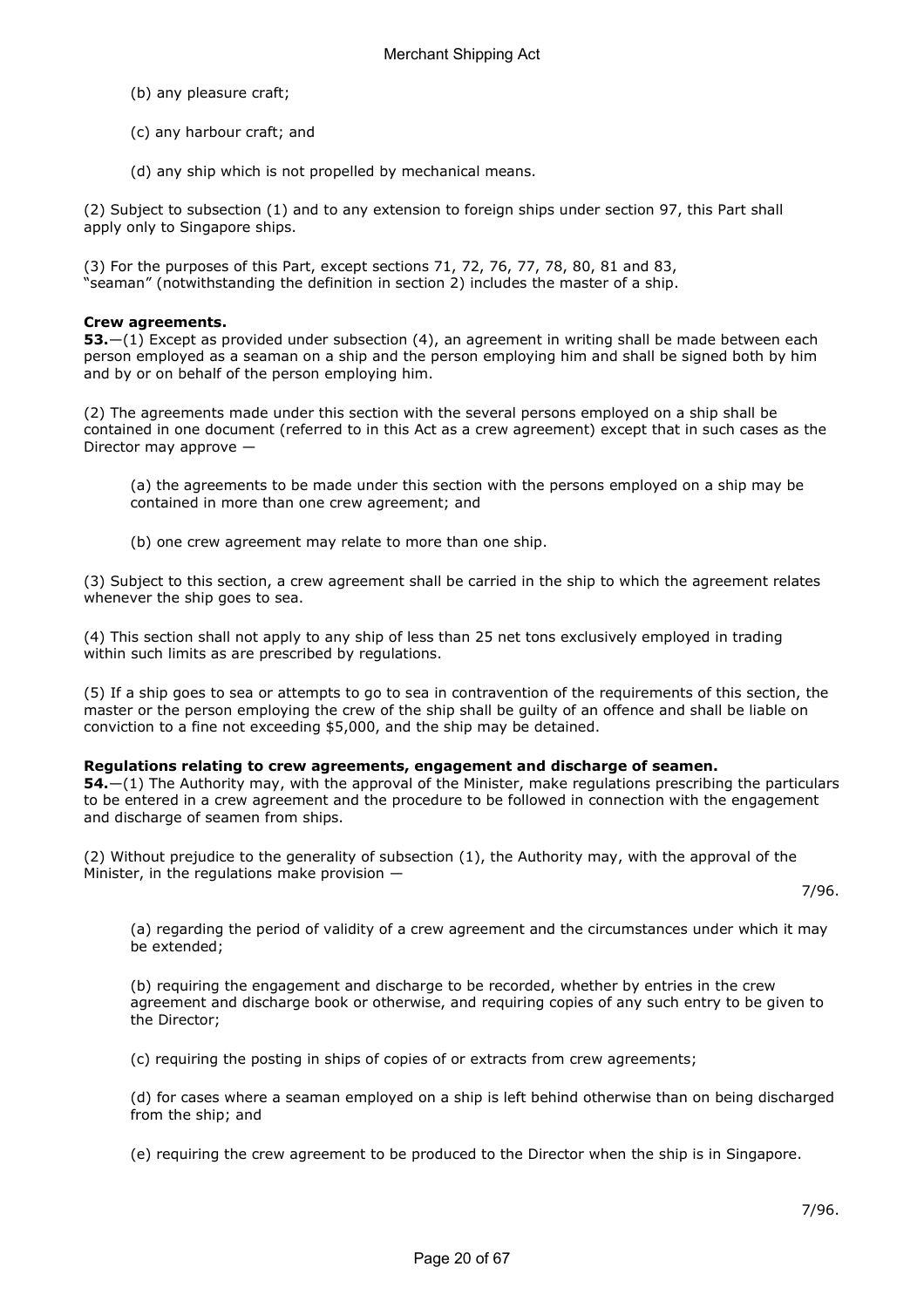## Discharge of seamen when ship ceases to be registered in Singapore.

**55.**Where a ship registered in Singapore ceases to be so registered, any seaman employed on the ship shall be discharged from the ship unless he consents in writing to continue his employment on the ship; and sections 56 to 59 shall apply in relation to his wages as if the ship had remained registered in Singapore.

#### Payment of seaman's wages.

56.—(1) Except as provided by this Act or any other written law, the wages due to a seaman under a crew agreement relating to a ship shall be paid to him in full at the time when he leaves the ship on being discharged therefrom (referred to in this section and in section 57 as the time of discharge).

(2) If the amount shown in the account delivered to a seaman under section 57 (1) as being the amount payable to him under subsection (1) is replaced by an increased amount shown in a further account delivered to him under section 57 (3), the balance shall be paid to him within 7 days of the time of discharge.

(3) If any amount which, under subsection (2), is payable to a seaman is not paid at the time at which it is so payable, the seaman shall be entitled to wages at the rate last payable under the crew agreement for every day on which it remains unpaid until the full amount is paid.

(4) Subsection (3) shall not apply if the failure to pay was due to any reasonable dispute as to liability or to the act or default of the seaman or to any other cause, not being the wrongful act or default of the person liable to pay his wages or of his employee or agent.

(5) Where a seaman is employed under a crew agreement relating to more than one ship, this section shall have effect, in relation to wages due to him under the agreement, as if for any reference to the time of discharge there were substituted a reference to the termination of his employment under the crew agreement.

(6) Where a seaman is discharged under section 55, from a ship outside his port of return but returns to that port under arrangement made by the person who employed him, this section shall have effect, in relation to the wages due to him under a crew agreement relating to the ship, as if for the references in subsections (1) to (3) to the time of discharge there were substituted references to the time of his return to that port and subsection (5) were omitted.

## Account of seaman's wages.

57.—(1) Subject to subsection (4) and to regulations made under section 58 or 85, the master of every ship shall deliver to every seaman employed on the ship under a crew agreement an account of wages due to him under that crew agreement and of the deductions subject to which the wages are payable.

(2) The account shall indicate that the amounts stated therein are subject to any later adjustment that may be found necessary and shall be delivered not later than 24 hours before the time of discharge or, if the seaman is discharged without notice or at less than 24 hours' notice, at the time of discharge.

(3) If the amounts stated in the account require adjustment, the person who employed the seaman shall deliver to him a further account stating the adjusted amounts; and that account shall be delivered to him not later than the time at which the balance of his wages is payable to the seaman.

(4) Where a seaman is employed under a crew agreement relating to more than one ship any account which under this section would be required to be delivered to him by the master of the ship shall instead be delivered to him by the person employing him and shall be so delivered on or before the termination of his employment under the crew agreement.

(5) If a person fails without reasonable cause to comply with any of the provisions of this section, he shall be guilty of an offence and shall be liable on conviction to a fine not exceeding \$5,000.

## Regulations relating to wages and accounts.

**58.**The Authority may, with the approval of the Minister, make regulations —

(a) authorising deductions to be made from the wages due to a seaman under a crew agreement (in addition to any deduction authorised by any of the provisions of this Act or any other written law) in cases where a breach of his obligation under the crew agreement is alleged against him and such condition, if any, as may be specified in the regulations are complied with, or in such other cases as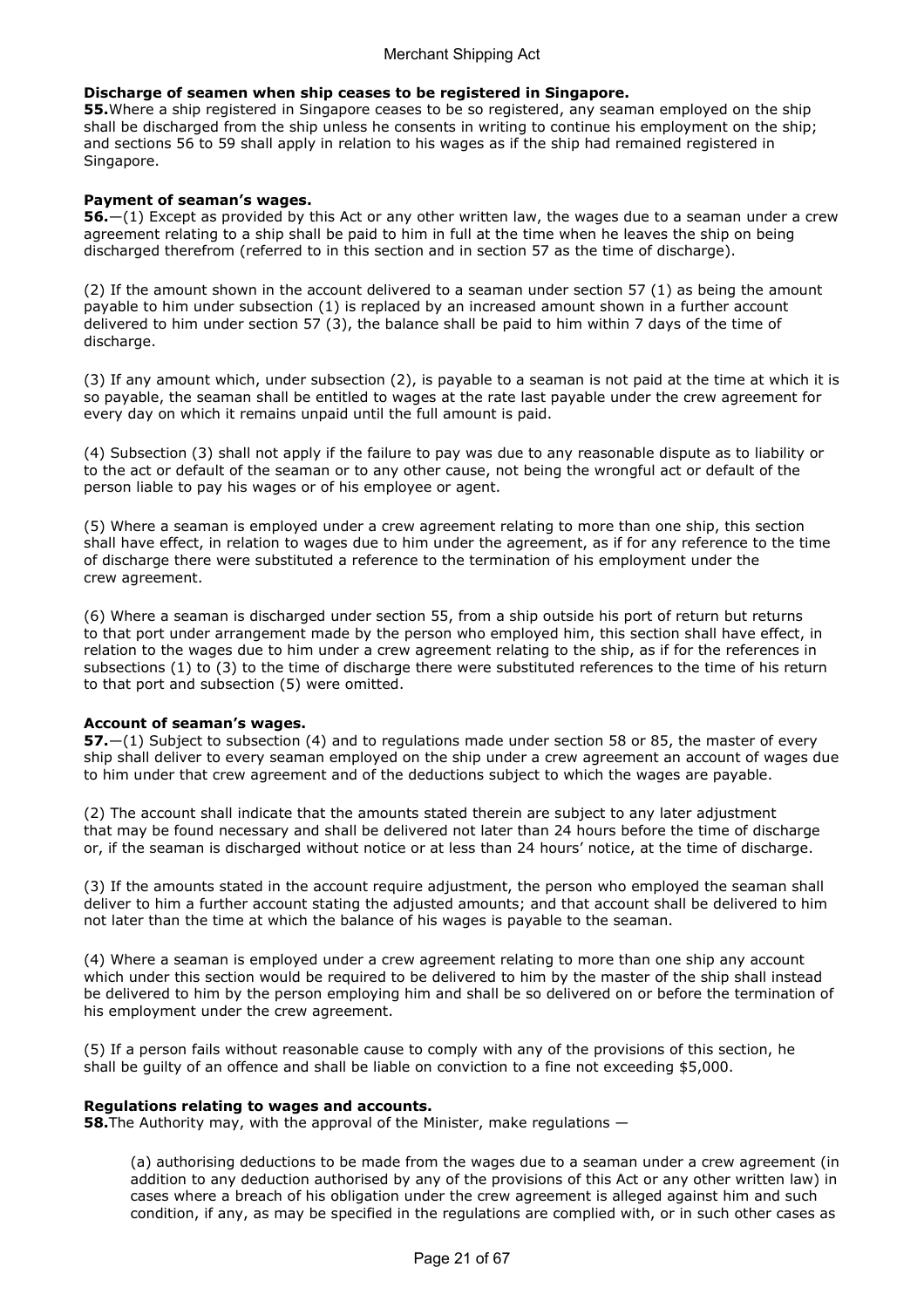may be specified in the regulations;

(b) regulating the manner in which the amounts deducted under the regulations are to be dealt with;

(c) prescribing the manner in which such wages due to a seaman under a crew agreement are to be or may be paid;

(d) regulating the manner in which such wages are to be dealt with and accounted for in circumstances where a seaman leaves his ship otherwise than on being discharged therefrom; and

(e) prescribing the form and manner in which any account required to be delivered under section 57 is to be prepared and the particulars to be contained therein (which may include estimated amounts).

7/96.

#### Settlement of disputes.

59.—(1) Any dispute, of whatever nature, between a seaman and the person employing the seaman, the master or the owner of a ship may be submitted by any party to the Director for decision, or, in the case of a dispute relating to the amount payable to a seaman under a crew agreement and the amount exceeds \$5,000, by all the parties involved except that if the Director is of opinion that the dispute is one which ought to be decided by a court of law, the Director may refuse to decide it.

(2) The decision of the Director on a dispute submitted to him under this section shall be final.

(3) An award made by the Director upon the submission shall be conclusive as to the rights of the parties, and the submission or award shall not require a stamp; and a document purporting to be the submission or award shall be admissible as evidence thereof.

#### Restriction on attachment or assignment of and charge upon seamen's wages.

60.—(1) Subject to this section, the following provisions shall have effect with respect to the wages due or accruing to a seaman employed on a ship:

(a) the wages shall not be subject to attachment;

(b) an assignment thereof before they have accrued shall not bind the seaman and the payment of the wages to the seaman shall be valid notwithstanding any previous assignment or charge; and

(c) a power of attorney or authority for the receipt of the wages shall not be irrevocable.

(2) Nothing in this section shall affect the provisions of this Act with respect to allotment notes.

(3) Nothing in this section shall apply to any disposition relating to the application of wages —

(a) in the payment of contributions to a fund declared by regulations to be a fund to which this section applies; or

(b) in the payment of contributions in respect of the membership of a body declared by regulations to be a body to which this section applies,

or to anything done or to be done for giving effect to such a disposition.

#### Assignment or sale of salvage invalid.

61.Subject to this Act, an assignment or sale of salvage payable to a seaman made prior to the accruing thereof shall not bind the person making the assignment or sale of salvage; and a power of attorney or authority for the receipt of any such salvage shall not be irrevocable.

#### Allotment notes.

62.—(1) Subject to this section, a seaman may, by means of an allotment note issued in accordance with regulations, allot to any person part of the wages to which he will become entitled in the course of his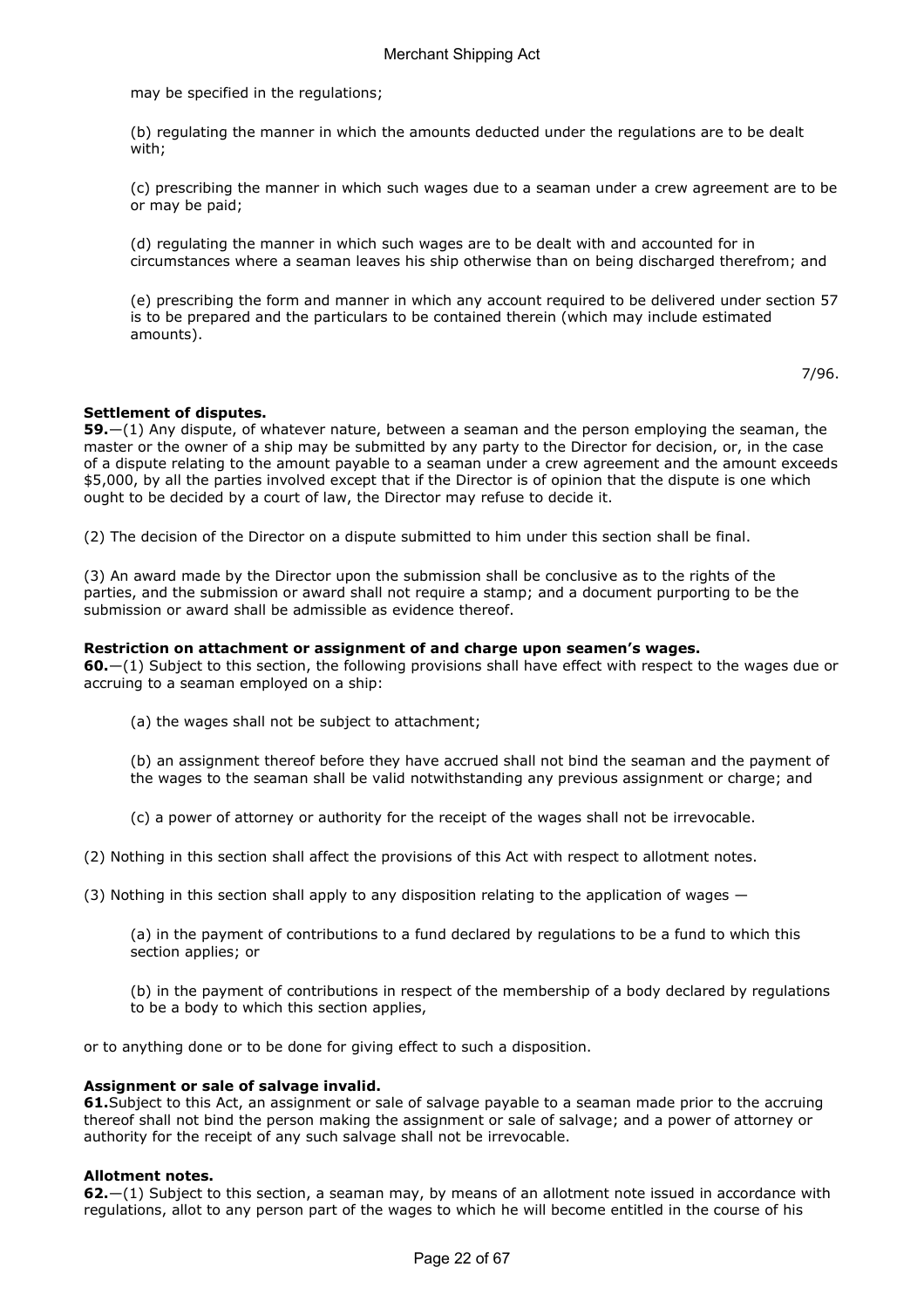employment on a ship.

(2) A seaman's right to make an allotment under this section shall be subject to such limitations as may, by virtue of subsection (3), be imposed by regulations.

(3) Regulations made for the purposes of this section may prescribe the form of allotment notes and may —

(a) limit the circumstances in which allotment notes may be made;

(b) limit (whether by reference to an amount or by reference to a proportion) the part of the wages that may be allotted and the number of persons to whom it may be allotted and may prescribe the method by which that part is to be calculated;

(c) limit the persons to whom the allotments may be made by a seaman to persons of such descriptions or persons standing to him in such relationships as may be prescribed by the regulations; and

(d) prescribe the times and the intervals at which payments under allotment notes are to be made.

#### Right of person named in allotment note to sue in his own name.

63.—(1) A person to whom any part of a seaman's wages has been allotted by an allotment note issued in accordance with regulations made under section 62 shall have the right to recover that part in his own name and for that purpose shall have the same remedies as the seaman has for the recovery of his wages.

(2) In any proceedings brought by a person named in such an allotment note as the person to whom any part of a seaman's wages has been allotted, it shall be presumed, unless the contrary is proved, that the seaman is entitled to the wages specified in the note and that the allotment has not been varied or cancelled.

## Right, or loss of right, to wages in certain circumstances.

 $64-$ (1) Where a ship is wrecked or lost, a seaman whose employment on the ship is thereby terminated before the date contemplated in the agreement under which he is so employed shall, subject to this section, be entitled to wages at the rate payable under the agreement at the date of the wreck or loss for every day on which he is unemployed in the 2 months following that date unless it is proved that he did not make reasonable efforts to save the ship and the persons and property carried in it.

(2) Where a ship is sold or ceases to be registered in Singapore and a seaman's employment on the ship is thereby terminated before the date contemplated in the agreement under which he is so employed, then, unless otherwise provided in the agreement, the seaman shall, subject to subsection (3), be entitled to wages at the rate payable under the agreement at the date on which his employment is terminated for every day on which he is unemployed in the 2 months following that date.

(3) A seaman shall not be entitled to wages by virtue of subsection (1) or (2) for a day on which he was unemployed, if it is shown —

(a) that the unemployment was not due to the wreck or loss of the ship or, as the case may be, the termination of his employment on the sale of the ship or its ceasing to be registered in Singapore; or

(b) that the seaman was able to obtain suitable employment for that day but unreasonably refused to take it.

#### Compensation to seaman improperly discharged.

65.If a seaman, having signed an agreement, is discharged otherwise than in accordance with the terms thereof before the commencement of the voyage, or before one month's wages are earned, without fault on his part justifying that discharge, and without his consent, the seaman shall be entitled to receive from the person employing him, in addition to any wages which he has earned, due compensation for the damage caused to him by the discharge, not exceeding one month's wages and may recover that compensation as if it were wages duly earned.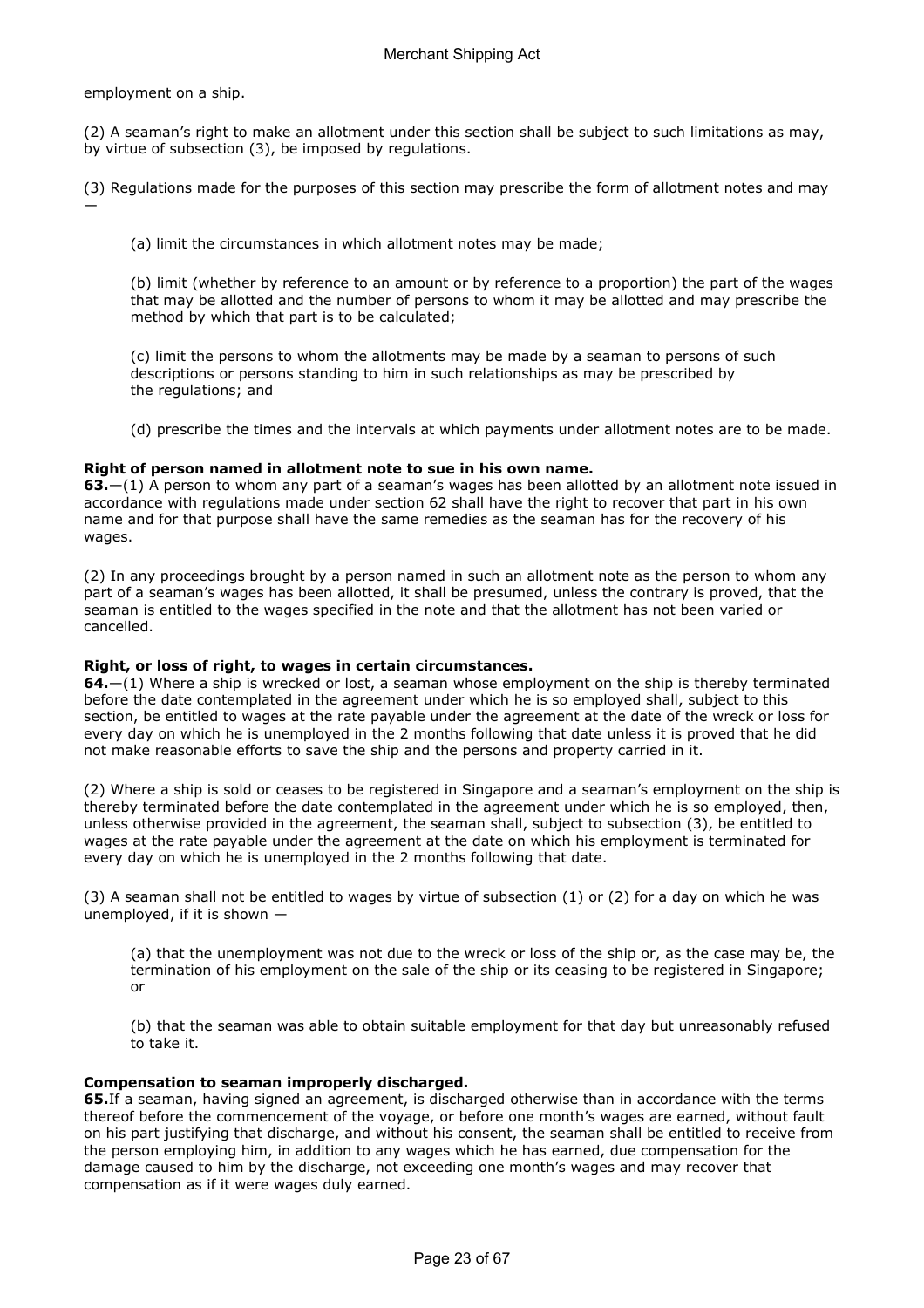## Wages on termination of service by illness.

66.Where the service of a seaman terminates before the date contemplated in his agreement, by reason of his being left ashore at any place outside his port of return under a medical certificate of unfitness or inability to proceed on a voyage, the seaman shall be entitled to wages up to the time of such termination, but not for any longer period.

## Protection of certain rights and remedies.

67.—(1) A seaman's lien, his remedies for the recovery of his wages, his right to wages in case of the wreck or loss of his ship, and any right he may have or obtain in the nature of salvage shall not be capable of being renounced by any agreement.

(2) Subsection (1) does not affect such term of any agreement made with a seaman belonging to a ship which, in accordance with the agreement, is to be employed on salvage service, as provide for the remuneration to be paid to him for salvage services rendered by that ship.

## Remedies of master for remuneration, disbursements, etc.

68.The master of a ship shall have the same lien and remedies for his remuneration and all disbursements or liabilities properly made or incurred by him on account of the ship, as a seaman has for his wages.

#### Powers of court in case of unreasonable delay in paying seaman's wages.

69.In any action or other legal proceedings by any seaman of a ship for the recovery of any sum due to him on account of wages, the court may, if it appears that the payment of the sum due has been delayed otherwise than owing to the act or default of the seaman or to any reasonable dispute as to liability, or to any other cause not being the wrongful act or default of the person liable to make the payment, order that person to pay, in addition to any sum due on account of wages, such sum as the court thinks just as damages in respect of the delay, without prejudice to any claim which may be made by the seaman on that account.

#### Provisions and water.

**70.**—(1) The Authority may, with the approval of the Minister, make regulations requiring such provisions and water to be provided for seamen employed on ships.

(2) Regulations made under this section may require a ship to carry such weighing and measuring equipment as may be necessary to ensure that the quantities of provisions and water supplied to seamen employed on the ship are in accordance with the regulations.

(3) If any regulation made under this section is not complied with, the master or the person employing the seamen of the ship shall be guilty of an offence and shall be liable on conviction to a fine not exceeding \$5,000 unless he proves that the failure to comply was not due to his neglect or default.

(4) If a person empowered under this Act to inspect the provisions and water to be supplied to the seamen employed on a ship is not satisfied that the provisions and water are in accordance with regulations made under this section, the ship may be detained.

## Complaints about provisions or water.

71.—(1) If 3 or more seamen employed on a ship consider that the provisions or water provided for the seamen employed on that ship are not in accordance with the regulations made under section 70 (whether because of bad quality, unfitness for use or deficiency in quantity) they may complain to the master of the ship who shall investigate the complaint.

(2) If the seamen are dissatisfied with the action taken by the master as a result of his investigation or by his failure to take any action, they may state their dissatisfaction to him and may complain to the Director; and thereupon the master shall make adequate arrangements to enable the seamen to do so as soon as the service of the ship permits.

(3) The Director shall, upon receiving the complaint made under subsection (2), investigate the complaint and may examine the provisions or water or cause them to be examined.

(4) If the master of a ship fails without reasonable cause to comply with subsection (2), he shall be guilty of an offence and shall be liable on conviction to a fine not exceeding \$2,000 and if he has been notified in writing by the person making any examination under subsection (3) that any provisions or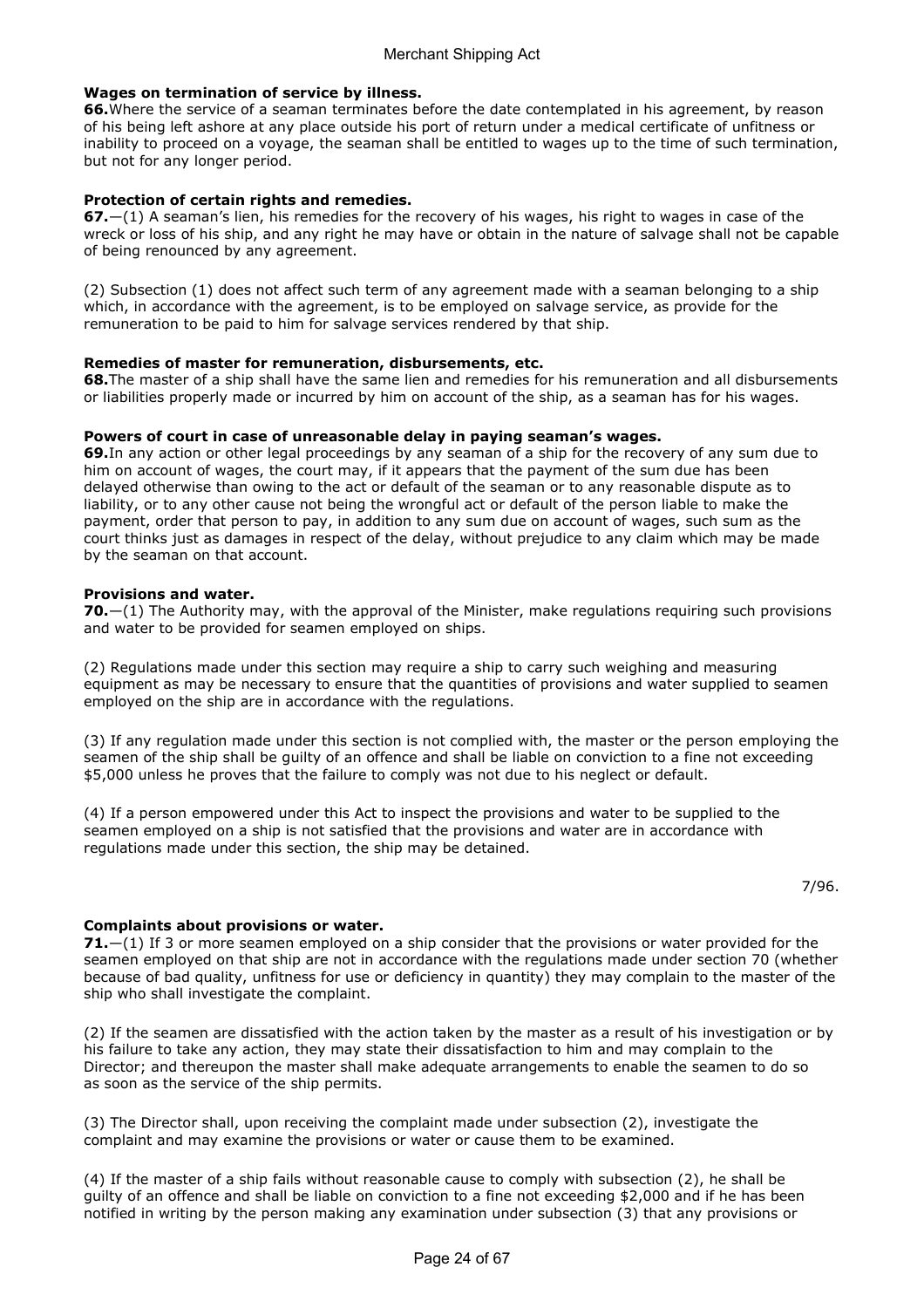water are found to be unfit for use or not of the quality required by the regulations, then  $-$ 

(a) if they are not replaced within a reasonable time the master or the owner of the ship shall be guilty of an offence and shall be liable on conviction to a fine not exceeding \$5,000 unless he proves that the failure to replace them was not due to his neglect or default; and

(b) if the master of the ship, without reasonable cause, permits them to be used, he shall be guilty of an offence and shall be liable on conviction to a fine not exceeding \$5,000.

#### Other complaints.

 $72.$   $-$ (1) If a seaman employed on a ship considers that he has cause to complain about the master or any other seaman employed on the ship or about the conditions on board the ship, he may complain to the master.

(2) If the seaman is dissatisfied with the action taken by the master on the complaint or by his failure to take any action, he may state his dissatisfaction to the master and may complain to the Director; and thereupon the master shall make adequate arrangements to enable the seaman to do so as soon as the service of the ship permits.

(3) If the master of a ship fails without reasonable cause to comply with this section, he shall be guilty of an offence and shall be liable on conviction to a fine not exceeding \$2,000.

#### Medical stores.

73.—(1) The Authority may, with the approval of the Minister, make regulations requiring ships to carry such medicines and other medical stores (including books containing instructions and advice) as may be specified in the regulations.

(2) If a ship goes to sea or attempts to go to sea without carrying the medical stores which it is required to carry by regulations made under this section, the master or the owner of the ship shall be guilty of an offence and shall be liable on conviction to a fine not exceeding \$5,000 unless he proves that the failure to carry the medical stores was not due to his neglect or default.

(3) If a person empowered under this Act to inspect the medical stores carried in a ship is not satisfied that the ship carries the stores which it is required to carry by the regulations made under this section, the ship may be detained.

7/96.

#### Medical treatment on board ship.

74.Where a ship does not carry a doctor among the seamen employed on it, the master of the ship shall make arrangements for securing that any medical attention on board the ship is given either by him or under his supervision by a person appointed by him for the purpose.

## Expenses of medical treatment, etc., during voyage.

75.—(1) If a seaman, while employed on a ship, receives any surgical or medical treatment or such dental or optical treatment (including the repair or replacement of any appliance) as cannot be postponed without impairing efficiency, the reasonable expenses thereof shall be borne by the person employing him, and if he dies while so employed and is buried or cremated outside his port of return, the expenses of his burial or cremation or the return of the body to his home shall also be borne by that person.

2) A compensation shall be payable by the person employing a seaman for the death of or injury to the seaman employed on a Singapore ship who is not covered under the Work Injury Compensation Act and such compensation shall not be less than that provided under that Act.

Cap. 354.

#### Drunkenness, etc., on board ship.

76.If a seaman employed on a ship is, while on board the ship, under the influence of drink or a drug to such an extent that his capacity to fulfil his responsibility for the ship or to carry out his duties is impaired, he shall be guilty of an offence and shall be liable on conviction to a fine not exceeding \$2,000.

#### Continued or concerted disobedience, neglect of duty, etc.

77. $-(1)$  If a seaman employed on a ship  $-$ 

Pagge 25 of 6677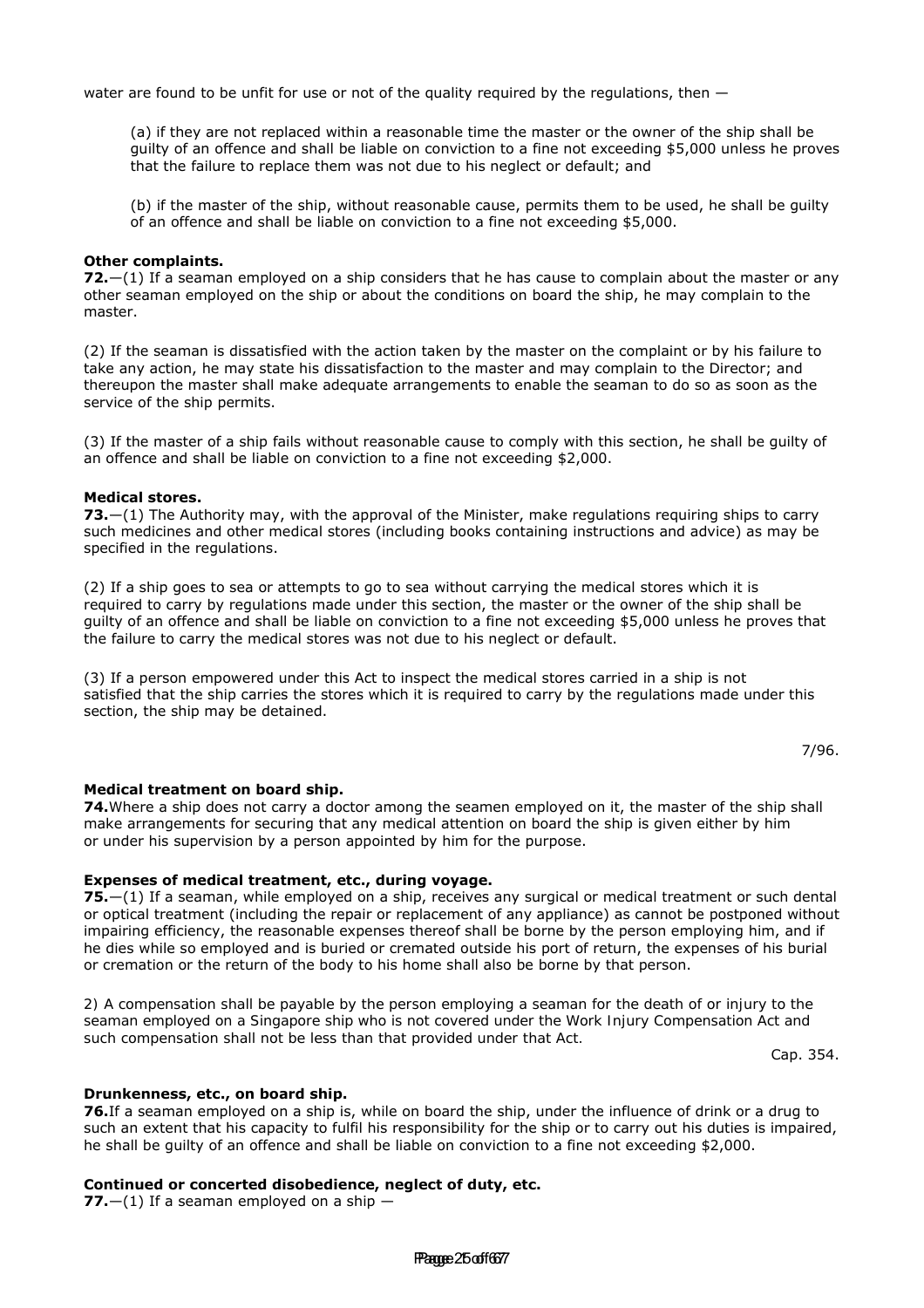- (a) persistently and wilfully neglects his duty;
- (b) persistently and wilfully disobeys lawful commands; or
- (c) combines with other seamen employed on the ship  $-$

(i) to disobey lawful commands which are required to be obeyed at a time while the ship is at sea;

(ii) to neglect any duty which is required to be discharged at such time; or

(iii) to impede, at such a time, the progress of a voyage or the navigation of the ship,

he shall be guilty of an offence and shall be liable on conviction to a fine not exceeding \$5,000 or to imprisonment for a term not exceeding 2 years or to both.

(2) For the purposes of this section, a ship shall be treated as being at sea at any time when it is not securely moored in a safe berth.

## Offences committed by certain other persons.

78. Where a person goes to sea in a ship without the consent of the master of the ship or of any other person authorised to give it or is conveyed in a ship in pursuance of section 85 (4) (a), section 77 (1) (b) and (c) shall apply as if that person were a seaman employed on the ship.

## Defence of drug taken for medical purposes.

79. In any proceedings for an offence under section 76, it shall be a defence to prove that at the time of the act or omission alleged against the defendant he was under the influence of a drug taken by him for medical purposes and either that he took it on medical advice and complied with any directions given as part of that advice or that he had reason to believe that the drug might not have the influence it had.

## Disciplinary offences.

80.—(1) For the purpose of maintaining discipline on board a ship, the Authority may, with the approval of the Minister, make regulations prescribing any misconduct on board as a disciplinary offence and enabling the master of the ship, or such officer as may under the regulations be required or authorised to exercise the powers of the master, to impose fines on any seaman committing any disciplinary offence.

(2) The regulations made under this section may provide for  $-$ 

- (a) the fine that may be imposed on a seaman in respect of each disciplinary offence;
- (b) the procedure to be followed in dealing with the disciplinary offence; and

(c) the circumstances in which the master of a ship may remit the whole or part of any fine imposed thereunder.

7/96.

## Appeal against fine for disciplinary offences.

 $81-$ (1) A seaman on whom a fine has been imposed for a disciplinary offence may, in accordance with the regulations made under this section, appeal against the decision to the Director, and on such an appeal, the Director may confirm or quash the decision and may remit the whole or part of the fine.

(2) The Authority may, with the approval of the Minister, make regulations under this section to provide for —

7/96.

(a) the procedure to be followed on any such appeal;

(b) the time within which notice of an intended appeal is to be given by the appellant to the master and by the master to the Director; and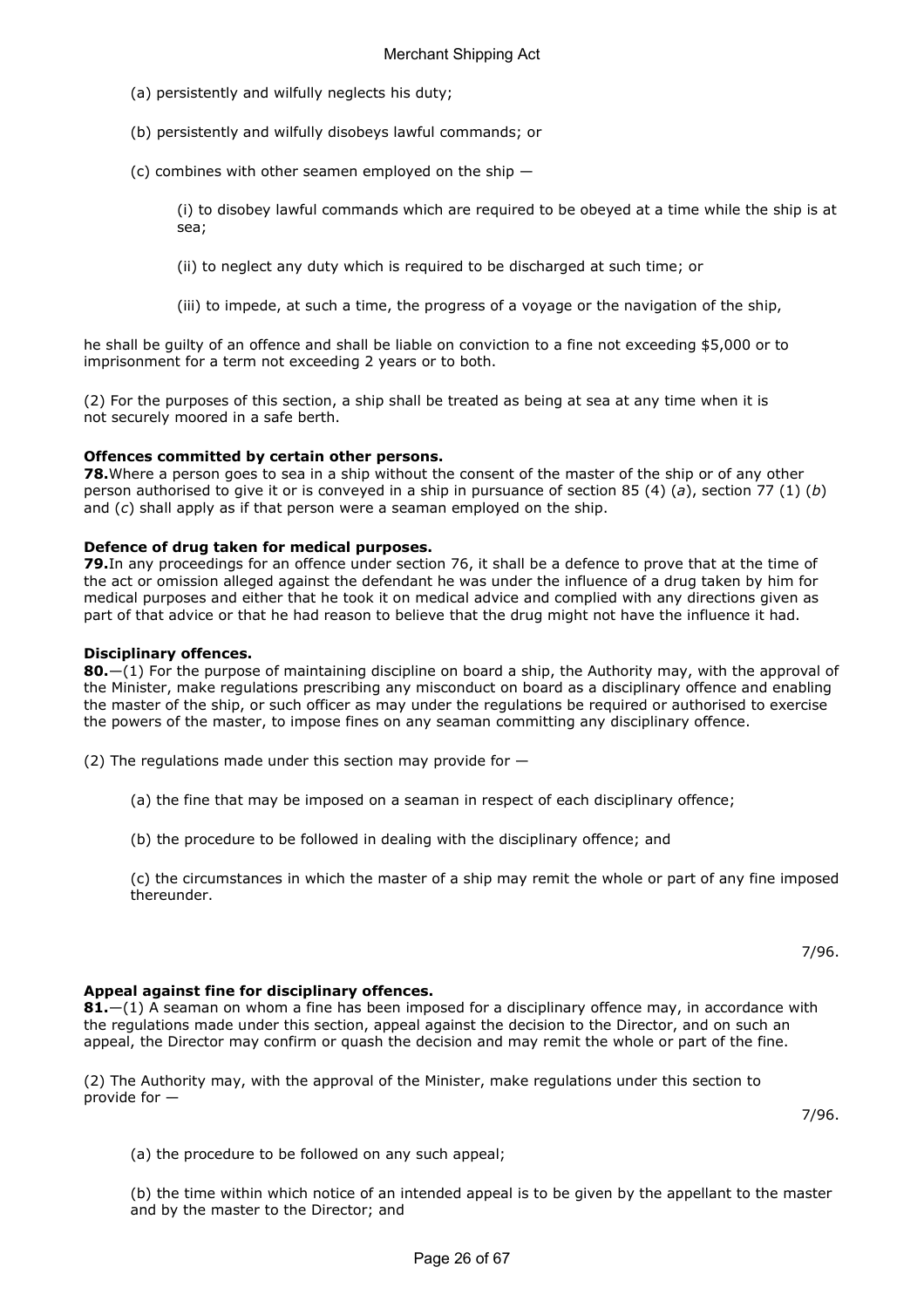(c) the place at which the appeal is to be heard.

## Prohibition of double prosecution.

82. Where any conduct is both a disciplinary offence and an offence against any provision of this Act, then if it has been dealt with as a disciplinary offence, it shall not be dealt with as an offence against that provision.

## Payment of fines for disciplinary offences.

**83.**—(1) Except as otherwise provided in subsection (3), the amount of a fine imposed on a seaman for a disciplinary offence, so far as not remitted by the master or on appeal, may be deducted from his wages or otherwise recovered by the person employing him and shall be paid by him (whether or not it has been so deducted or otherwise recovered) to the Director.

(2) Except as otherwise provided in subsection  $(3)$  –

(a) if the wages or part thereof are paid by the master of a ship on his own behalf or on behalf of the person employing the seaman, as the case may be, the said amount shall be paid at the time when the seaman leaves the ship at the end of his agreement or, if earlier, when his employment on the ship is terminated;

(b) in any other case, the master shall at that time notify the amount to the person employing the seaman, and the person shall pay it when the next payment in respect of the seaman's wages falls to be made by him.

(3) Where an appeal against such a fine is pending at the time mentioned in subsection (2), no amount shall by reason of the fine be deducted, recovered, paid or notified under subsections (1) and (2) until the appeal has been disposed of; but regulations made under section 80 may provide for the amount of the fine to be provisionally deducted from the seaman's wages pending the appeal.

## Civil liability for smuggling.

84. If a seaman employed on a ship is found in civil proceedings before a court in Singapore or elsewhere to have committed an act of smuggling, whether in Singapore or elsewhere, he shall be liable to make good any loss or expense that the act has caused to any other person.

## Relief and repatriation of seaman left behind.

**85.**—(1) Where a person employed as a seaman on a ship is left behind in any country or is taken to any country on being shipwrecked, the person who last employed him as a seaman shall make such provision for his return and for his relief and maintenance as may be required by regulations.

(2) The regulations to be so made may include the repayment of expenses incurred in bringing a shipwrecked seaman ashore and maintaining him until he is brought ashore and the payment of the expenses of the burial or cremation of a seaman who dies before he can be returned.

(3) The Authority may, with the approval of the Minister, make regulations providing for the manner in which any wages due to any person left behind or taken to any country as mentioned in subsection (1) and any property of his left on board the ship are to be dealt with.

7/96.

(4) Without prejudice to the generality of subsections  $(1)$ ,  $(2)$  and  $(3)$ , regulations made under this section may make provision —

(a) for requiring the master of any ship to convey a person to a place determined in accordance with the regulations and for enabling the Director to give the master directions for that purpose;

(b) for the making of payments in respect of the conveyance of a person in accordance with the regulations; and

(c) for the keeping of records and the rendering of accounts.

(5) This section shall also apply to a person left behind on being discharged in pursuance of section 55, whether or not at the time he is left behind the ship is still registered in Singapore.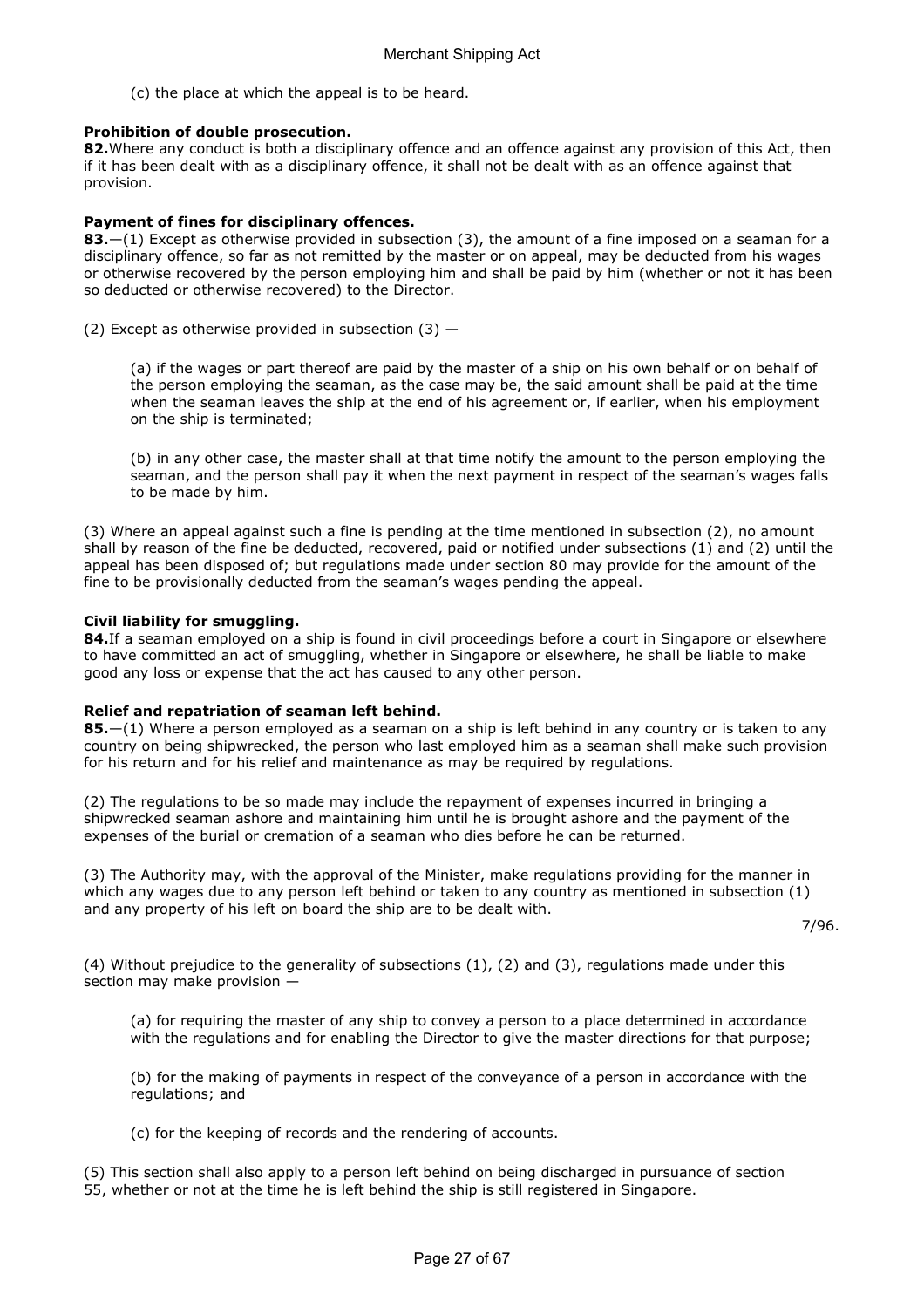## Limit of employer's liability under section 85.

86. Where a person left behind in or taken to any country as mentioned in section 85 (1) remains there after the end of a period of 3 months, the person who last employed him as a seaman shall not be liable under that section to make provision for his return or for any matter arising after the end of that period, unless he has, before the end of that period, been under an obligation imposed on him by regulations made under that section to make provision with respect to him.

## Custody, etc., of property of deceased seamen.

 $87$ .—(1) The Authority may, with the approval of the Minister, make regulations providing for the custody of and dealing with —

- (a) any property left on board a ship by a seaman dying while or after being employed on the ship;
- (b) any property left in a country outside Singapore by a seaman dying while or within such period as provided for in the regulations after being employed on a ship; and
- (c) the recovery by the Director of any wages which, at the time of a seaman's death, were due to him in respect of his employment on a ship.

(2) Regulations made under this section may require the recording of particulars and the rendering of accounts and may enable the Director or any person having custody of any such property to sell it by auction or otherwise and account for the proceeds.

7/96.

## Disposal of property of deceased seamen.

88.—(1) Where, on the death of a seaman, any property comes into the hands of the Director by virtue of section 87, the Director may satisfy out of them any expenses incurred by the Director in respect of the seaman or his property.

(2) If the value of the residue of the property does not exceed \$5,000, the Director may at any time pay or deliver it to any of the persons mentioned in subsection (3) or distribute it among them, unless a grant of representation has then been made and the Director knows of it; and the Director shall thereby be discharged from any further liability in respect of the residue.

(3) The persons referred to in subsection (2) are  $-$ 

(a) any person appearing to the Director to be a person named as the seaman's next of kin in the crew agreement in which the seaman's name last appeared;

(b) any person appearing to the Director to be his widow or his child;

(c) any person appearing to the Director to be beneficially entitled, under a will or on intestacy, to the seaman's estate or any part thereof; or

(d) any person appearing to the Director to be a creditor of the seaman.

(4) Where no claim to the property received by the Director is substantiated within one year after the receipt of the property by the Director, the Director shall pay the property, the proceeds thereof, or the residue thereof, into the Consolidated Fund.

(5) If any subsequent claim is made to such property, or the residue thereof, and is established to the satisfaction of the Director, the amount, or so much as appears to be due to the claimant, shall be paid out of the Consolidated Fund.

(6) If any claim is not established to the satisfaction of the Director, the claimant may apply by originating summons to the High Court, and the Court, after taking evidence orally or on affidavit, may make such order on the application as it thinks just.

(7) After the expiration of 6 years from the receipt of such property or proceeds thereof by the Director, no such claim shall be made without the sanction of the Minister.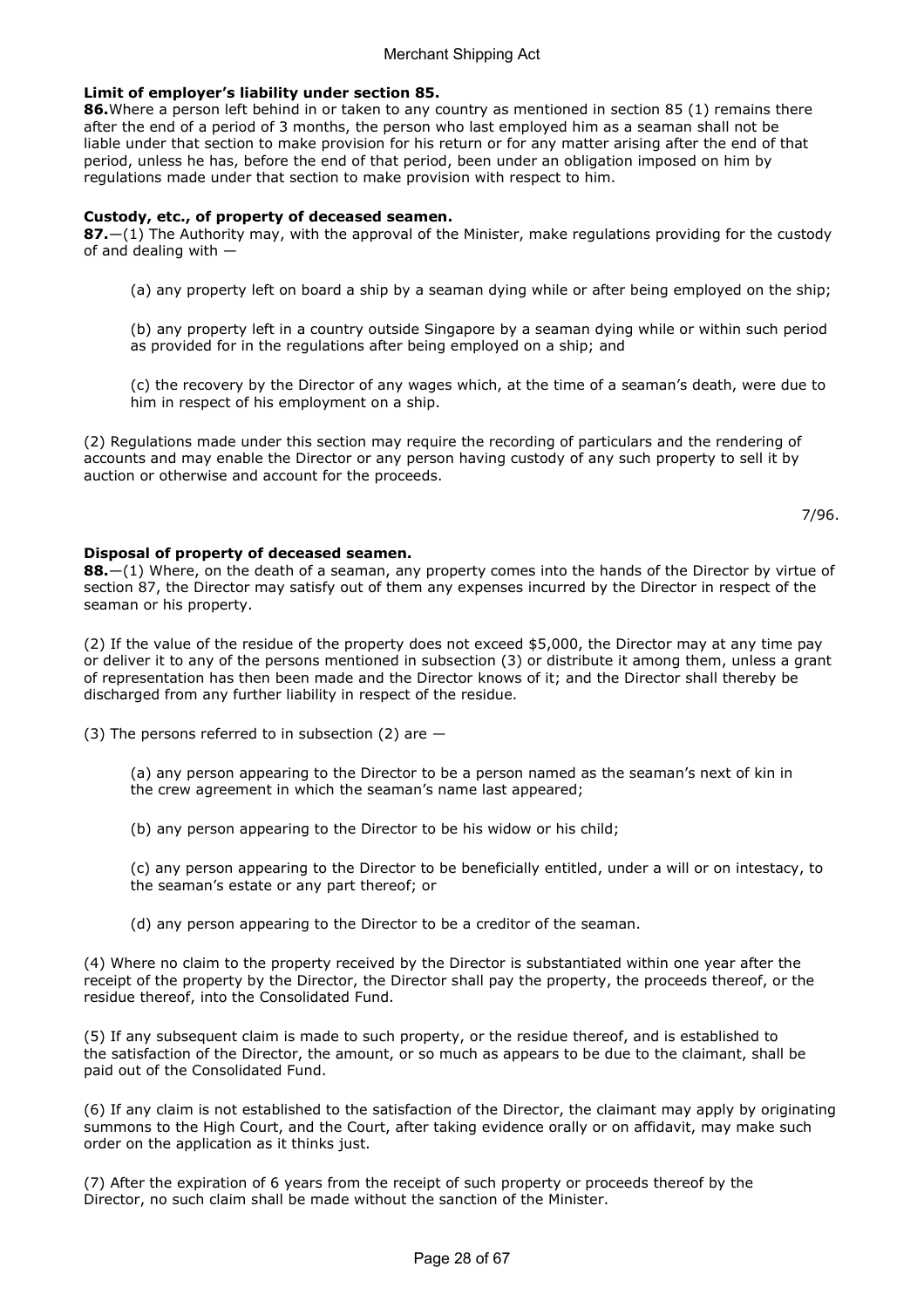(8) If it appears to the Director that any of the persons to whom any property may be paid or delivered under this section is resident in a country outside Singapore, the Director may pay or deliver them to him by paying or delivering them to a consular officer of that country for transmission to him.

(9) If the property exceeds \$5,000 in value, the Director shall pay and deliver the residue to the legal personal representative of the deceased.

(10) In this section, "child" includes an adopted child.

## Official and other log-books.

89.—(1) Except as provided by regulations made under this section, an official log-book and such other log-books as may be prescribed in the regulations shall be kept in every ship.

(2) The Authority may, with the approval of the Minister, make regulations prescribing the particulars to be entered in the log-books, the persons by whom such entries are to be made, signed or witnessed, and the procedure to be followed in the making of such entries and their amendment or cancellation.

7/96.

(3) Regulations may require the production or delivery of the log-books to such persons, in such circumstances and within such times as may be specified therein.

(4) If a person wilfully destroys, mutilates or renders illegible any entry in any log-book, he shall be guilty of an offence and shall be liable on conviction to a fine not exceeding \$5,000.

## Discharge books.

**90.**—(1) The Authority may, with the approval of the Minister, make regulations providing  $-$ 

(a) for the issue of discharge books in such form and containing such particulars with respect to the holders thereof and such other particulars as may be prescribed by the regulations and for requiring such persons to apply for such discharge books;

(b) for requiring the holders of discharge books to produce them to such persons and in such circumstances as may be prescribed by the regulations; and

(c) for the surrender of discharge books in such circumstances as may be prescribed by the regulations.

(2) Any provision of the regulations having effect by virtue of paragraph (a) of subsection (1) may be so framed as to apply to all such persons as are mentioned in that paragraph or any description of such persons and as to have effect subject to any exemptions for which provisions may be made by the regulations.

7/96.

## Returns of births and deaths in ships, etc.

**91.**—(1) The Authority may, with the approval of the Minister, make regulations —

(a) requiring the master of any ship to make a return to the Director of any birth or death occurring in the ship;

(b) requiring the master of any ship to conduct an inquiry to determine the nature and cause and make a report to the Director of any death occurring in the ship and, wherever occurring outside Singapore, of any person employed on the ship, and to notify any such death to such person (if any) as the deceased may have named as his next of kin; and

(c) requiring the master of any ship not registered in Singapore which calls at Singapore in the course of or at the end of a voyage to make a return to the Director of any birth or death of a citizen of Singapore which has occurred in the ship during the voyage.

(2) Regulations made under this section may require the Director to send a certified copy of any return made thereunder to the Registrar of Births and Deaths.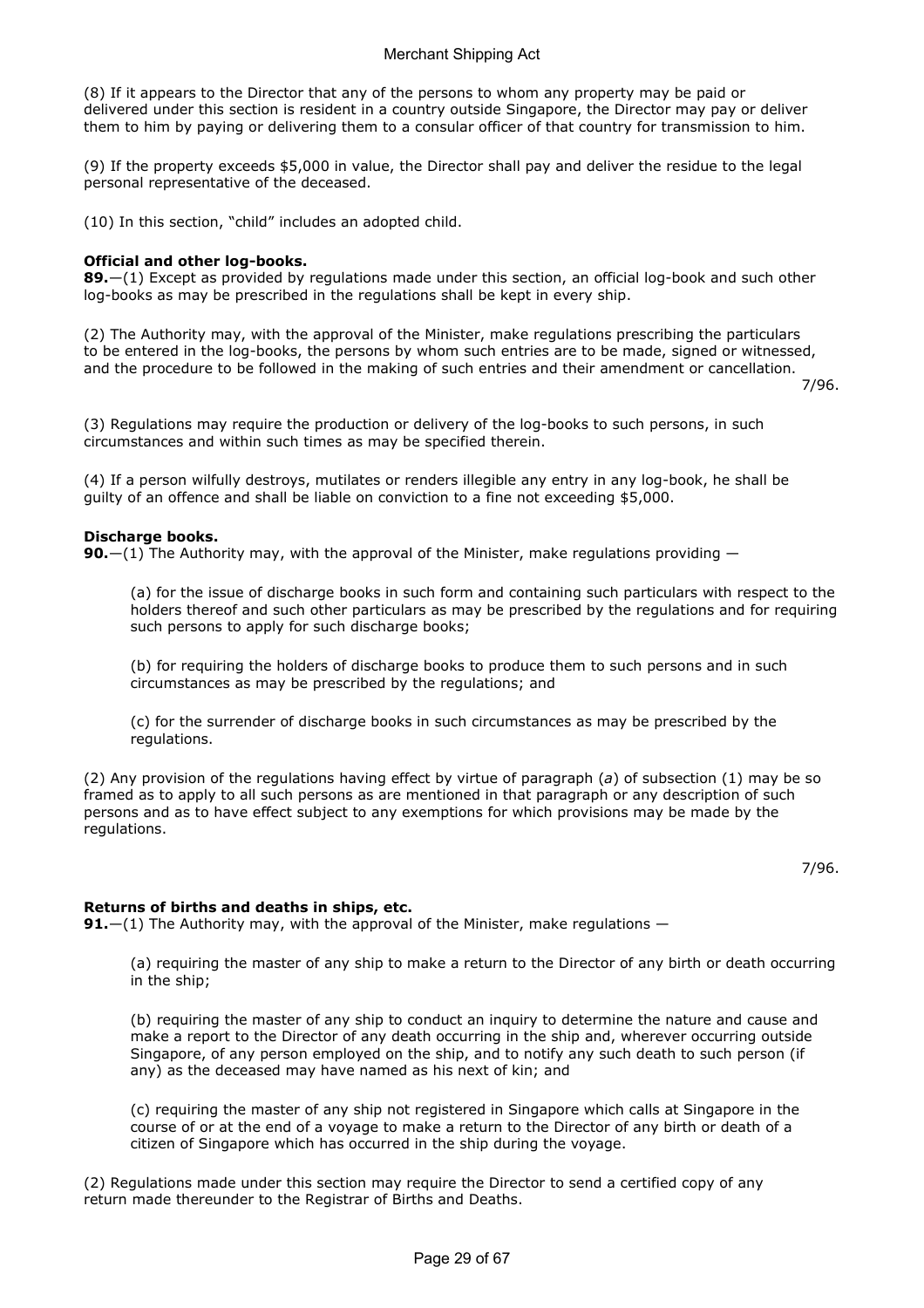(3) The Registrar of Births and Deaths to whom any such certified copies are sent —

(a) shall maintain the copies in a register kept by him for the purpose and to be called the marine register; and

(b) may also record in that register such additional information as appears to him desirable for the purpose of ensuring the completeness and correctness of the register,

and the provisions of any written law relating to the registration of births and deaths shall have effect with such modifications as are appropriate and so far as those provisions may be complied with in the circumstances as if the marine register were a register of births (other than still-births) or deaths, except that it shall not be necessary for any person to sign the register as an informant.

(4) Regulations made under this section may contain provisions for authorising the registration of the following births and deaths occurring outside Singapore in circumstances where no return is required to be made under subsection  $(1)$  –

(a) any birth or death of a citizen of Singapore which occurs in a ship not registered in Singapore;

(b) any death of a citizen of Singapore who has been employed on such a ship which occurs elsewhere than in the ship; and

(c) any death of a person who has been employed on a Singapore ship which occurs elsewhere than in the ship.

(5) Any person who, being required under the regulations made under this section to make a return of any birth or death or a report on the inquiry into the cause of any death, furnishes as true any information in the return or report which he knows or has reason to believe to be false shall be guilty of an offence and shall be liable on conviction to a fine not exceeding \$5,000 or to imprisonment for a term not exceeding 2 years or to both.

7/96.

## Handing over of documents on change of master.

92. If a person ceases to be the master of a ship, he shall deliver to his successor the documents relating to the ship or its crew which are in his custody; and if he fails without reasonable cause to do so, he shall be guilty of an offence and shall be liable on conviction to a fine not exceeding \$5,000.

## Stowaways.

93.—(1) If a person, without the consent of the master of the ship or of any other person authorised to give it, goes to sea or attempts to go to sea in a ship, he shall be guilty of an offence and shall be liable on conviction to a fine not exceeding \$2,000 or to imprisonment for a term not exceeding 6 months or to both.

(2) Nothing in section 180 shall be taken to limit the jurisdiction of any court in Singapore to deal with an offence under this section which has been committed in a country outside Singapore by a person who is not a citizen of Singapore.

## Master's power of arrest.

94. The master of any ship may cause any person on board the ship to be put under restraint if and for so long as it appears to him necessary or expedient in the interest of safety or for the preservation of good order or discipline on board the ship.

## Penalty for receiving remuneration from seamen for engagement.

95.—(1) A person shall not demand or receive, directly or indirectly, from a seaman, or from a person seeking employment as a seaman, or from a person on his behalf, any remuneration whatever for providing him with employment.

(2) Any person who contravenes subsection (1) shall be guilty of an offence and shall be liable on conviction for each offence to a fine not exceeding \$5,000 or to imprisonment for a term not exceeding 6 months or to both.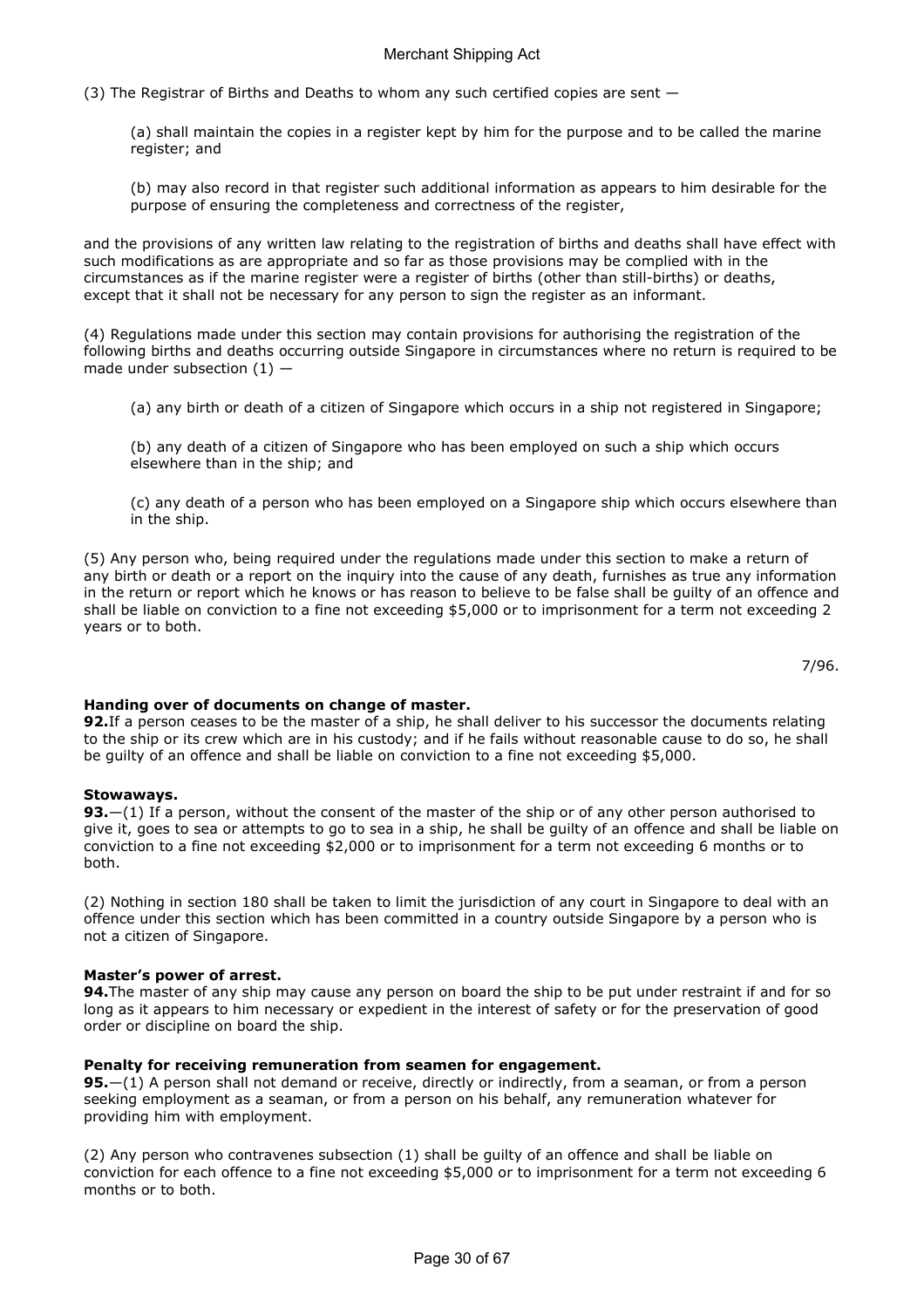## Restriction on employment of young persons on board ship.

96.—(1) No young person shall be employed on any ship except as permitted by regulations made under this section.

(2) The Authority may, with the approval of the Minister, make regulations prescribing the circumstances in which and the conditions subject to which young persons who have attained such specified age may be employed on a ship in such capacities as may be specified.

(3) If any person is employed on a ship in contravention of any regulations made under this section or if any condition subject to which a person may be employed under any such regulation is not complied with, the owner or the master of the ship shall be guilty of an offence and shall be liable on conviction to a fine not exceeding \$5,000.

7/96.

## Extension to foreign ships.

97. The Authority may, with the approval of the Minister, by regulations extend the application of all or any of the provisions of this Part to foreign ships subject to such modifications as are specified in those regulations.

7/96.

## PART V

# SURVEY AND SAFETY

## Application of this Part.

98. This Part shall, unless otherwise provided, apply to all Singapore ships wherever they may be and to all ships in Singapore except harbour craft.

## Prohibition on going to sea without certificates.

99.—(1) Every ship unless exempted shall be surveyed or inspected in the manner provided in this Act.

(2) Subject to any exemption, no ship shall go to sea unless the owner or the master of the ship has been issued with certificates by the Director as to the surveys or inspections under this Act, the certificates being in force and applicable to the ship.

(3) If any ship goes or attempts to go to sea in contravention of this section  $-$ 

(a) in the case of a passenger ship, the owner or the master of the ship shall be guilty of an offence and shall be liable on conviction to a fine not exceeding \$500 for every passenger on board the ship; and

(b) in the case of any other ship, the owner or the master of the ship shall be guilty of an offence and shall be liable on conviction to a fine not exceeding \$10,000,

and the ship may be detained until the certificates are produced to the Director or the Port Master.

#### Powers of Authority to make regulations.

**100.**—(1) The Authority may, with the approval of the Minister, make regulations for carrying out the purposes and provisions of this Part.

(2) Without prejudice to the generality of subsection (1), the Authority may, with the approval of the Minister, make regulations providing for —

7/96.

(a) the standards of construction and equipment of ships including the provision of life-saving and fire-fighting appliances and radio installations;

(b) the standards of accommodation for crew and passengers;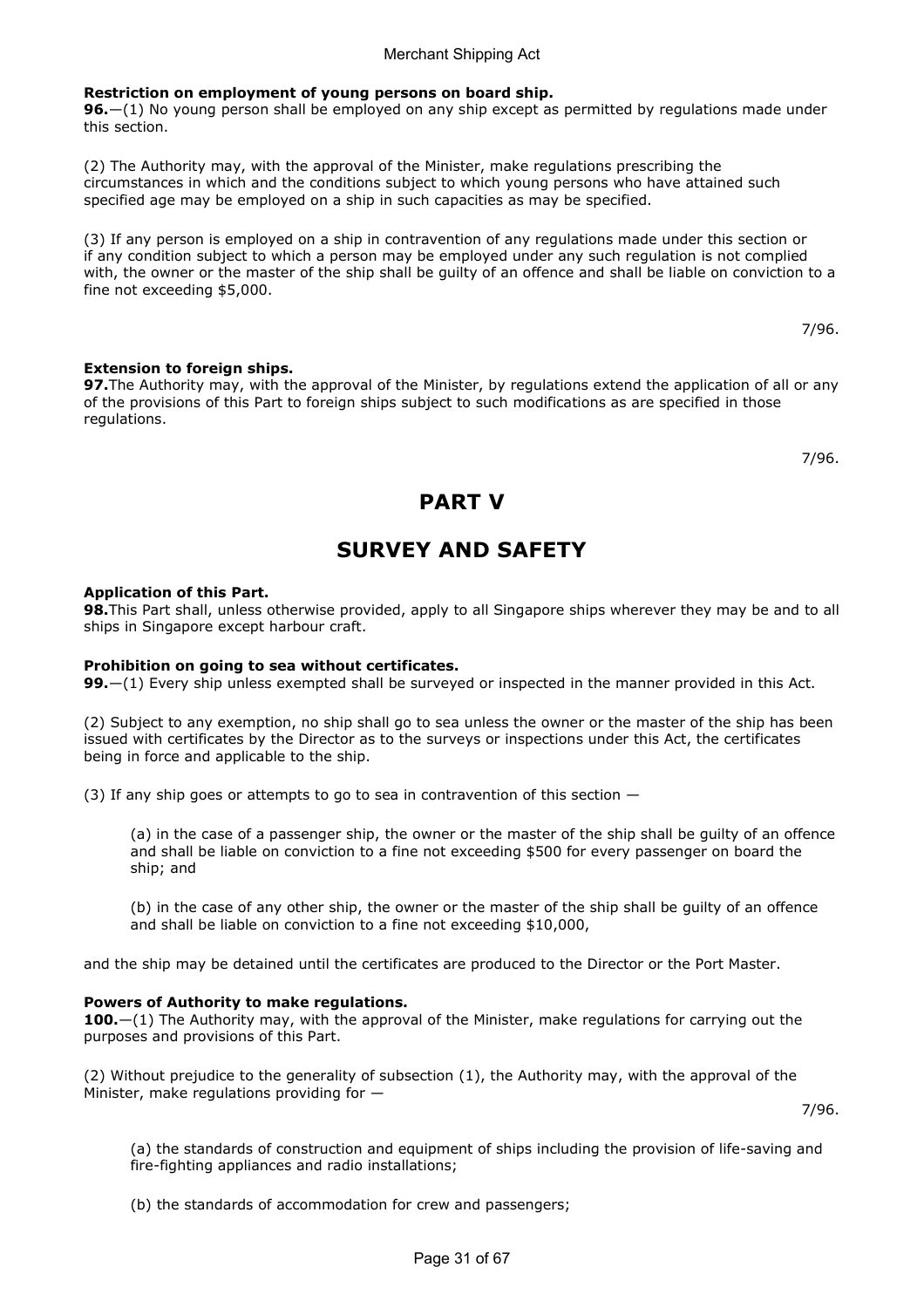- (c) the tonnage measurement of ships;
- (d) the determination of the load lines;
- (e) the loading and carriage of goods, including dangerous goods;
- (f) the carriage of livestock;
- (g) the safety of navigation;

(h) the prevention of collisions at sea (referred to in this Act as the collision regulations);

(i) the safety, health and welfare of persons employed on ships;

(j) the manner and frequency of the survey or inspection and the issue, suspension, cancellation, extension and period of the validity of certificates or exemption certificates; and

(k) the recognition of certificates or exemption certificates issued by or under the authority of the government of any other country for the purposes of section 99.

(3) The Authority may, with the approval of the Minister, in the regulations make provisions to give effect to the provisions of any international convention or agreement concerning or relating to ships, ships' safety, ships' equipment, property or goods carried in ships or persons employed on ships and to which Singapore is a party.

```
7/96.
```
(4) The owner and the master of any ship to which section 99 applies shall comply with any regulations made under this section and shall ensure that the ship and its equipment and in respect of any matter that is governed by the regulations comply with any such regulations before the ship goes to sea and at all times when the ship is at sea, unless otherwise provided in this Act.

(5) Any owner or master who contravenes subsection (4) shall be guilty of an offence and shall be liable on conviction to a fine not exceeding \$10,000 and the ship may be detained.

## Overloaded ships.

101. $-(1)$  Where a cargo ship is so loaded at any time that, if the ship were floating without a list in still salt water of a specific gravity of 1.025, the load line marked on either side of the ship that is the appropriate load line at the time would be submerged, the ship shall, for the purposes of this Act, be deemed to be overloaded, and, subject to subsection (4), to be overloaded to the extent which that load line would be submerged.

## $(2)$  Where  $-$

(a) a ship is at any time engaged on, or is about to engage on, a voyage during which, in the ordinary course, a load line marked on either side of the ship (not being a load line that is the appropriate load line at that time) would, at some later time during the voyage, become the appropriate load line; and

(b) the ship is so loaded at that first-mentioned time, that if the ship were floating without a list in still salt water of a specific gravity of 1.025 and there were unloaded from the ship the fuel and other material that would, in the ordinary course, be consumed or discharged before that later time, that load line would be submerged,

the ship shall, for the purposes of this Act, be deemed to be overloaded and, subject to subsection (4), to be overloaded to the extent to which that load line would be so submerged.

(3) Where a passenger ship is so loaded at any time that, if the ship were floating without a list in still salt water of a specific gravity of 1.025, the subdivision load line marked on either side of the ship that is the appropriate subdivision load line at that time would be submerged, the ship shall, for the purposes of this Act, be deemed to be overloaded and, subject to subsection (4), to be overloaded to the extent to which that subdivision load line would be so submerged.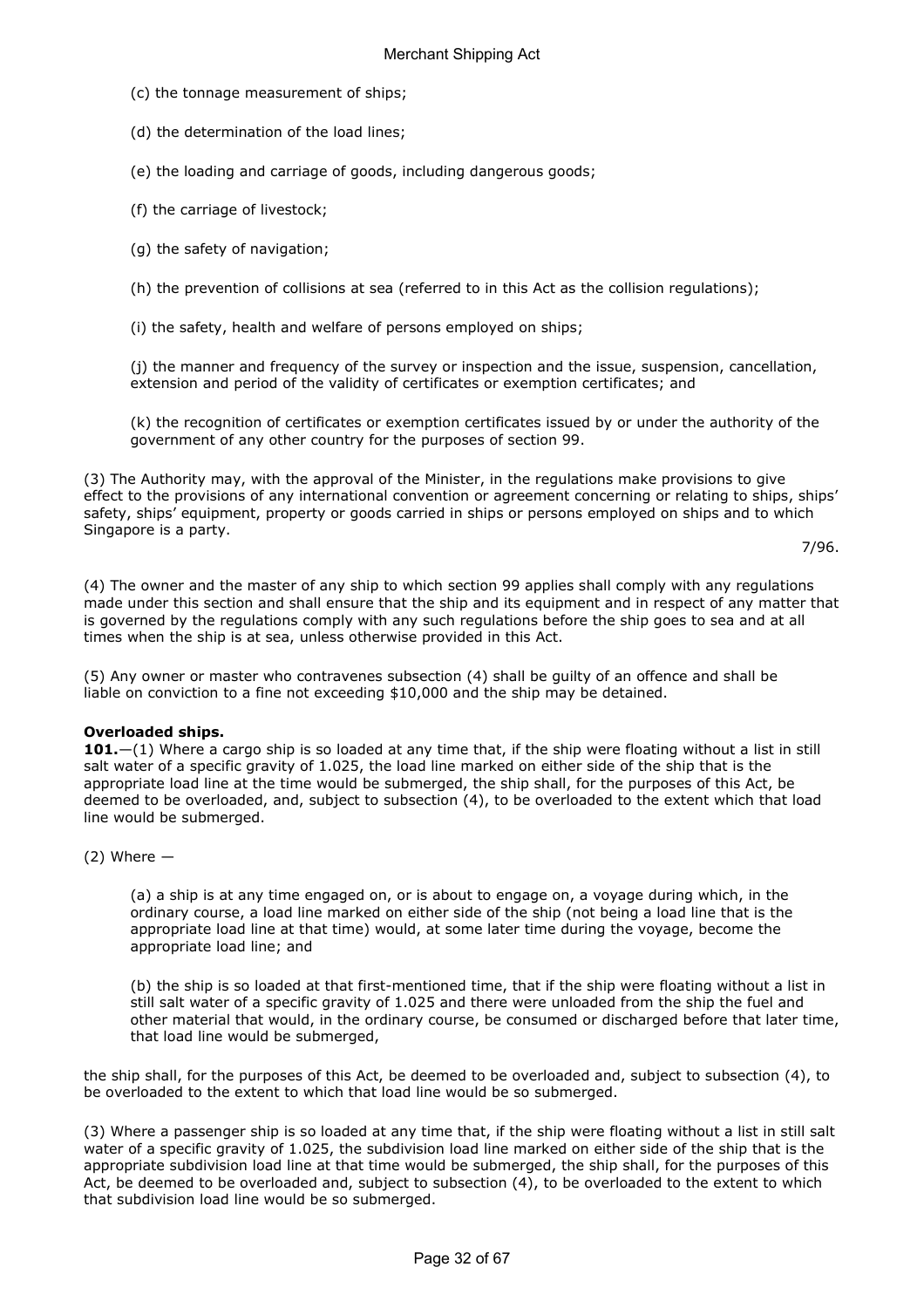$(4)$  Where  $-$ 

(a) in any proceedings under this Act, it is proved that a ship is deemed to be overloaded under the provisions of more than one subsection of this section; and

(b) the extent to which, under those subsections, the ship is deemed to be overloaded is not the same in each case,

the ship shall, for the purposes of this Act, be deemed to be overloaded to the greatest extent to which it is deemed to be overloaded under those subsections.

(5) Where a ship is overloaded in contravention of this section, the owner and the master of the ship shall each be liable on conviction to a fine not exceeding \$10,000 and to such additional fine not exceeding the maximum amount which the earning capacity of the ship would have been increased by reason of the contravention.

(6) Without prejudice to any proceedings under this section, any ship which is overloaded in contravention of this section may be detained until it ceases to be so overloaded.

(7) For the purposes of this section, the load line or subdivision load line marked on a ship that is the appropriate load line or subdivision load line at any time shall be determined in accordance with the regulations made under this Part.

## Penalty for carrying passengers in excess.

102. $-(1)$  The owner or the master of any passenger ship shall not carry or receive on board thereof, or on or in any part thereof, any number of passengers which, having regard to the time, occasion and circumstances of the case, is greater than the number allowed by the passenger ship's safety certificate, and if he does so, he shall be guilty of an offence and shall be liable on conviction to a fine not exceeding \$10,000 or to imprisonment for a term not exceeding 2 years or to both.

(2) The Director or the Port Master may detain any ship which has contravened subsection (1) for such period until the ship complies with the passenger ship's safety certificate.

## Observance of collision regulations.

103.—(1) All owners, masters or persons in charge of the navigation of vessels shall obey the collision regulations and shall not carry, exhibit or use any other lights or use any other signals, than such as are required by those regulations.

(2) Any owner, master or person who does or suffers to be done any act or omission contrary to any of the provisions of the collision regulations shall be guilty of an offence and shall be liable on conviction to a fine not exceeding \$10,000.

(3) In any case before a court in Singapore concerning a contravention of the collision regulations arising within Singapore, foreign vessels shall be treated as if they were registered in Singapore.

(4) For the purposes of this section, "vessel" shall have the meaning assigned to it in the collision regulations.

## Defect or deficiency in ship, etc.

104.—(1) Where a material defect or deficiency affecting safety is discovered in a Singapore ship or its equipment, whether the defect or deficiency is due to wear and tear or to accident or to any other cause, the owner or the master of the ship shall report to the Director the nature and extent of the defect or deficiency and the probable cause thereof within 7 days of its discovery unless it has been reported to the Director under section 107.

(2) Where any material alteration is made to a Singapore ship or its equipment or the purpose for which the ship is for the time being used is changed, the owner or the master of the ship shall report the nature and extent of the alteration or change to the Director within 7 days of the alteration or change.

(3) If any owner or master of a ship contravenes subsection (1) or (2), he shall be guilty of an offence and shall be liable on conviction to a fine not exceeding \$10,000.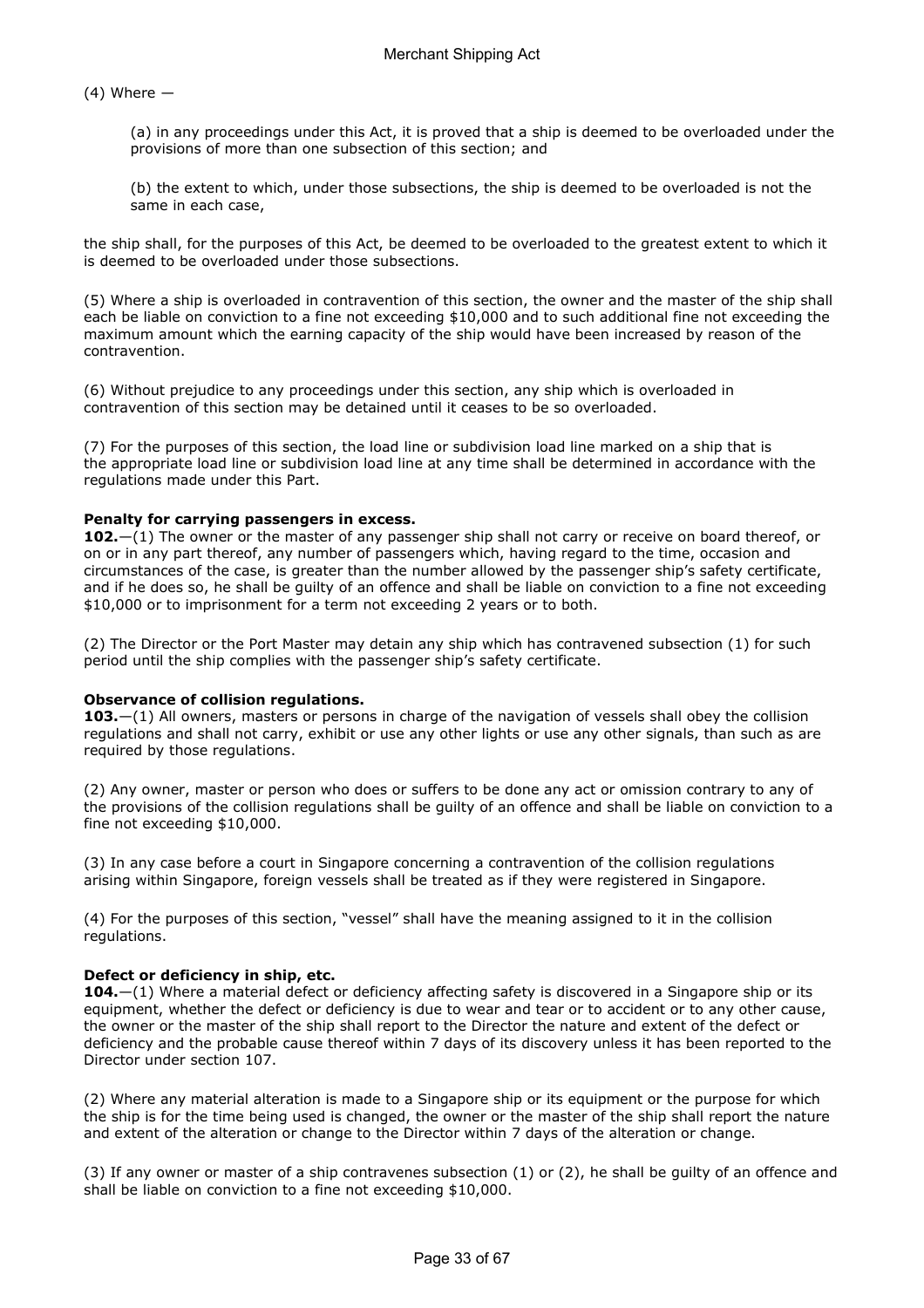(4) If any person conceals or attempts to conceal or suffers to be concealed any material defect or deficiency in the ship or its equipment, he shall be guilty of an offence and shall be liable on conviction to a fine not exceeding \$10,000.

## Cancellation of certificate or exemption certificate.

**105.**—(1) The Director may cancel any certificate or exemption certificate issued by him in respect of any ship if he has reason to believe that the ship or its equipment or any matter to which the certificate or exemption certificate relates no longer complies with the regulations under which the certificate was issued or the conditions (if any) under which the exemption certificate was issued.

(2) Where a certificate or exemption certificate is cancelled by the Director under subsection (1), the owner or the master of the ship to which the certificate or exemption certificate relates shall deliver the certificate within 14 days upon being notified by the Director, and if he fails to do so without reasonable cause, he shall be guilty of an offence and shall be liable on conviction to a fine not exceeding \$10,000.

## Duty of ship to assist the other in case of collision.

**106.**—(1) In every case of collision between 2 ships, it shall be the duty of the master or, in his absence, the person in charge of each ship, if and so far as he can do so without danger to his own ship, crew and passengers (if any) —

(a) to render to the other ship, its master, crew and passengers (if any) such assistance as may be practicable, and may be necessary to save them from any danger caused by the collision, and to stay by the other ship until he has ascertained that it has no need of further assistance; and

(b) to give to the master or person in charge of the other ship the name of his own ship and of the port to which it belongs, and also the names of the ports from which it came and to which it is bound.

(2) If the master fails without reasonable cause to comply with this section, he shall be guilty of an offence and shall be liable on conviction to a fine not exceeding \$10,000 and if he is a certificated officer, an inquiry into his conduct may be held and his certificate may be cancelled or suspended.

## Report of accidents, etc., to Director.

107. $-(1)$  Where a ship  $-$ 

(a) has sustained or caused an accident occasioning loss of life or serious injury to a person;

(b) has sustained an accident or received damage, or otherwise sustained a defect or deficiency in the ship or its equipment which has been discovered, and the accident, damage, defect or deficiency has affected, or is likely to affect the sea- worthiness of the ship, or the efficiency or completeness of the life-saving appliances or other safety equipment of the ship;

(c) has been in a position of great peril, either from the action of some other ship or from danger of wreck or collision; or

(d) has been stranded or wrecked,

the owner or the master of the ship shall, within 24 hours of the happening, report the happening to the Director.

(2) Any owner or master of a ship who fails without reasonable cause to comply with this section shall be guilty of an offence and shall be liable on conviction to a fine not exceeding \$10,000.

## Appointment of inspector to report on accident, etc.

**108.** The Minister may appoint any person as an inspector to report to him  $-$ 

(a) upon the nature and causes of any accident or damage which any ship has sustained or caused or is alleged to have sustained or caused;

(b) whether the provisions of this Act or any other written law have been complied with; or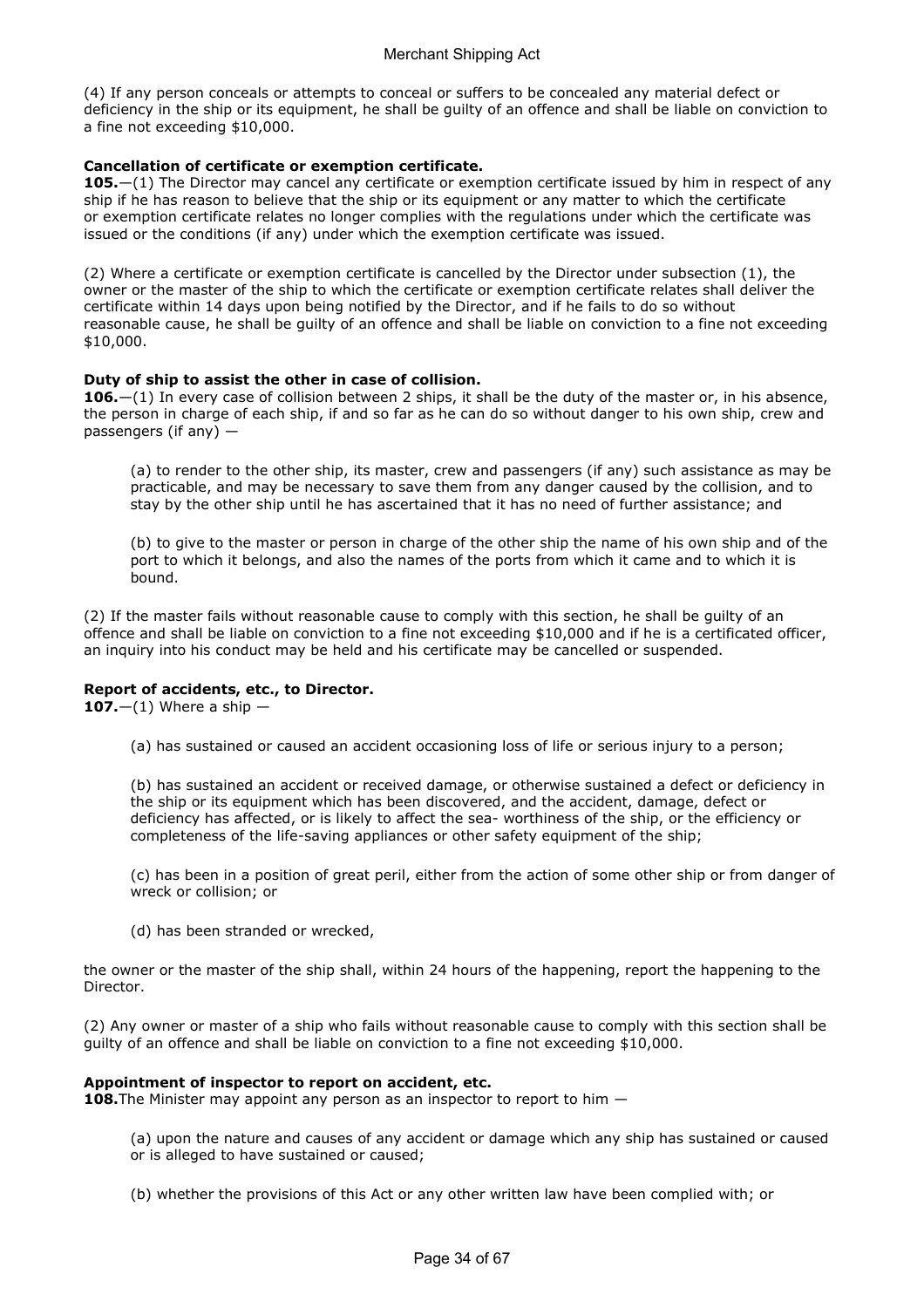(c) whether the hull, machinery and equipment of any ship are sufficient and in good condition.

## Notification of loss of ship.

109. $-(1)$  If  $-$ 

(a) the owner, manager or agent of a Singapore ship has reason to believe that the ship has been wholly lost; or

(b) the owner, manager or agent of any other ship has reason to believe that the ship has been wholly lost on or near the coast of Singapore,

he shall forthwith give notice in writing to the Director stating the name of the ship, its description, official number and the port to which it belongs and shall state to the best of his knowledge, the probable cause of the loss.

(2) Any owner, manager or agent who fails without reasonable cause to comply with this section within a reasonable time shall be guilty of an offence and shall be liable on conviction to a fine not exceeding \$10,000.

## Owner and master liable in respect of unsafe ship.

110. $-(1)$  If, having regard to the nature of the service for which it is intended  $-$ 

- (a) a ship in a port in Singapore; or
- (b) a Singapore ship which is in any other port,

is an unsafe ship, that is to say, is by reason of any of the matters mentioned in subsection (2) not fit to go to sea without serious danger to human life, then, subject to subsection (3), the master and the owner of the ship shall each be guilty of an offence and shall be liable on conviction to a fine not exceeding \$50,000 or to imprisonment for a term not exceeding 2 years or to both.

(2) The matters referred to in subsection (1) are  $-$ 

- (a) the condition, or the suitability for its purpose, of  $-$ 
	- (i) the ship or its machinery or equipment; or
	- (ii) any part of the ship or its machinery or equipment;
- (b) undermanning;
- (c) overloading or unsafe or improper loading; and
- (d) any other matter relevant to the safety of the ship.

(3) It shall be a defence in proceedings for an offence under this section to prove that at the time of the alleged offence  $-$ 

(a) arrangements had been made which were appropriate to ensure that before the ship went to sea it was made fit to do so without serious danger to human life by reason of the matters falling within subsection (2) which are specified in the charge; or

(b) it was reasonable not to have made such arrangements.

## Master or seaman may claim discharge if ship is unsafe.

111. If a ship is an unsafe ship, the master or seaman belonging to the ship shall not be deemed to have committed a breach of his agreement by reason of his having refused to sail in the ship while it is unsafe; and any master or seaman so refusing may claim his discharge unless the ship is made safe within a reasonable time.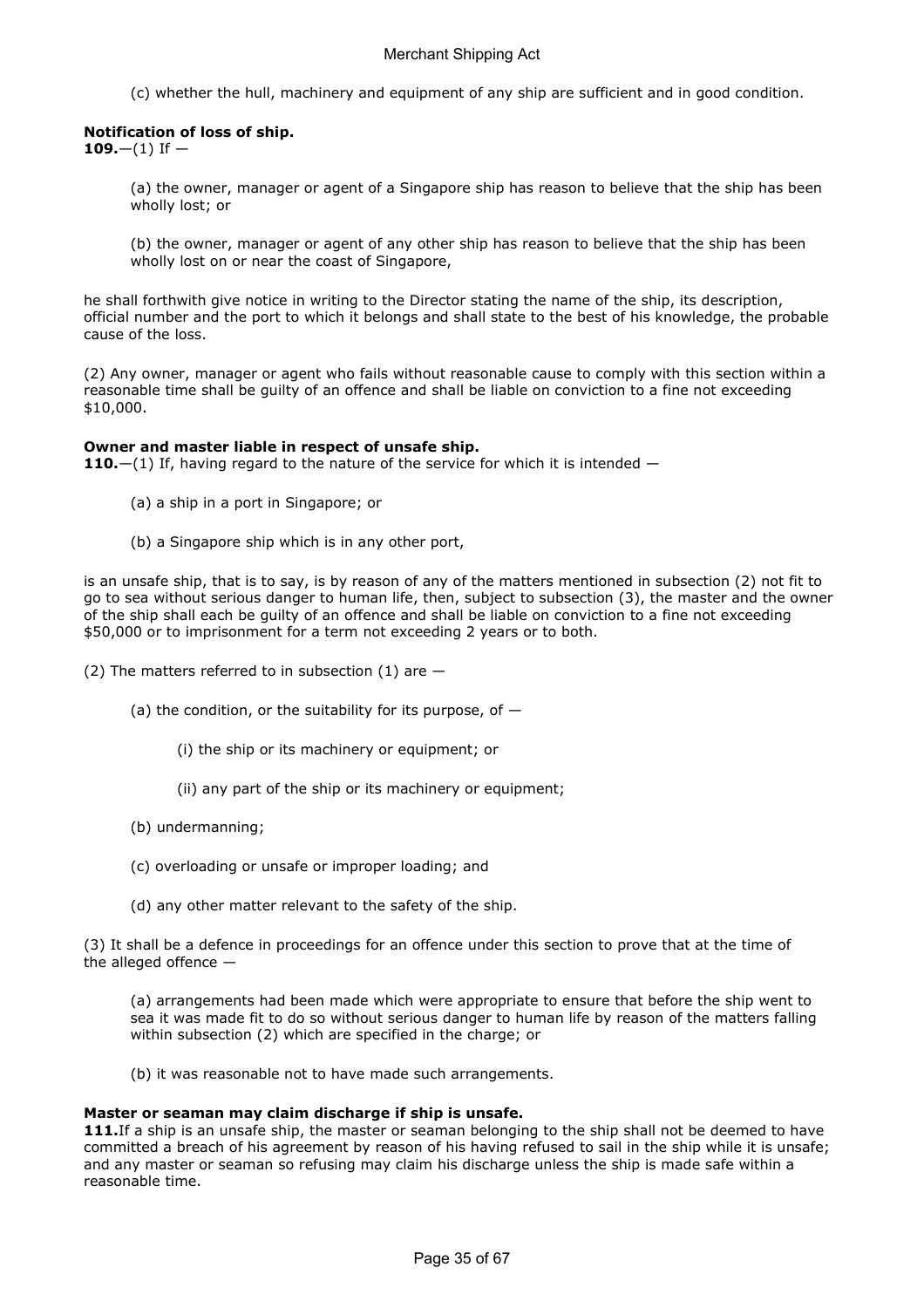## Obligation of shipowner to crew with respect to use of reasonable efforts to secure seaworthiness.

112. $-(1)$  In every contract of service, express or implied, between the owner of a ship or the person employing the master and seamen and the master or any seaman thereof, there shall be implied, notwithstanding any agreement to the contrary, an obligation on the owner of the ship that the owner of the ship and the master and every agent charged with the loading of the ship or the preparing of the ship for sea or the sending of the ship to sea shall use all reasonable means to ensure the seaworthiness of the ship for the voyage at the time when the voyage commences, and to keep her in a seaworthy condition for the voyage during the voyage.

(2) Nothing in this section —

(a) shall subject the owner of a ship to any liability by reason of the ship being sent to sea in an unseaworthy state where, owing to special circumstances, the sending of the ship to sea in such a state was reasonable and justifiable; or

(b) shall apply to any ship employed exclusively in trading or going from place to place in any river or inland water of which the whole or part thereof is in Singapore.

## Detention of unsafe ship.

113. $-(1)$  The Director may order any ship, which is an unsafe ship or appears to him to be an unsafe ship, to be provisionally detained.

(2) When any ship has been provisionally detained, a notification of the provisional detention of the ship shall be immediately served on the master of the ship, together with a statement of the grounds of detention.

(3) The Director may appoint a competent person to survey the ship and report to him.

(4) On receipt of the report, the Director may either finally detain the ship or order its release unconditionally or on such conditions as he thinks fit.

(5) Before the order for final detention is issued, the master of the ship shall be furnished with a copy of the report and he may, within 7 days after receipt of the copy, appeal to the Minister.

(6) The Minister may, upon appeal under subsection (5), order the final detention of the ship or order its release unconditionally or subject to such conditions as he thinks fit.

(7) When any order for the final detention of a ship has been made, the ship shall not be released until the Director or the Minister, as the case may be, is satisfied that its further detention is no longer necessary and orders its release.

## Owner liable for unsafe operation of ship.

114. $-(1)$  It shall be the duty of the owner of a ship to which this section applies to take all reasonable steps to secure that the ship is operated in a safe manner.

(2) This section shall apply to  $-$ 

- (a) any Singapore ship; or
- (b) any ship which —

(i) is registered under the law of any country outside Singapore; and

(ii) is within the seaward limits of the territorial waters of Singapore while proceeding to or from a port in Singapore, unless the ship would not be so proceeding but for weather conditions or any other unavoidable circumstances.

(3) If the owner of a ship to which this section applies fails to discharge the duty imposed on him by subsection (1), he shall be guilty of an offence and shall be liable on conviction to a fine not exceeding \$50,000 or to imprisonment for a term not exceeding 2 years or to both.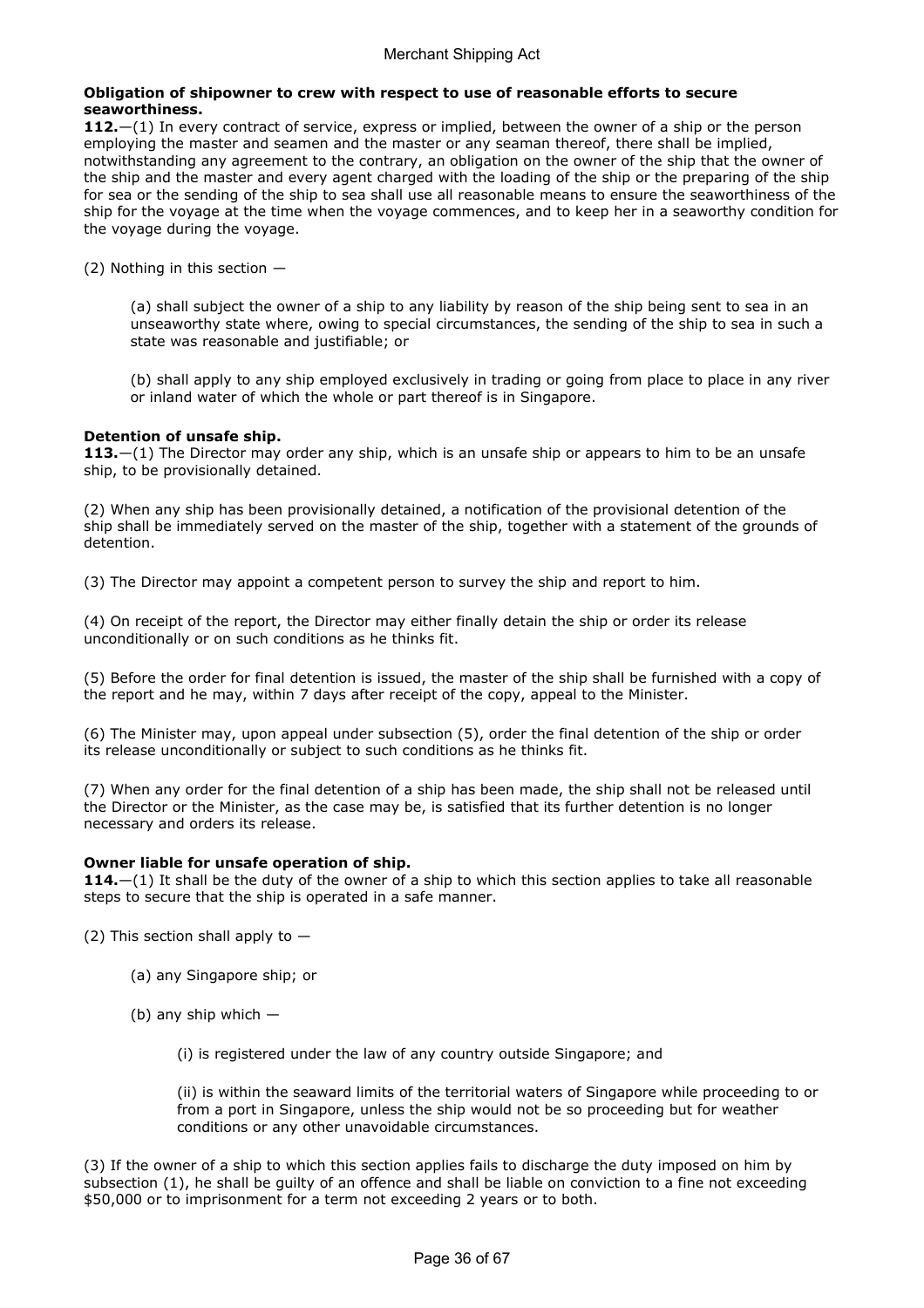#### Conduct endangering ships, structures or individuals.

115. $-(1)$  This section shall apply to the master of, or any seaman employed on  $-$ 

- (a) a Singapore ship; and
- (b) a ship which  $-$ 
	- (i) is registered under the law of any country outside Singapore; and

(ii) is in a port in Singapore or within the seaward limits of the territorial waters of Singapore while proceeding to or from any such port, unless the ship would not be in that port, or, as the case may be, would not be so proceeding, but for weather conditions or any other unavoidable circumstances.

- (2) If a person to whom this section applies, while on board his ship or in its immediate vicinity  $-$ 
	- (a) does any act which causes or is likely to cause —

(i) the loss or destruction of or serious damage to his ship or its machinery, navigational equipment or safety equipment;

- (ii) the loss or destruction of or serious damage to any other ship or any structure; or
- (iii) the death of or serious injury to any person; or

(b) omits to do anything required —

(i) to preserve his ship or its machinery, navigational equipment or safety equipment, from loss, destruction or serious damage;

(ii) to preserve any person on board his ship from death or serious injury; or

(iii) to prevent his ship from causing the loss or destruction of or serious damage to any other ship or any structure, or the death of or serious injury to any person not on board his ship,

and either of the conditions specified in subsection (3) is satisfied with respect to that act or omission, he shall, subject to subsections (5) and (6), be guilty of an offence and shall be liable on conviction to a fine not exceeding \$50,000 or to imprisonment for a term not exceeding 2 years or to both.

(3) The conditions referred to in subsection (2) are  $-$ 

(a) that the act or omission was deliberate or amounted to a breach or neglect of duty; and

(b) that the master or seaman in question was under the influence of drink or a drug at the time of the act or omission.

(4) If a person to whom this section applies  $-$ 

(a) discharges any of his duties, or performs any other function in relation to the operation of his ship or its machinery or equipment, in such a manner as to cause, or to be likely to cause, any such loss, destruction, death or injury as is mentioned in subsection (2) (a); or

(b) fails to discharge any of his duties, or to perform any such function, properly to such an extent as to cause, or to be likely to cause, any of those things,

he shall, subject to subsections (5) and (6), be guilty of an offence and shall be liable on conviction to a fine not exceeding \$50,000 or to imprisonment for a term not exceeding 2 years or to both.

(5) In any proceedings for an offence under this section, it shall be a defence to prove —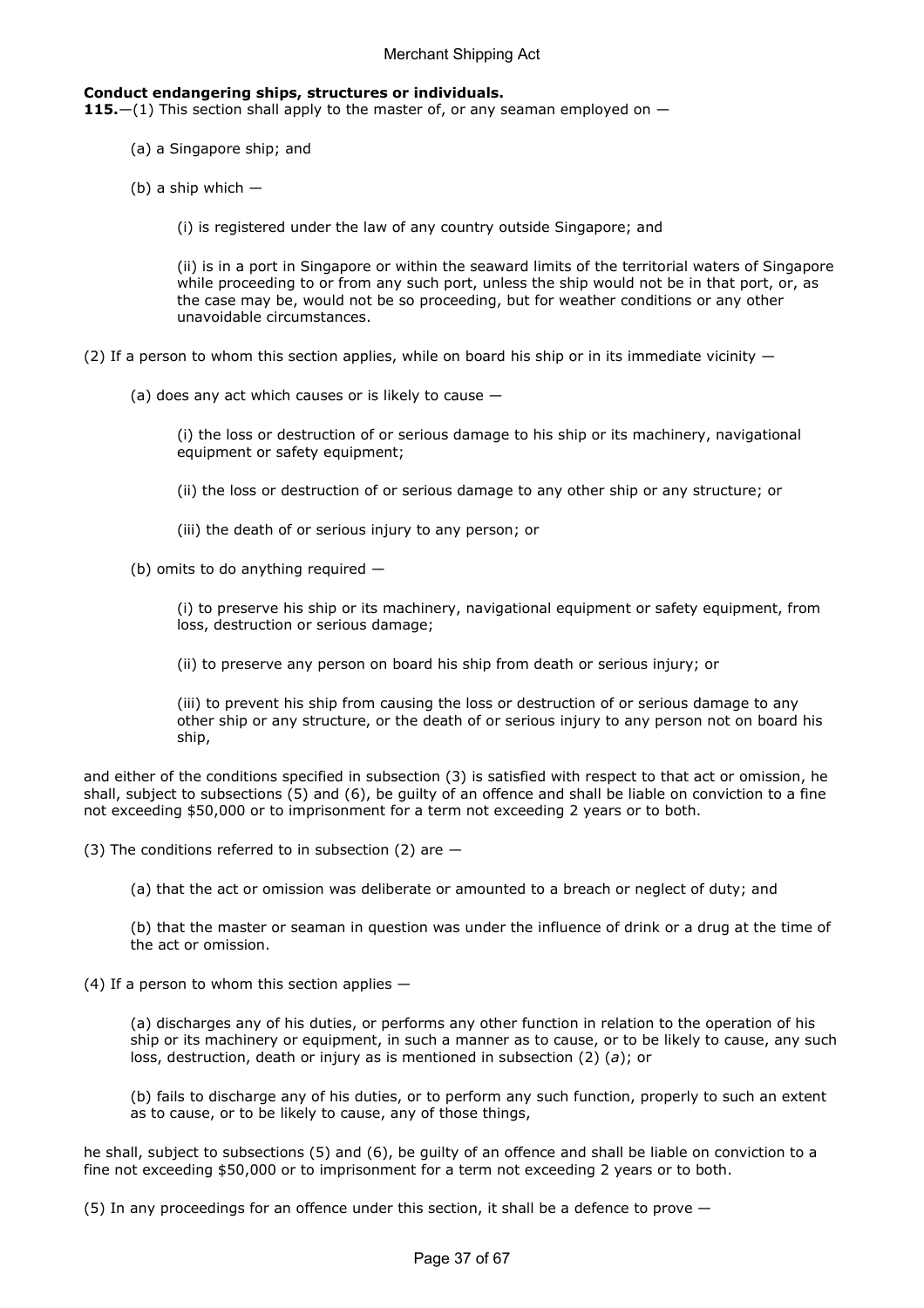(a) in the case of an offence under subsection (2), where the act or omission alleged against the defendant constituted a breach or neglect of duty, that the defendant took all reasonable steps to discharge that duty;

(b) in the case of an offence under subsection (4), that the defendant took all reasonable precautions and exercised all due diligence to avoid the commission of the offence; or

(c) in the case of an offence under either of those subsections —

(i) that he could have avoided committing the offence only by disobeying a lawful command; or

(ii) that in all the circumstances, the loss, destruction, damage, death or injury in question, or, as the case may be, the likelihood of its being caused, either could not reasonably have been foreseen by the defendant or could not reasonably have been avoided by him.

(6) In the application of this section to any person falling within subsection  $(1)$   $(b)$ , subsections  $(2)$  and (4) shall have effect as if subsection (2) (a) (i) and (b) (i) were omitted.

(7) In this section —

"breach or neglect of duty" , except in relation to a master, includes any disobedience to a lawful command;

"duty" —

(a) in relation to a master or seaman, means any duty falling to be discharged by him in his capacity as such; and

(b) in relation to a master, includes his duty with respect to the good management of his ship and his duty with respect to the safety of operation of his ship, its machinery and equipment;

"structure" means any fixed or movable structure of whatever description other than a ship.

## Regulations for survey of ships and issue of certificates.

116.—(1) The Authority may, with the approval of the Minister, make regulations for the purposes of authorising any organisation for the survey or inspection of Singapore ships and the issue of any certificate under this Part.

(2) Without prejudice to the generality of subsection (1), the Authority may, with the approval of the Minister, in the regulations —

7/96.

(a) specify the surveys or inspections and the issue of certificates or endorsements;

(b) provide for the registration of any person belonging to or acting on behalf of any organisation as a surveyor for the purposes of surveying or inspecting Singapore ships; and

(c) prescribe the conditions for the registration of any person under paragraph  $(b)$  and the cancellation of the registration of any person.

(3) Any certificate issued or endorsement made by any authorised organisation in accordance with any regulations made under this section shall be deemed to be issued or made by the Director for the purposes of this Act.

7/96.

## PART VI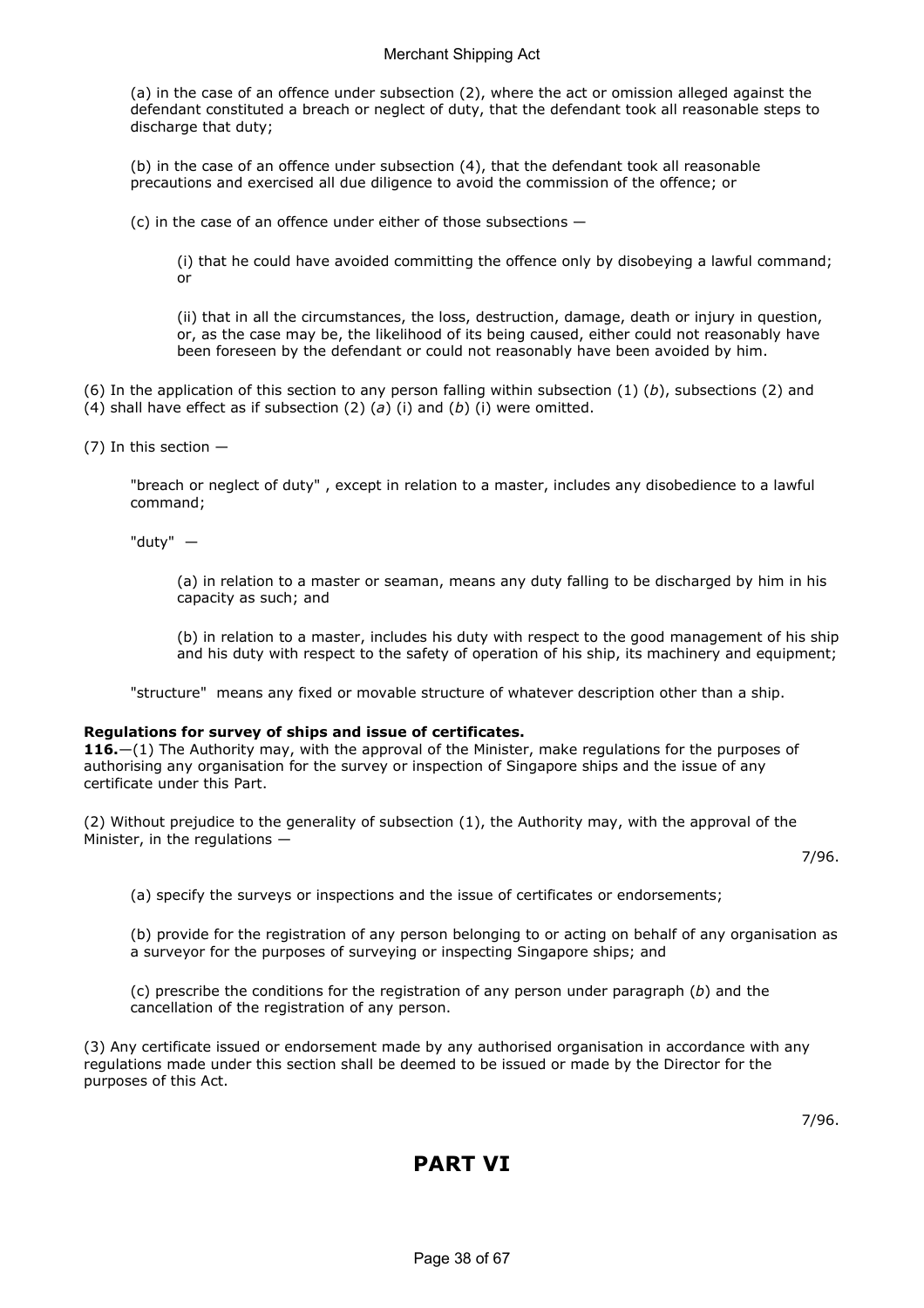## INQUIRIES AND INVESTIGATIONS

## Inquiry into fitness or conduct of officers.

117. $-(1)$  If it appears to the Minister that an officer  $-$ 

(a) is unfit to discharge his duties, whether by reason of incompetence, misconduct or physical or mental disability or for any other reason;

- (b) has been seriously negligent in the discharge of his duties; or
- (c) has failed to comply with section 106 (duty to give assistance and information after collision),

the Minister may cause an inquiry to be held by one or more persons appointed by him and, if he does so, may, if he thinks fit, suspend, pending the outcome of the inquiry, any certificate issued or deemed to be issued to the officer under section 47 and require the officer to deliver it to him.

(2) Where a certificate issued to an officer has been suspended under subsection (1), the suspension may, on the application of the officer, be terminated by the High Court and the decision of the Court on such an application shall be final.

(3) An inquiry under this section shall be conducted in accordance with the regulations made under section 119 (3).

(4) The persons holding an inquiry under this section into the fitness or conduct of the officer —

(a) may, if satisfied of any of the matters mentioned in subsection  $(1)$   $(a)$ ,  $(b)$  and  $(c)$ , cancel or suspend any certificate issued or deemed to be issued to the officer under section 47 or censure him;

- (b) may make such order with regard to the costs of the inquiry as they think just; and
- (c) shall make a report on the case to the Minister,

and if the certificate is cancelled or suspended, the officer (unless he has delivered it to the Minister in pursuance of subsection (1)) shall deliver it forthwith to the persons holding the inquiry or to the Director.

(5) Any costs which a person is ordered to pay under subsection  $(4)$   $(b)$  may be recovered from him by the Director.

## Inquiries and investigations into shipping casualties.

118.—(1) Where any of the following casualties has occurred:

(a) the loss or presumed loss, stranding, grounding, abandonment of or damage to a ship;

(b) a loss of life or serious personal injury caused by fire on board or by an accident to a ship or ship's boat, or by an accident occurring on board a ship or ship's boat; or

(c) any damage caused by a ship,

and, at the time it occurred, the ship was registered in Singapore or the ship or boat was in Singapore  $-$ 

(i) the Director may cause a preliminary inquiry into the casualty to be held by a person appointed by him; and

(ii) the Minister may (whether or not a preliminary inquiry into the casualty has been held) cause a formal investigation into the casualty to be held by a Commissioner appointed by him.

(2) A person appointed under this section to hold a preliminary inquiry shall for the purpose of the inquiry have the powers conferred on an inspector by section 206.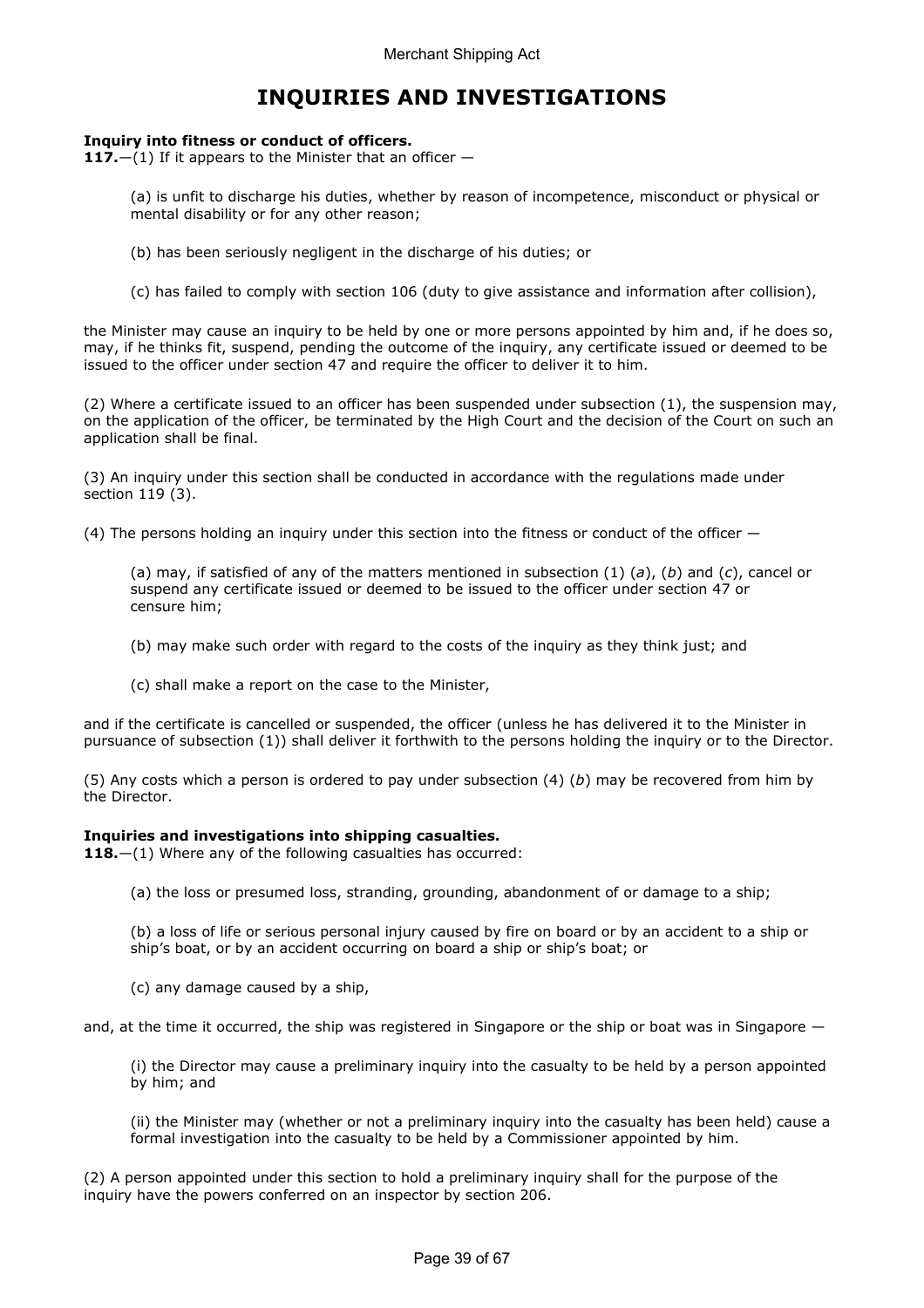## Formal investigations into shipping casualties.

119.—(1) A Commissioner holding a formal investigation into a casualty under section 118 shall conduct it in accordance with the regulations made under section 121, and those regulations shall require the assistance of one or more assessors and, if any question as to the cancellation or suspension of an officer's certificate is likely to arise, the assistance of not less than 2 assessors.

(2) The Commissioner holding the formal investigation shall have all the powers of a Magistrate and shall also have all the powers of an inspector under this Act.

(3) If as a result of the investigation the Commissioner is satisfied, with respect to any officer, of any of the matters mentioned in section 117 (1) (a), (b) and (c) and, if it is a matter mentioned in subsection (1) (a) or (b) of that section, is further satisfied that it caused or contributed to the casualty, he may cancel or suspend any certificate issued or deemed to be issued to the officer in accordance with the regulations made under section 47 or censure him; and if he cancels or suspends the certificate, the officer shall deliver the certificate forthwith to him or the Director.

(4) The Commissioner may make such order as to the costs of the investigation as he thinks just and shall make a report on the case to the Minister.

(5) Any costs which a person is ordered to pay under subsection (4) may be recovered from him by the Director.

## Re-hearing of and appeal from inquiries and investigations.

120. $-(1)$  Where an inquiry or formal investigation has been held under section 119, the Minister may order the whole or part of the case to be re-heard, and shall do so —

(a) if new and important evidence which could not be produced at the inquiry or investigation has been discovered; or

(b) if it appears to the Minister that there are other grounds for suspecting that a miscarriage of justice may have occurred.

(2) An order under subsection (1) may provide for the re-hearing to be held by the persons who held the inquiry or investigation or by the High Court.

(3) Any re-hearing under this section which is not held by the High Court shall be conducted in accordance with the regulations made under section 121; and section 119 shall apply in relation to a re-hearing of an investigation by a Commissioner as it applies to the holding of an investigation.

(4) Where the persons holding the inquiry or investigation have decided to cancel or suspend the certificate of any person or have found any person at fault, then, if no application for an order under subsection (1) has been made or such application has been refused, that person or any other person who, having an interest in the inquiry or investigation, has appeared at the hearing and is affected by the decision or finding, may appeal to the High Court.

## Regulations as to inquiries, formal investigations and appeals.

121. $-(1)$  The Authority may, with the approval of the Minister, make regulations for the conduct of inquiries under section 117 and of formal investigations under section 119 and for the conduct of any rehearing under section 120 which is not held by the High Court.

(2) Without prejudice to the generality of subsection (1), regulations made under this section may provide for the appointment and summoning of assessors, the manner in which any facts may be proved, the persons allowed to appear, and the notices to be given to persons affected.

7/96.

## Failure to deliver cancelled or suspended certificate.

122. If a person fails to deliver a certificate as required under section 117 or 119, he shall be quilty of an offence and shall be liable on conviction to a fine not exceeding \$5,000.

#### Power to restore certificate.

123. Where a certificate has been cancelled or suspended under this Part, the Minister may, if he is of the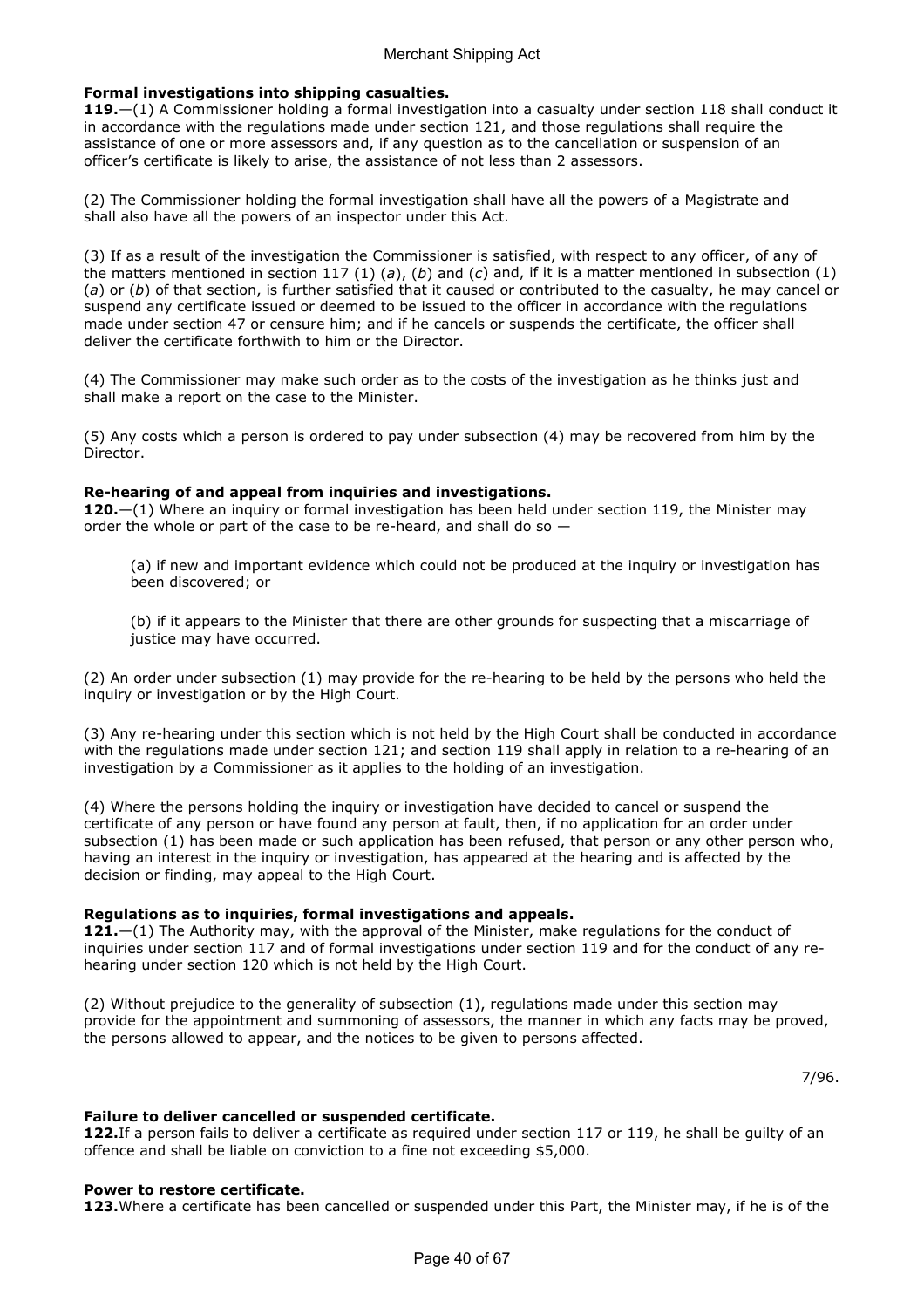opinion that the justice of the case requires it, order the certificate to be re-issued or, as the case may be, reduce the period of suspension and order the certificate to be returned, or may order a new certificate of the same or lower grade in place of the cancelled or suspended certificate to be granted.

## Payment to persons holding inquiries or investigations and assessors.

124. The Minister may direct such remuneration, if any, to be paid out of the Consolidated Fund to any person appointed to hold an inquiry under section 117 or an investigation under section 119 and to any assessor under this Part.

## PART VII

# DELIVERY OF GOODS

## Interpretation of this Part.

125. In this Part, unless the context otherwise requires  $-$ 

"goods" includes every description of wares and merchandise;

"owner" , in relation to goods, means every person who is for the time being entitled, either as owner or agent for the owner, to the possession of the goods, subject in the case of a lien, if any, to that lien;

"shipowner" includes the master of the ship and every other person authorised to act as agent for the owner or entitled to receive the freight, demurrage or other charges payable in respect of the ship;

"warehouse" includes all warehouses, buildings and premises in which goods, when landed from ships, may be lawfully placed;

"warehouseman" means the occupier of a warehouse;

"wharf" includes all wharves, quays, docks and premises in or upon which any goods, when landed from ships, may be lawfully placed;

"wharfinger" means the occupier of a wharf.

## Powers of shipowner to land goods.

126. $-(1)$  In the absence of any arrangement whereby the owner of any goods imported in any ship into any port or place in Singapore is entitled to land or take delivery of the goods, or in case the owner of the goods is not ready or does not offer to land or take delivery under such arrangement as soon as the ship is ready to unload, a shipowner may land or unship the goods imported in any ship into Singapore at any time after the arrival of the ship.

(2) Where a shipowner lands goods under subsection (1), he shall place them, or cause them to be placed

(a) if any wharf or warehouse is named in the charter-party, bill of lading or agreement, as the wharf or warehouse where the goods are to be placed and if they can be conveniently there received, on that wharf or in that warehouse; and

(b) in any other case, on some wharf or in some warehouse on or in which goods of a like nature are usually placed.

## Lien for freight on landing goods.

—

127. $-(1)$  If, at the time when any goods are landed from any ship and placed in the custody of any person as a wharfinger or warehouseman, the shipowner gives to the wharfinger or warehouseman notice in writing that the goods are to remain subject to a lien for freight or other charges payable to the shipowner to an amount mentioned in the notice, the goods so landed shall, in the hands of the wharfinger or warehouseman, continue subject to the same lien, if any, for such charges as they were subject to before the landing thereof.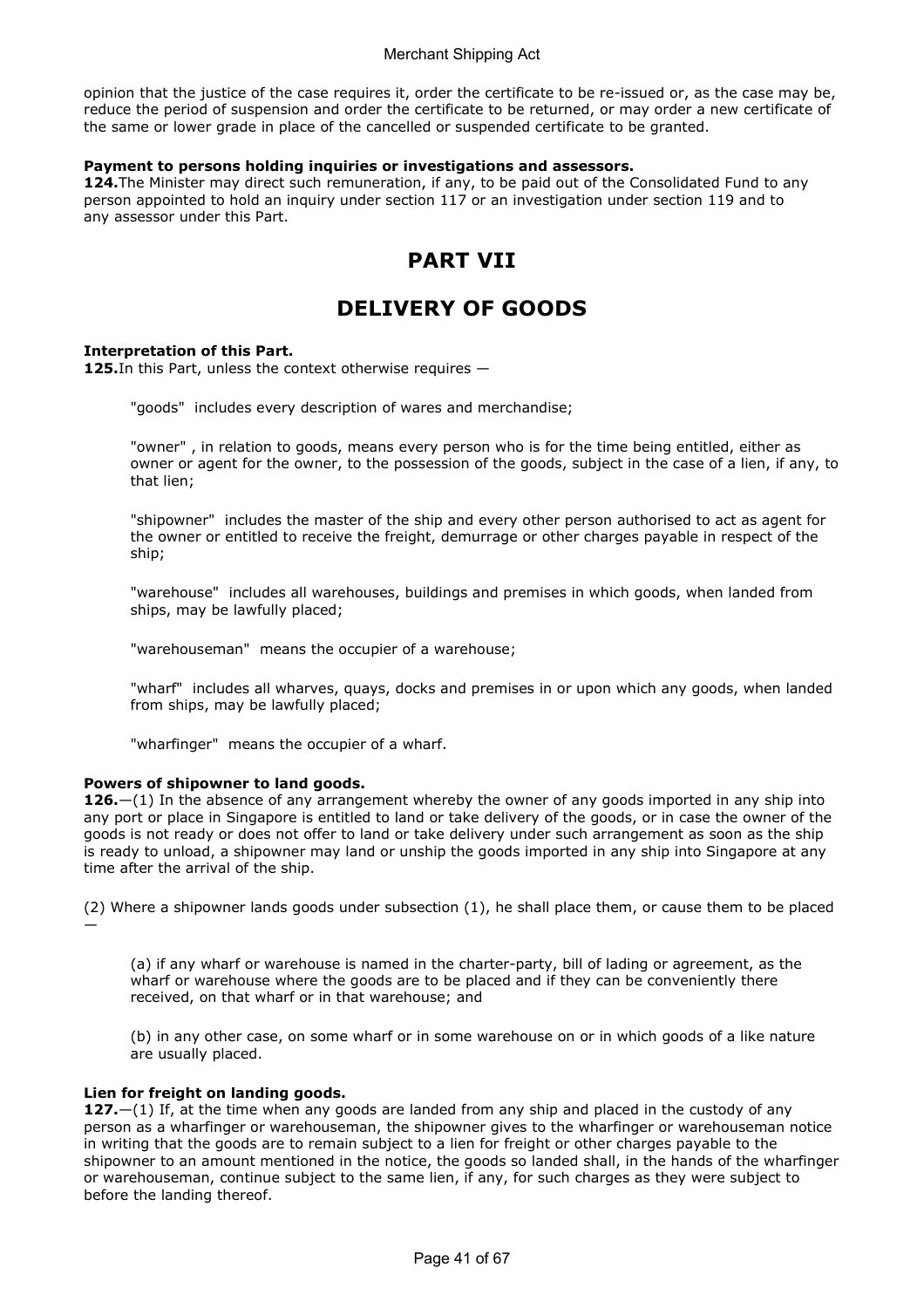(2) The wharfinger or warehouseman receiving those goods shall retain them until the lien is discharged as hereinafter mentioned, and shall, if he fails to do so, make good to the shipowner any loss thereby occasioned to him.

## Discharge of lien.

128. The lien for freight and other charges shall be discharged  $-$ 

(a) upon the production to the wharfinger or warehouseman of a receipt for the amount claimed as due, and delivery to the wharfinger or warehouseman of a copy thereof or of a release of freight from the shipowner; and

(b) upon the deposit by the owner of the goods with the wharfinger or warehouseman of a sum of money equal in amount to the sum claimed as aforesaid by the shipowner,

but in the latter case, the lien shall be discharged without prejudice to any other remedy which the shipowner may have for the recovery of the freight.

## Provisions as to deposits by owners of goods.

129. $-(1)$  When a deposit is made with the wharfinger or warehouseman, the person making the deposit may, within 15 days after making it, give to the wharfinger or warehouseman notice in writing to retain it, stating in the notice the sum, if any, which he admits to be payable to the shipowner, or, as the case may be, that he does not admit any sum to be so payable, but if no such notice is given, the wharfinger or warehouseman may, at the expiration of the 15 days, pay the sum deposited over to the shipowner.

(2) If a notice is given under subsection (1), the wharfinger or warehouseman shall immediately apprise the shipowner of it, and shall pay or tender to him out of the sum deposited the sum, if any, admitted by the notice to be payable, and shall retain the balance, or if no sum is admitted to be payable the whole of the sum deposited, for 30 days from the date of the notice.

(3) At the expiration of those 30 days, unless legal proceedings have in the meantime been instituted by the shipowner against the owner of the goods to recover the balance or sum, or otherwise for the settlement of any dispute which may have arisen between them concerning the freight or other charges as aforesaid, and notice in writing of those proceedings has been served on the wharfinger or warehouseman, the wharfinger or warehouseman shall pay the balance or sum to the owner of the goods.

(4) A wharfinger or warehouseman shall, by any payment under this section, be discharged from all liability in respect thereof.

(5) For the purposes of this section, "legal proceedings" shall be deemed to include arbitration and an arbitration shall be deemed to be commenced by the service of a notice of a kind and in the manner specified in section 30 of the Limitation Act.

Cap. 163.

## Sale of goods by wharfinger and warehouseman.

130. $-(1)$  If the lien is not discharged and no deposit is made as aforesaid, the wharfinger or warehouseman may, and, if required by the shipowner, shall, at the expiration of 90 days from the time when the goods were placed in his custody, or, if the goods are of a perishable nature, at such earlier period as he thinks fit, sell by public auction the goods or so much thereof as is necessary to satisfy the charges hereinafter mentioned.

(2) Before making the sale, the wharfinger or warehouseman shall give notice thereof by advertisement in 2 newspapers circulating in Singapore, and shall also if the address of the owner of the goods has been stated on the manifest of the cargo or on any of the documents which have come into the possession of the wharfinger or warehouseman or is otherwise known to him, send notice of the sale to the owner of the goods by post.

(3) The title of a bona fide purchaser of the goods shall not be invalidated by reason of the omission to send the notice required by this section, nor shall any such purchaser be bound to inquire whether the notice has been sent.

## Application of proceeds of sale.

131. $-(1)$  The proceeds of sale of the goods shall be applied by the wharfinger or warehouseman as follows and in the following order: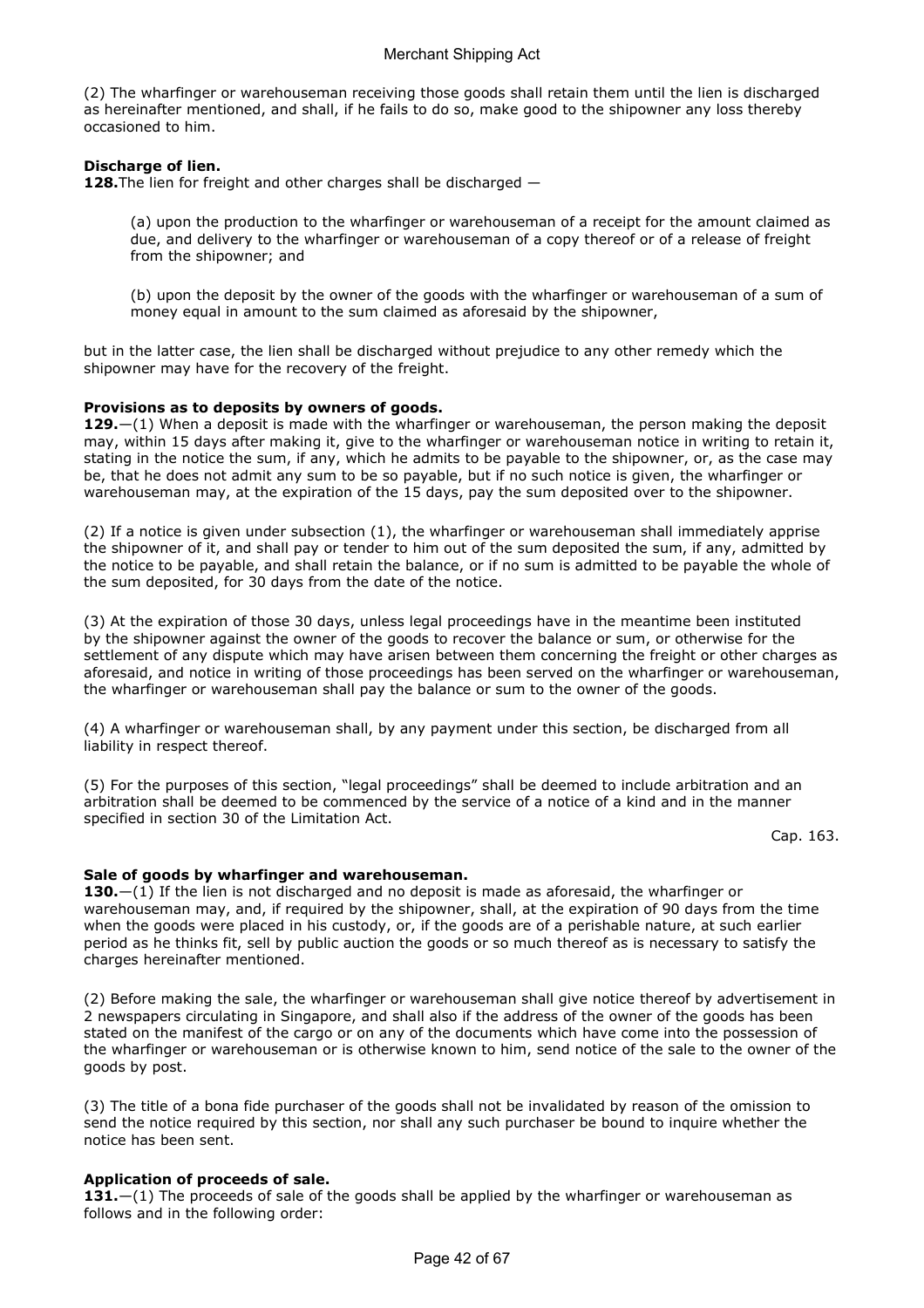(a) firstly, in payment of any duties payable to the Government in respect thereof;

(b) secondly, in payment of the expenses of the sale;

(c) thirdly, in payment of the charges of the wharfinger or warehouseman and the shipowner according to such priority as is determined by the terms of the agreement, if any, in that behalf between them; or, if there is no such agreement —

(i) in payment of the rent, rates and other charges due to the wharfinger or warehouseman in respect of the goods; and

(ii) in payment of the amount claimed by the shipowner as due for freight or other charges in respect of the goods.

(2) The surplus, if any, shall be paid to the owner of the goods.

#### Wharfinger's and warehouseman's rent and expenses.

132. Whenever any goods are placed in the custody of a wharfinger or warehouseman under the authority of this Part, the wharfinger or warehouseman shall be entitled to rent in respect of the goods, and shall also have power at the expense of the owner of the goods, do all such reasonable acts as in the judgment of the wharfinger or warehouseman are necessary for the proper custody and preservation of the goods, and shall have a lien on the goods for the rent and expenses.

#### Wharfinger's and warehouseman's protection.

133. Nothing in this Part shall compel any wharfinger or warehouseman to take charge of any goods which he would not have been liable to take charge of if this Act had not been enacted, nor shall he be bound to see to the validity of any lien claimed by any shipowner under this Part.

## PART VIII

## LIABILITY OF SHIPOWNERS AND SALVORS FOR MARITIME CLAIMS

## Interpretation of this Part

134. In this Part  $-$ 

"Convention" means the Convention on Limitation of Liability for Maritime Claims, 1976, as set out in the Schedule;

"ship" in the Convention includes —

(a) any air-cushion vehicle designed to operate in or over water while so operating; and

(b) any structure (whether completed or in the course of completion) launched and intended for use in navigation as a ship or part of a ship.

## Exclusion of liability

**135.**—(1) Subject to subsection (3), the owner of a Singapore ship is not liable for any loss or damage —

(a) where any property on board the ship is lost or damaged by reason of fire on board the ship; or

(b) where any gold, silver, watches, jewels or precious stones on board the ship are lost or damaged by reason of theft, robbery or other dishonest conduct and their nature and value were not at the time of shipment declared by their owner or shipper to the owner or master of the ship in the bill of lading or otherwise in writing.

(2) Subject to subsection (3), where the loss or damage arises from anything done or omitted by any person in his capacity as master or member of the crew or (otherwise than in that capacity) in the course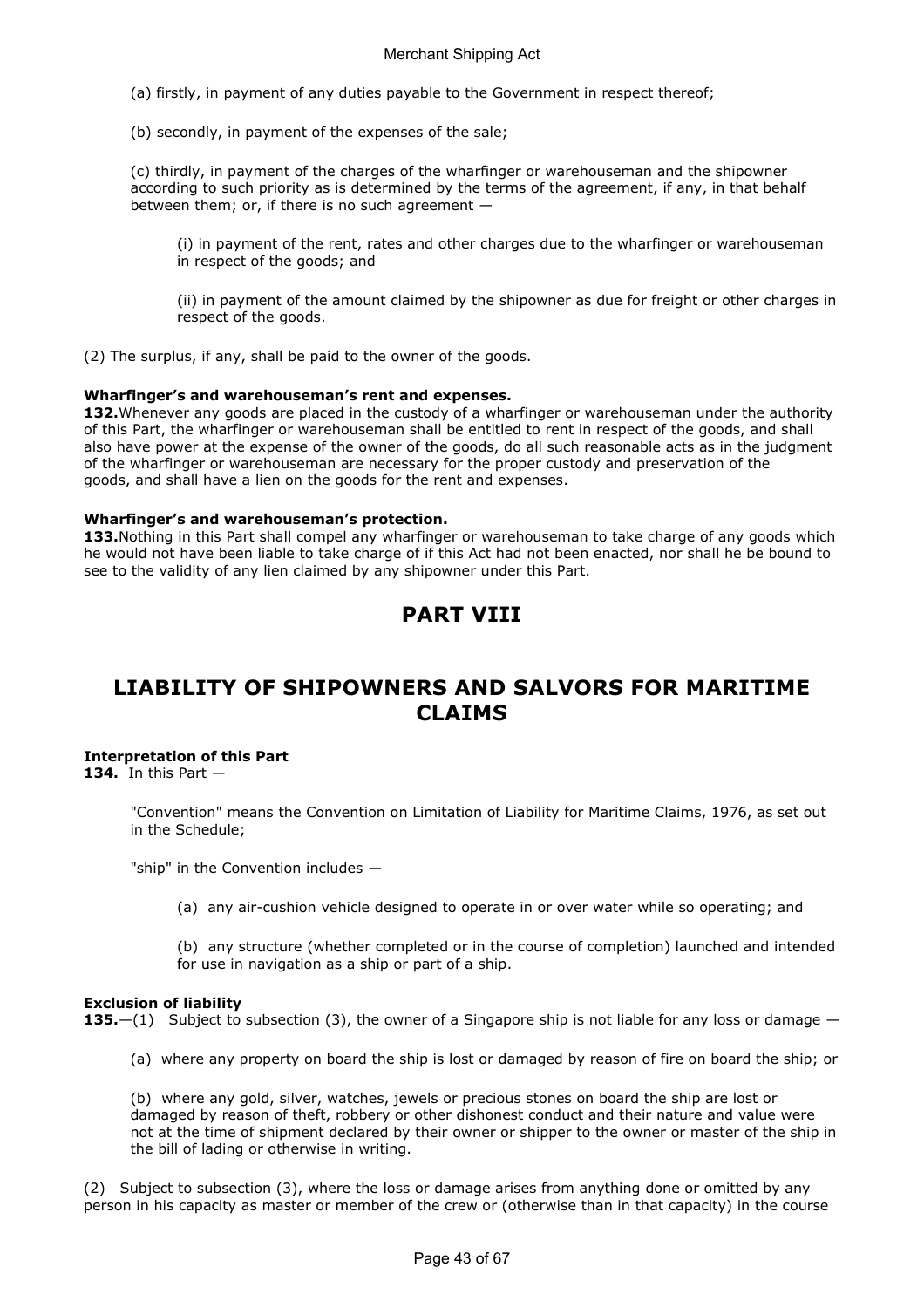of his employment as a servant of the owner of the ship, subsection  $(1)$  also excludes the liability of  $-$ 

(a) the master, member of the crew or servant; and

(b) in a case where the master or member of the crew is the servant of a person whose liability would not be excluded by that subsection apart from this paragraph, the person whose servant he is.

(3) This section does not exclude the liability of any person for any loss or damage resulting from any such personal act or omission of his as is mentioned in Article 4 of the Convention.

(4) In this section, "owner", in relation to a ship, includes any part owner and any charterer, manager or operator of the ship.

## Limitation of liability for maritime claims

136.—(1) Subject to this Part, the provisions of the Convention, other than paragraph 1 (d) and (e) of Article 2 of the Convention, shall have the force of law in Singapore.

(2) For the purposes of paragraph 3 of Article 6 of the Convention, it is hereby provided that a claim in respect of damage to harbour works, basins, waterways or aids to navigation has priority over any other claim under paragraph  $1$  (b) of that Article.

(3) Notwithstanding paragraph 2 of Article 1 of the Convention, the right to limit liability under the Convention applies in relation to any ship whether seagoing or not, and "shipowner" in that paragraph has a corresponding meaning.

## General limits

137. $-(1)$  In the application of Article 6 of the Convention  $-$ 

(a) to a ship licensed as a harbour craft under the Maritime and Port Authority of Singapore Act (Cap. 170A), that Article has effect as if the aggregate of the amounts in paragraph  $1$  (a) (i) and (b) (i) referred to the sum insured under the policy of insurance for the time being required by the Port Master under that Act to be in force in relation to that harbour craft in respect of third party risks; and

(b) to any other ship with a tonnage less than 300 tons, that Article has effect as if  $-$ 

- (i) paragraph 1 (a) (i) referred to 166,667 Units of Account; and
- (ii) paragraph  $1$  (b) (i) referred to 83,333 Units of Account.

(2) For the purposes of Article 6 of the Convention and subsection  $(1)$   $(b)$ , a ship's tonnage is its gross tonnage calculated in such manner as may be prescribed by an order made by the Minister.

(3) Any order under this section shall, so far as appears to the Minister to be practicable, give effect to the regulations in Annex I of the International Convention on Tonnage Measurement of Ships, 1969.

## Limit for passenger claims

138. In the case of a passenger ship within the meaning of Part V, the ship's certificate mentioned in paragraph 1 of Article 7 of the Convention is the passenger ship's certificate issued under or recognised by regulations made under section 100.

## Constitution and distribution of fund

139. $-(1)$  The Authority may, from time to time, by order prescribe the rate of interest to be applied for the purposes of paragraph 1 of Article 11 of the Convention.

(2) Where a fund is constituted with the High Court in accordance with Article 11 of the Convention for the payment of claims arising out of any occurrence, the Court may stay any proceedings relating to any claim arising out of that occurrence which are pending against the person by whom the fund has been constituted.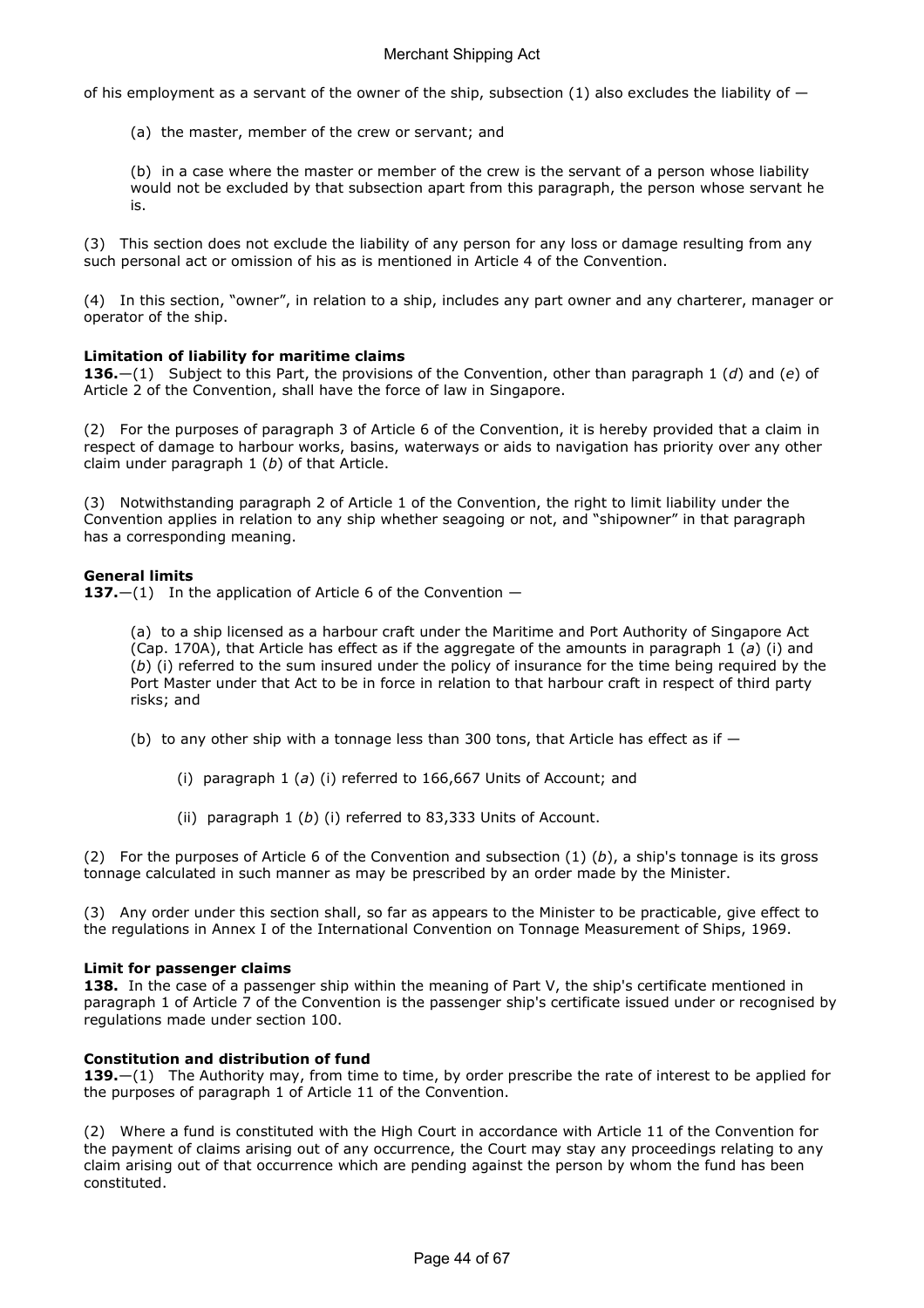(3) No lien or other right in respect of any ship or property shall affect the proportions in which under Article 12 of the Convention the fund is distributed among several claimants.

## Bar to other actions

140. Where the release of a ship or other property is ordered under paragraph 2 of Article 13 of the Convention, the person on whose application it is ordered to be released is deemed to have submitted to the jurisdiction of the High Court to adjudicate on the claim for which the ship or property was arrested or attached.

## Meaning of "State Party"

141. The Minister may, by order published in the Gazette, declare that any State specified in the order is, or was at a date specified in the order, a party to the Convention in respect of a particular country, and any such order shall be conclusive evidence that that State is, while the order remains in force, or was at that date, a party to the Convention in respect of that country.

## Units of Account

**142.**—(1) For the purposes of Article 6 of the Convention, the Authority may certify the respective amounts in Singapore dollar which are to be taken as equivalent for a particular day to the sums expressed in special drawing rights in that Article.

(2) A certificate given by the Authority under subsection (1) shall be conclusive evidence of the matters referred to in that subsection for the purposes of that Article; and a document purporting to be such a certificate shall, in any proceedings, be received in evidence and, unless the contrary is proved, be deemed to be such a certificate.

(3) The Authority may charge such fee as it may determine for any certificate given by it under this section.

## Amendment of Schedule

143. The Minister may, by order published in the Gazette, amend the Schedule in accordance with any revision to the Convention or to any protocol to the Convention which may apply to Singapore from time to time.

## Saving

144. Nothing in the Merchant Shipping (Amendment) Act 2004 shall apply in relation to any liability arising out of an occurrence which took place before the coming into operation of that Act, and the repealed Part VIII in force immediately before the coming into operation of that Act shall continue to apply to that occurrence as if that Act had not been enacted.

# PART IX

## WRECK AND SALVAGE

## Interpretation of this Part.

145. In this Part, unless the context otherwise requires  $-$ 

"receiver" means a receiver of wreck;

"salvage" includes all expenses properly incurred by the salvor in the performance of salvage services;

"wreck" includes jetsam, flotsam, lagan and derelict found in or on the shores of the sea or any tidal water.

## Receiver of wrecks.

146. The Authority shall have the general supervision throughout Singapore over all matters relating to wrecks and may, by notification in the Gazette, appoint any person to be a receiver of wreck and to perform the duties of a receiver under this Part.

## Duty of receiver in respect of ship in distress.

147. $-(1)$  Where any ship is wrecked, stranded or in distress at any place on or near the coasts of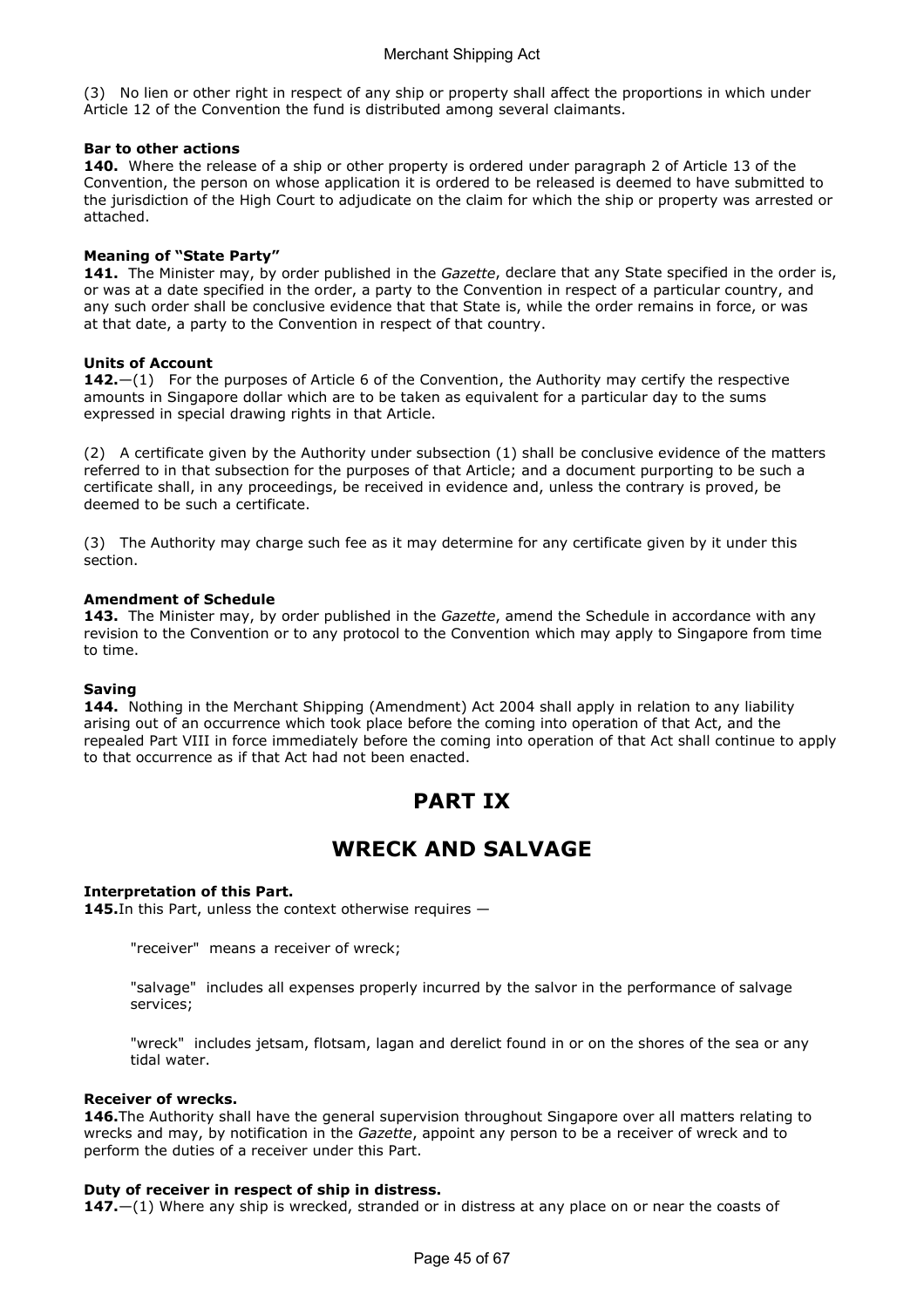Singapore or any tidal water within the limits of Singapore, the receiver shall, upon being made acquainted with the circumstances, forthwith proceed there, and upon his arrival shall take the command of all persons present and shall assign such duties and give such directions to each person as he thinks fit for the preservation of the ship and of the lives of the persons belonging to the ship (referred to in this Part as shipwrecked persons) and of the cargo and apparel of the ship.

(2) Any person who wilfully disobeys any direction of the receiver shall be guilty of an offence and shall be liable on conviction to a fine not exceeding \$2,000, but the receiver shall not interfere between the master and the crew of the ship in reference to the management thereof unless he is requested to do so by the master.

## Powers of receiver in case of ships in distress.

148.—(1) The receiver may, with a view to the preservation under section 147 of shipwrecked persons or of the ship, cargo or apparel —

(a) require such persons as he thinks necessary to assist him;

(b) require the master or other person having the charge of any ship near at hand to give such aid with his men or ship as is in his power; and

(c) demand the use of any vehicle that may be near at hand.

(2) Any person who refuses without reasonable cause to comply with any such requisition or demand shall be guilty of an offence and shall be liable on conviction to a fine not exceeding \$2,000.

## Power to pass over adjoining lands.

**149.**—(1) Whenever a ship is wrecked, stranded or in distress as aforesaid, all persons may, for the purpose of rendering assistance to the ship, or of saving the lives of the shipwrecked persons, or of saving the cargo or apparel of the ship, unless there is some public road equally convenient, pass and repass, over any adjoining lands without being subject to interruption by the owner or occupier, so that they do as little damage as possible, and may also on the like condition, deposit on those lands any cargo or other article recovered from the ship.

(2) Any damage sustained by an owner or occupier in consequence of the exercise of the rights given by this section shall be a charge on the ship, cargo or articles, in respect of or by which the damage is occasioned, and the amount payable in respect of the damage shall, in case of dispute, be determined and shall, in default of payment, be recoverable in the same manner as the amount of salvage is under this Part determined or recoverable.

(3) Any owner or occupier of any land who  $-$ 

(a) impedes or hinders any person in the exercise of the rights given by this section by locking his gates, or refusing upon request to open the same, or otherwise;

(b) impedes or hinders the deposit of any cargo or other article recovered from the ship as aforesaid on the land; or

(c) prevents or endeavours to prevent any such cargo or other article from remaining deposited on the land for a reasonable time until the cargo or article can be removed to a safe place of public deposit,

shall be guilty of an offence and shall be liable on conviction to a fine not exceeding \$2,000.

## Power of receiver to suppress plunder and disorder by force.

**150.**—(1) Whenever a ship is wrecked, stranded or in distress as aforesaid, and any person plunders, creates disorder or obstructs the preservation of the ship or of the shipwrecked persons or of the cargo or apparel of the ship, the receiver may cause that person to be apprehended.

(2) The receiver may use force for the suppression of any such plundering, disorder or obstruction, and may command all persons to assist him in so using force.

## Exercise of powers of receiver in his absence.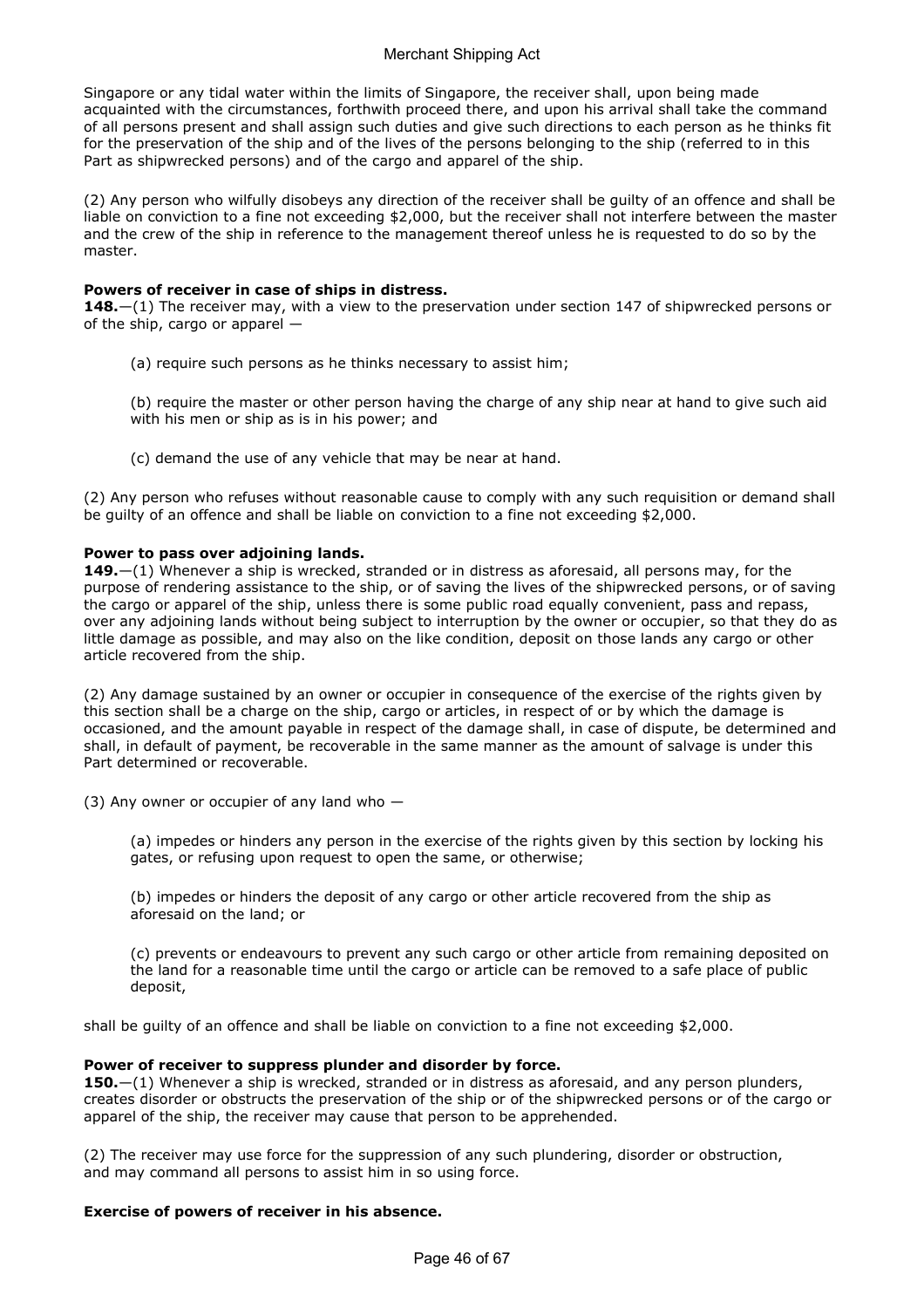151.—(1) Where a receiver is not present, the following officers or persons in succession, each in the absence of the other, in the order in which they are named, namely, superintendent or assistant superintendent of police, Magistrate, Justice of the Peace, or commissioned officer on full pay in the Singapore Armed Forces, may do anything by this Part authorised to be done by the receiver.

(2) An officer acting under this section for a receiver shall, with respect to any goods or articles belonging to a ship the delivery of which to the receiver is required by this Act, be considered as the agent of the receiver, and shall place the goods or articles in the custody of the receiver, but the officer shall not be entitled to any fees payable to receivers or be deprived by reason of his so acting of any right to salvage to which he would otherwise be entitled.

## Examination in respect of ships in distress.

152.—(1) Where any ship is or has been in distress on the coasts of Singapore, a receiver of wreck or in his absence a Magistrate or a Justice of the Peace shall, as soon as conveniently may be, examine on oath any person belonging to the ship, or any other person who is able to give any account thereof or of the cargo or stores thereof, as to the following matters:

- (a) the name and description of the ship;
- (b) the names of the master and the owner;
- (c) the names of the owners of the cargo;
- (d) the ports from and to which the ship was bound;
- (e) the occasion of the distress of the ship;
- (f) the services rendered; and

(g) such other matters or circumstances relating to the ship or to the cargo on board the ship as the person holding the examination thinks necessary.

(2) The person holding the examination shall take the examination down in writing, and shall send one copy thereof to the Authority, and another to the office of the Port Master, where the copy shall be placed in some conspicuous place for the inspection of persons desirous of examining it.

(3) The person holding the examination shall for the purposes thereof have all the powers of an inspector under this Act.

## Rules to be observed by persons finding wreck.

153.—(1) Where any person finds or takes possession of any wreck within the limits of Singapore or of any wreck found or taken possession of outside the limits of Singapore and brought within the limits of Singapore, he shall —

(a) if he is the owner thereof, give notice to the receiver stating that he has found or taken possession of the wreck, and describing the marks by which the wreck may be recognised; or

(b) if he is not the owner thereof, as soon as possible deliver the wreck to the receiver.

(2) Any person who fails without reasonable cause to comply with this section shall be guilty of an offence and shall be liable on conviction to a fine not exceeding \$2,000, and shall, in addition, if he is not the owner, forfeit any claim to salvage, and shall be liable to pay to the owner of the wreck if it is claimed, or if it is unclaimed to the person entitled to the wreck, double the value thereof, to be recovered in the same way as a fine of a like amount under this Act.

## Penalty for taking wreck at time of casualty.

154. $-(1)$  Where a ship is wrecked, stranded or in distress at any place on or near the coasts of Singapore, or any tidal water within the limits of Singapore, any cargo or other articles belonging to or separated from the ship which are washed on shore or otherwise lost or taken from the ship shall be delivered to the receiver.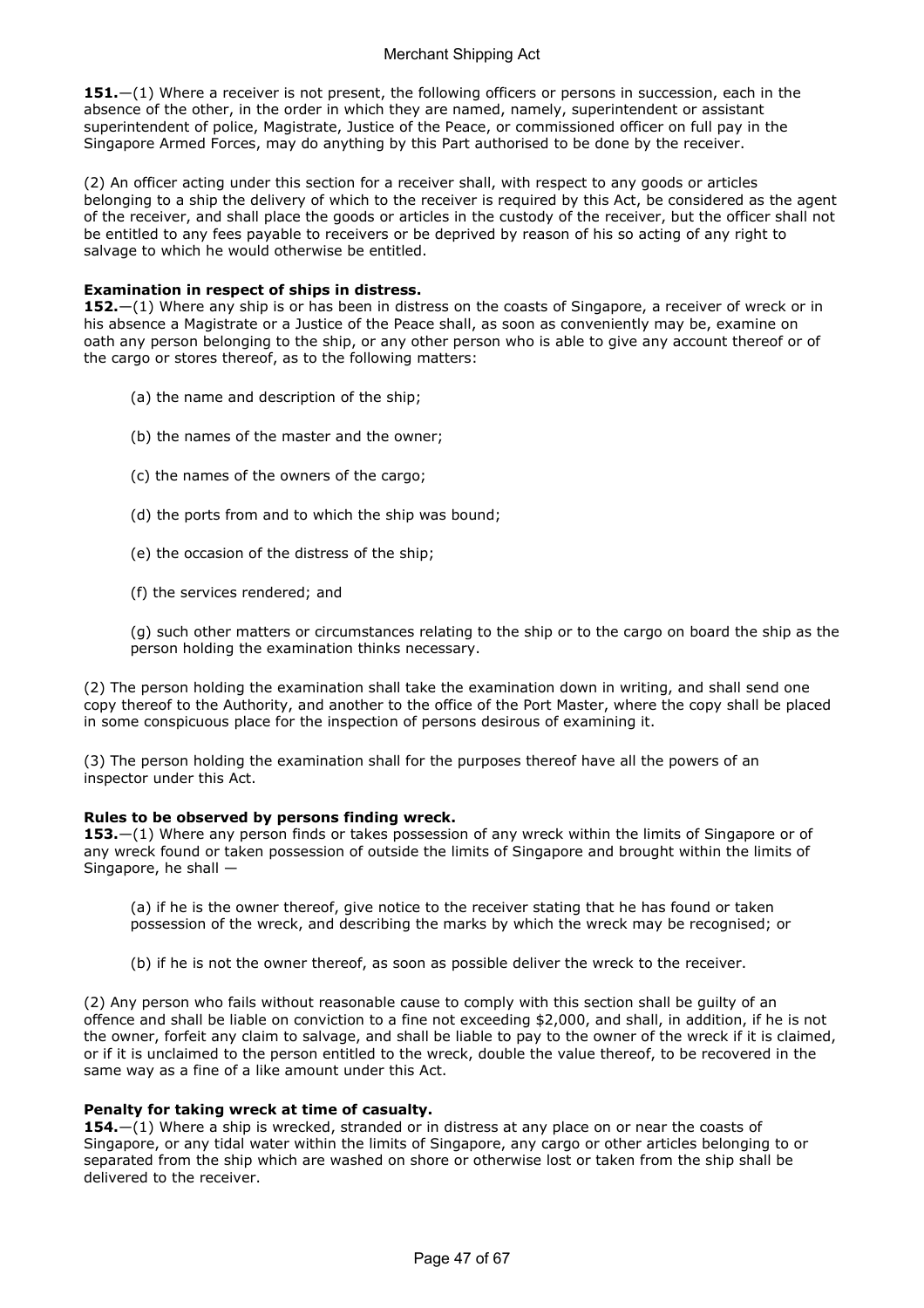(2) Any person, whether the owner or not, who secretes or keeps possession of any such cargo or article, or refuses to deliver the cargo or article to the receiver or any person authorised by the receiver to demand the cargo or article, shall be guilty of an offence and shall be liable on conviction to a fine not exceeding \$2,000.

(3) The receiver or any person authorised as aforesaid may take any such cargo or article by force from the person so refusing to deliver the cargo or article.

#### Notice of wreck to be given by receiver.

155. Where a receiver takes possession of any wreck, he shall within 48 hours cause to be posted at the office of the Port Master, and, if the receiver thinks it desirable, he shall send to the secretary of Lloyd's in London, a description thereof and of any marks by which it is distinguished.

#### Claims of owners to wreck.

**156.** $-(1)$  The owner of any wreck in the possession of the receiver, upon establishing his claim to the wreck to the satisfaction of the receiver within one month from the time at which the wreck came into the possession of the receiver, shall, upon paying the salvage fees and expenses due, be entitled to have the wreck or the proceeds thereof delivered up to him.

(2) Where any articles belonging to or forming part of a foreign ship which has been wrecked on or near the coasts of Singapore, or belonging to and forming part of the cargo, are found on or near those coasts or are brought into any port in Singapore, the consular officer of the country to which the ship or, in the case of cargo, to which the owners of the cargo may have belonged shall, in the absence of the owner and the master or other agent of the owner, be deemed to be the agent of the owner, so far as relates to the custody and disposal of the articles.

(3) Where any foreign ship is wrecked on or near the coasts of Singapore, the consular officer of the country to which the ship may have belonged shall, in the absence of the owner and the master or other agent of the owner, be deemed to be the agent of the owner, so far as relates to the custody and disposal of the wrecked ship.

#### Immediate sale of wreck by receiver in certain cases.

**157.**—(1) A receiver may at any time sell any wreck in his custody, if in his opinion —

- (a) it is under the value of \$1,000;
- (b) it is so much damaged or of so perishable a nature that it cannot with advantage be kept; or
- (c) it is not of sufficient value to pay for warehousing.

(2) The proceeds of the sale shall, after defraying the expenses thereof, be held by the receiver for the same purposes and subject to the same claims, rights and liabilities as if the wreck had remained unsold.

#### Right of Government to unclaimed wreck.

158. The Government is entitled to all unclaimed wreck found in any part of Singapore except in places where the Government has granted to any person the right to the wreck.

#### Unclaimed wreck.

159.—(1) Where no owner establishes a claim to any wreck found in Singapore or to any wreck found or taken possession of outside Singapore and brought within Singapore and in the possession of a receiver within one month after it came into his possession, the receiver shall sell the wreck, and shall pay the proceeds of the sale into the Consolidated Fund, after deducting therefrom the expenses of the sale and any other expenses incurred by him and his fees and paying there out to the salvors such amount of salvage as the Minister in each case or by any general rule determines.

(2) Nothing in this section shall alter the application of any droits of admiralty or droits of the Government.

## Delivery of unclaimed wreck by receiver not to prejudice title.

160. Upon delivery of the wreck or payment of the proceeds of sale of the wreck by a receiver under this Part, the receiver shall be discharged from all liability in respect thereof, but the delivery thereof shall not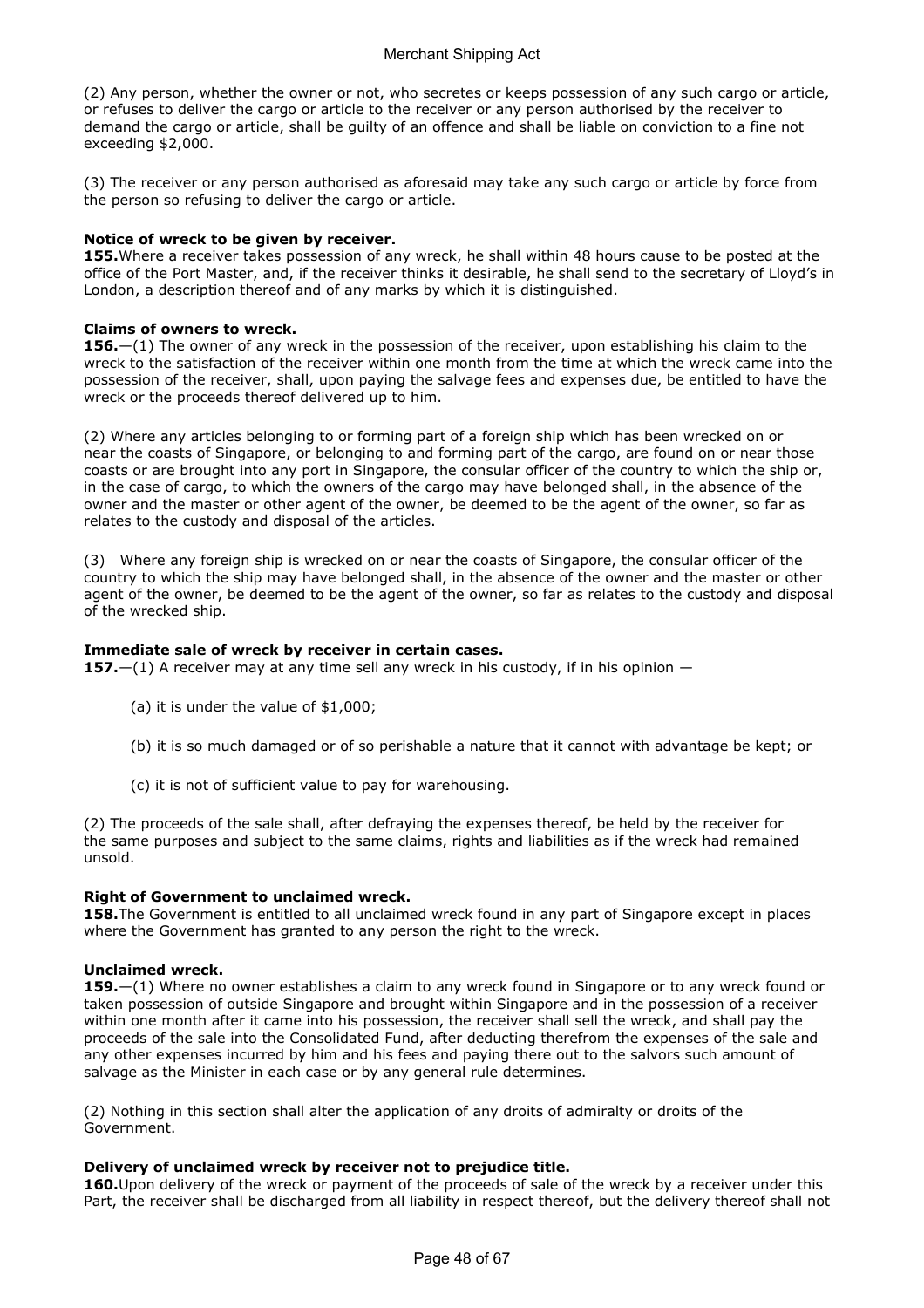prejudice or affect any question which is raised by third parties concerning the right or title to the wreck.

## Removal of wreck by receiver.

161.—(1) Where any ship is sunk, stranded or abandoned within the territorial waters of Singapore but outside the limits of any port in such a manner as, in the opinion of the receiver, to be or to be likely to become an obstruction or danger to navigation, the receiver may —

- (a) take possession of, and raise, remove or destroy the whole or any part of, the ship;
- (b) light or buoy any such ship or part until the raising, removal or destruction thereof; and

(c) sell, in such manner as the receiver thinks fit, any ship or part so raised or removed, and also any other property recovered in the exercise of his powers under this section, and out of the proceeds of the sale reimburse himself for the expenses incurred by him in relation thereto under this section, and he shall hold the surplus, if any, of the proceeds in trust for the persons entitled thereto.

(2) A sale shall not, except in the case of any property which is of a perishable nature, or which would deteriorate in value by delay, be made under this section until at least 7 clear days' notice of the intended sale has been given by advertisement in a newspaper circulating in Singapore.

(3) At any time before any property is sold under this section, the owner thereof shall be entitled to have the property delivered to him on payment to the receiver of the fair market value thereof, to be ascertained by agreement between the receiver and the owner, or failing agreement, by some person to be named for the purpose by the Authority.

(4) The sum paid to the receiver as the value of any property under this section shall be deemed to be the proceeds of sale of that property.

## Powers of removal extend to tackle, cargo, etc.

162. The provisions of this Part relating to removal of wrecks shall apply to every article or thing or collection of things being or forming part of the tackle, equipment, cargo, stores or ballast of a ship in the same manner as if it were included in the term "ship", and for the purposes of those provisions any proceeds of sale arising from a ship and from the cargo thereof, or any other property recovered therefrom, shall be regarded as a common fund.

## Taking wreck to foreign port.

163.Any person who takes into any foreign port any ship, stranded, derelict or otherwise in distress found on or near the coasts of Singapore, or any tidal water within the limits of Singapore, or any part of the cargo or apparel thereof or anything belonging thereto, or any wreck found within those limits, and there sells the same, shall be guilty of an offence and shall be liable on conviction to a fine not exceeding \$10,000 or to imprisonment for a term not exceeding 5 years or to both.

## Interfering with wrecked ship or wreck.

164.—(1) No person shall, without the leave of the master, board or endeavour to board any ship which is wrecked, stranded or in distress, unless he is, or acts by command of, the receiver or a person lawfully acting as such.

(2) Any person who acts in contravention of subsection (1) shall be guilty of an offence and shall be liable on conviction to a fine not exceeding \$2,000 and the master of the ship may repel him by force.

(3) No person shall —

(a) impede or hinder, or endeavour in any way to impede or hinder, the saving of any ship stranded or in danger of being stranded, or otherwise in distress on or near any coast or tidal water, or of any part of the cargo or apparel thereof or of any wreck;

(b) secrete any wreck, or deface or obliterate any marks thereon; or

(c) wrongfully carry away or remove any part of a ship stranded or in danger of being stranded, or otherwise in distress on or near any coast or tidal water, or any part of the cargo or apparel thereof or any wreck.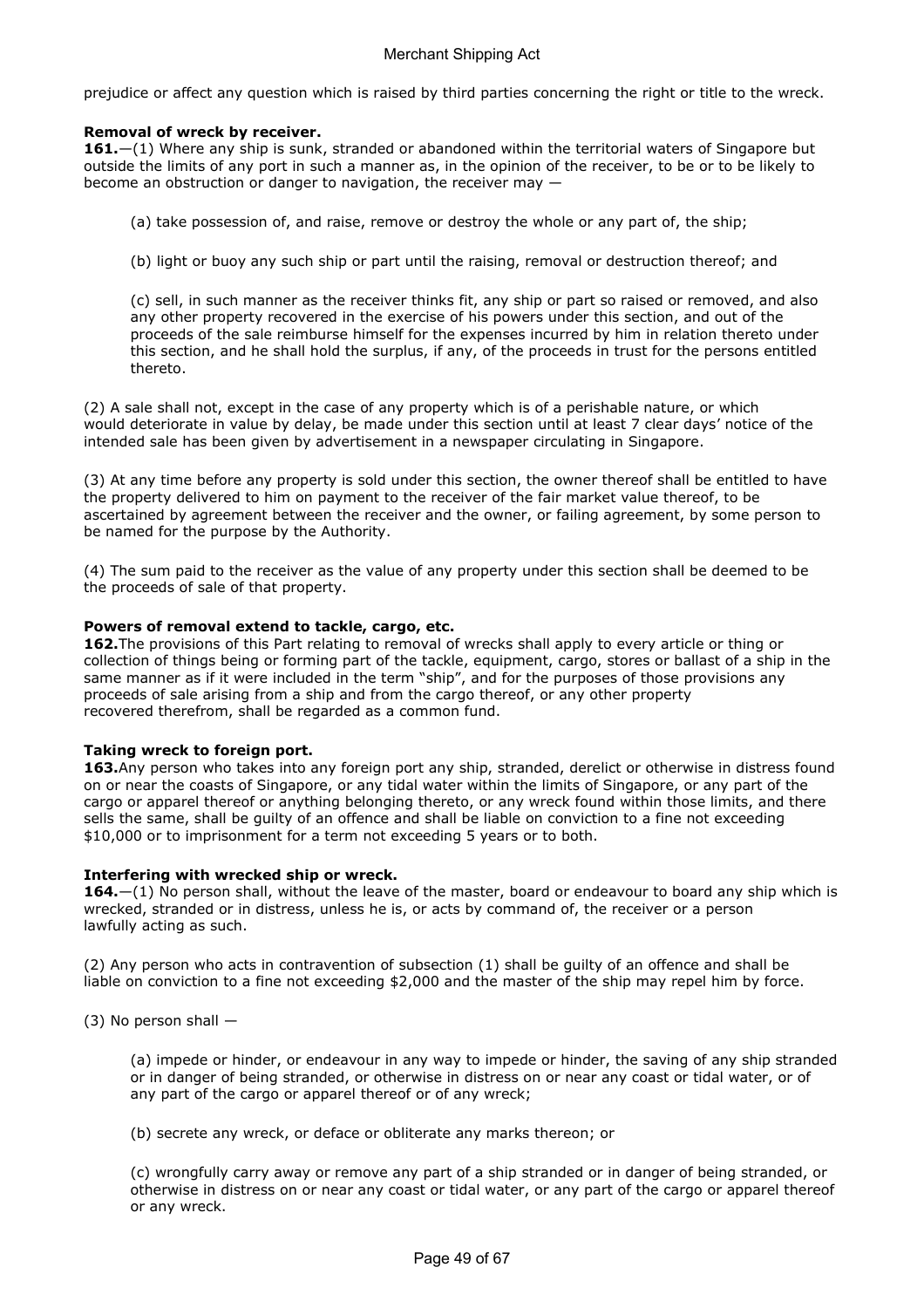(4) Any person who acts in contravention of sub-section (3) shall be guilty of an offence and shall be liable on conviction to a fine not exceeding \$2,000, and such fine may be imposed in addition to any punishment to which he may be liable by law under this Act or otherwise.

## Summary procedure for concealment of wreck.

**165.**—(1) Where a receiver suspects or receives information that any wreck is secreted or in the possession of some person who is not the owner thereof or that any wreck is otherwise improperly dealt with, the receiver may apply to a Magistrate's Court for a search warrant.

(2) The Magistrate's Court may grant the search warrant, and the receiver, by virtue thereof, may enter any house or other place wherever situate and also any ship and search for, seize and detain any such wreck found therein.

(3) If any such seizure of wreck is made in consequence of information given by any person to the receiver, the informer shall be entitled, by way of salvage, to such sum as the receiver allows.

## Salvage payable for saving life.

**166.**—(1) Where the services are rendered wholly or in part within Singapore in saving life from any ship, or elsewhere in saving life from any Singapore ship, there shall be payable to the salvor by the owner of the ship, cargo or apparel saved, a reasonable amount of salvage to be determined in case of dispute in the manner hereinafter mentioned.

(2) Salvage in respect of the preservation of life when payable by the owners of the ship shall be payable in priority to all other claims for salvage.

(3) Where the ship, cargo and apparel are destroyed, or the value thereof is insufficient, after payment of the actual expenses incurred, to pay the amount of salvage payable in respect of the preservation of life, the Minister may, in his discretion, award to the salvor out of the Consolidated Fund such sum as he thinks fit in whole or part satisfaction of any amount of salvage so left unpaid.

## Salvage of cargo or wreck.

167. Where any ship is wrecked, stranded or in distress at any place on or near the coasts of Singapore, or in any tidal water within the limits of Singapore, and services are rendered by any person in assisting that ship or saving the cargo or apparel of that ship or any part thereof, and where services are rendered by any person other than a receiver in saving any wreck, there shall be payable to the salvor by the owner of the ship, cargo, apparel or wreck, a reasonable amount of salvage to be determined in case of dispute in the manner hereinafter mentioned.

## Determination of salvage disputes.

168. $-(1)$  Disputes as to the amount of salvage, whether of life or property and whether rendered within or without Singapore, arising between the salvor and the owners of any ship, cargo, apparel or wreck shall, if not settled by agreement, arbitration or otherwise, be determined summarily by a District Court in any case where —

- (a) the parties to the dispute consent;
- (b) the value of the property saved does not exceed \$50,000; and
- (c) the amount claimed does not exceed \$50,000.

(2) Subject to subsection (1), disputes as to salvage shall be determined by the High Court, but if the claimant does not recover in the High Court more than \$50,000, he shall not be entitled to recover any costs, charges or expenses incurred by him in the prosecution of his claim unless the Court certifies that the case is a fit one to be tried by the High Court.

(3) Disputes relating to salvage may be determined on the application either of the salvor or of the owner of the property saved or of their respective agents.

## Determination of disputes as to salvage summarily.

169.A District Court may, for the purpose of determining a dispute as to salvage, call in to its assistance any person conversant with maritime affairs as assessor, and there shall be paid as part of the costs of the proceedings to every such assessor in respect of his services such sum as the Authority directs.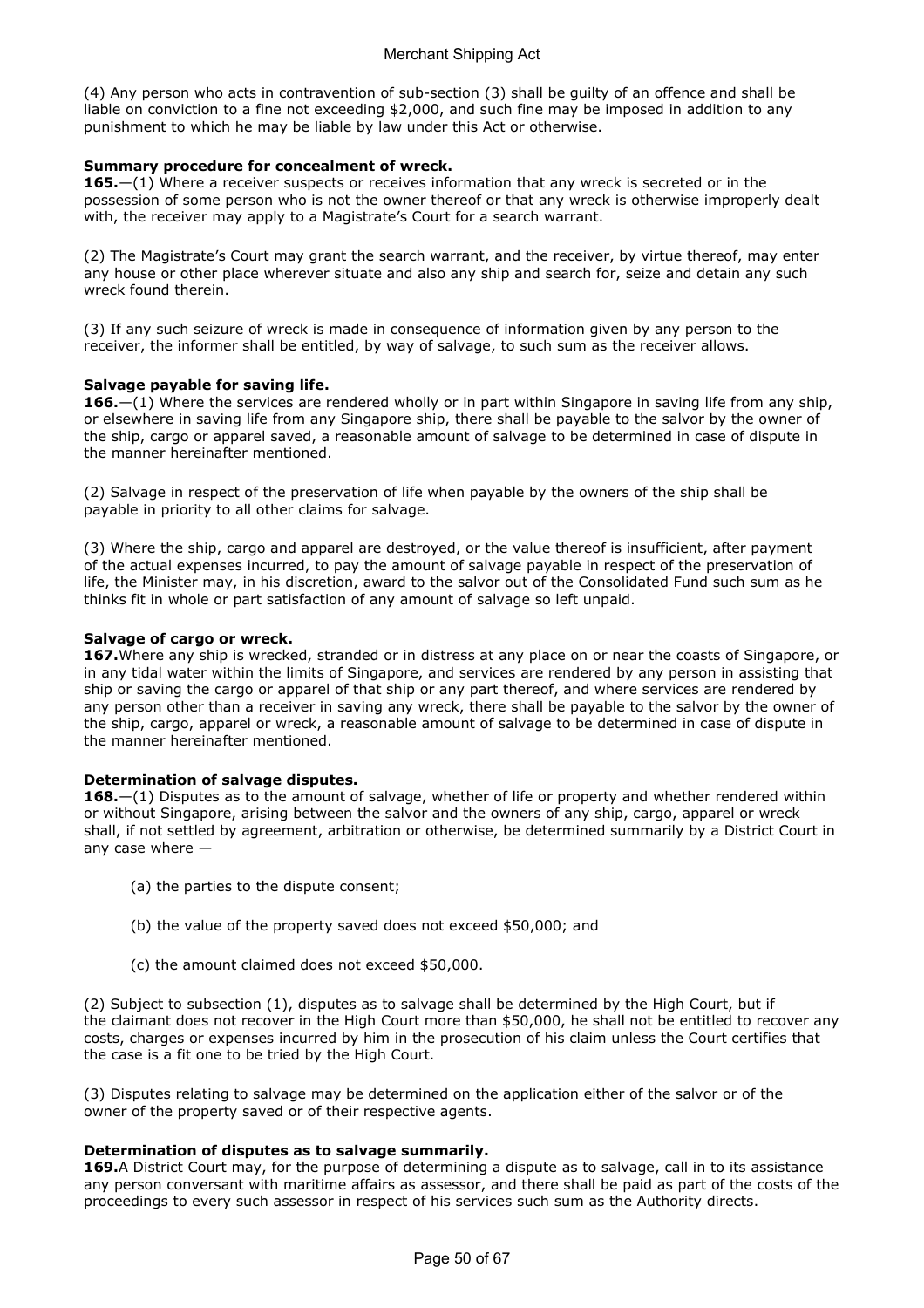## Appeal in case of salvage disputes.

170. Where a dispute relating to salvage has been determined by a District Court, any party aggrieved by the decision may appeal therefrom in accordance with the Rules of Court to the Court of Appeal, but no such appeal shall be allowed unless the sum in dispute exceeds \$2,000.

## Valuation of property by receiver.

171. $-(1)$  Where any dispute as to salvage arises, the receiver may, on the application of either party, appoint a valuer to value the property, and shall give copies of the valuation to both parties.

(2) Any copy of the valuation purporting to be signed by the valuer, and to be certified as a true copy by the receiver, shall be admissible as evidence in any subsequent proceedings.

(3) Such fee as the Authority directs shall be paid in respect of the valuation by the person applying for the valuation.

## Detention of property liable to salvage by receiver.

172. $-(1)$  Where salvage is due to any person under this Act, the receiver shall  $-$ 

(a) if the salvage is due in respect of services rendered in assisting any ship, or in saving life therefrom, or in saving the cargo or apparel thereof, detain the ship and cargo or apparel; and

(b) if the salvage is due in respect of the saving of any wreck, and the wreck is not sold as unclaimed under this Act, detain the wreck.

(2) Subject to subsection (3), the receiver shall detain the ship and the cargo and apparel, or the wreck (referred to in this Act as detained property), until payment is made for salvage or process is issued for the arrest or detention thereof by the High Court.

(3) A receiver may release any detained property if security is given to his satisfaction or, if the claim for salvage exceeds \$1,000 and any question is raised as to the sufficiency of the security, to the satisfaction of a Judge of the High Court.

(4) Any security given for salvage under this section to an amount exceeding \$1,000 may be enforced by the High Court in the same manner as if bail had been given in that Court.

## Sale of detained property.

173.—(1) The receiver may sell any detained property if the persons liable to pay the salvage in respect of which the property is detained are aware of the detention in the following cases:

(a) where the amount is not disputed and payment of the amount due is not made within 20 days after the amount is due;

(b) where the amount is disputed but no appeal lies, and payment is not made within 20 days after the decision of the High Court; or

(c) where the amount is disputed and an appeal lies from the decision of the High Court to the Court of Appeal, and within 20 days of the decision neither payment of the sum due is made nor have any proceedings been taken for the purpose of appeal.

(2) The proceeds of sale of the detained property shall, after payment of the expenses of the sale, be applied by the receiver in payment of the expenses, fees and salvage and, so far as not required for that purpose, shall be paid to the owners of the property or any other persons entitled to receive the proceeds.

## Apportionment of salvage by receiver.

174.—(1) Where the aggregate amount of salvage payable in respect of salvage services rendered in Singapore has been finally determined, either summarily in the manner provided by this Act or by agreement, and does not exceed \$1,000, but a dispute arises as to the apportionment thereof among several claimants, the person liable to pay the amount may apply to the receiver for liberty to pay the amount to him.

(2) The receiver shall, if he thinks fit, receive the amount accordingly, and shall grant to the person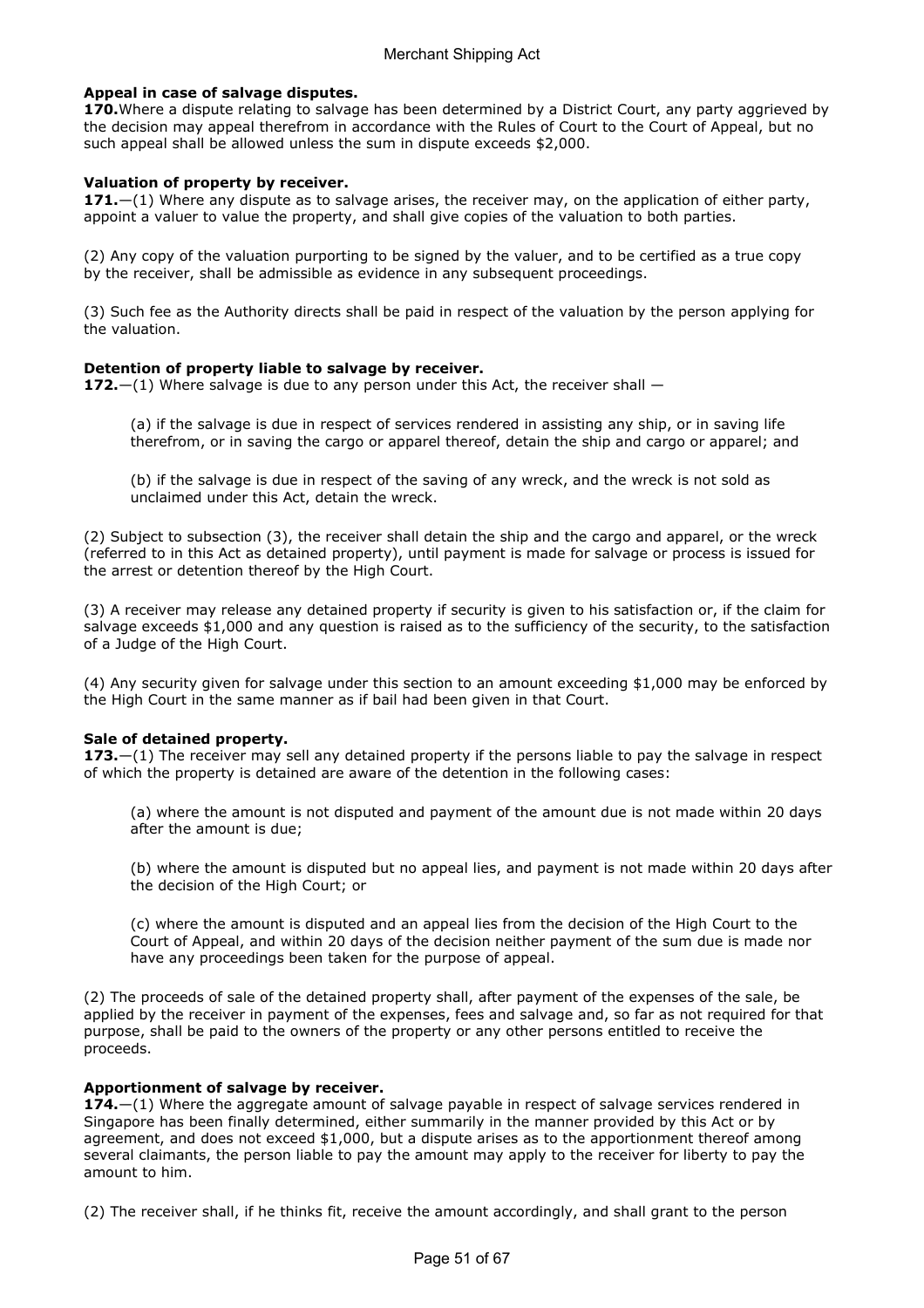paying the amount a certificate of the amount paid and of the services in respect of which it is paid, and that certificate shall be a full discharge and indemnity to the person by whom the money is paid and to his ship, cargo, apparel and effects against the claims of all persons whomsoever in respect of the services mentioned in the certificate.

(3) The receiver shall as soon as practicable distribute any amount received by him under this section among the persons entitled to the money on such evidence and in such shares and proportions as he thinks fit, and may retain any money which appears to him to be payable to any person who is absent.

(4) A distribution made by the receiver under this section shall be final and conclusive as against all persons claiming to be entitled to any portion of the amount distributed.

#### Apportionment of salvage by High Court.

175. Whenever the aggregate amount of salvage payable in respect of salvage service rendered in Singapore has been finally ascertained and exceeds \$1,000 and whenever the aggregate amount of salvage payable in respect of salvage services rendered elsewhere has been finally ascertained, whatever that amount may be, then, if any delay or dispute arises as to the apportionment thereof, the High Court  $may -$ 

(a) cause the amount to be apportioned amongst the persons entitled thereto in such manner as the Court thinks just, and may for that purpose, if the Court thinks fit, appoint any person to carry that apportionment into effect;

(b) compel any person in whose hands or under whose control the amount may be to distribute the amount or to bring the amount into court to be there dealt with as the Court directs; and

(c) for the purposes aforesaid, issue such processes as the Court thinks fit.

#### Jurisdiction of High Court in salvage.

176. Subject to this Act and any other written law in force in Singapore, the High Court shall have jurisdiction to decide upon all claims whatsoever relating to salvage, whether the services in respect of which salvage is claimed were performed on the high seas or within Singapore, or partly on the high seas and partly within Singapore, and whether the wreck in respect of which salvage is claimed is found on the sea or on the land or partly on the sea and partly on the land.

#### Receiver's fees.

177. $-(1)$  There shall be paid to every receiver the expenses properly incurred by him in the performance of his duties, and such fees as may be directed by the Authority in respect of such matters as the Authority may, by notification in the Gazette, from time to time specify; but the receiver shall not be entitled to any remuneration other than those payments.

(2) The receiver shall, in addition to all other rights and remedies for the recovery of those expenses or fees, have the same rights and remedies in respect thereof as a salvor has in respect of salvage due to him.

(3) Whenever any dispute arises as to the amount payable to any receiver in respect of expenses or fees, that dispute shall be determined by the Authority whose decision shall be final.

(4) All fees received by a receiver in respect of services performed by him as receiver shall be accounted for to the Authority and shall form part of the funds of the Authority.

## PART X

## LEGAL PROCEEDINGS

## Provision as to jurisdiction in case of offences.

178. For the purpose of giving jurisdiction under this Act, every offence shall be deemed to have been committed, and every cause of complaint to have arisen, either in the place in which the offence actually was committed or arose or in any place in which the offender or person complained against may  $h$  $\rho$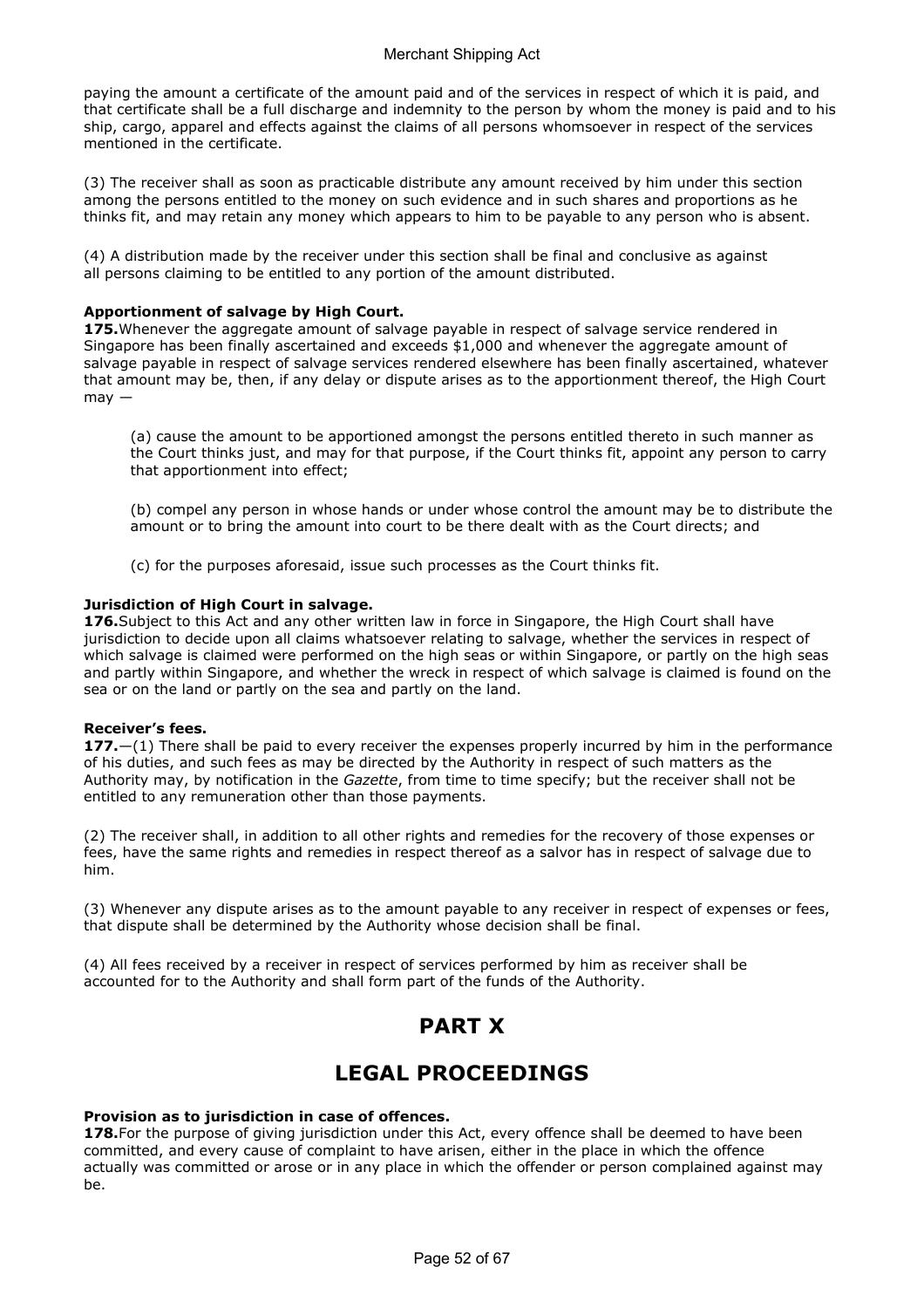## Jurisdiction over ships lying off coast.

179. Where any place within which any court has jurisdiction either under this Act or any other written law or at common law for any purpose whatever is situate on the coast of any sea, or abutting on or projecting into any bay, channel, lake, river or other navigable water, every such court shall have jurisdiction over any ship being on, or lying or passing off, that coast or being in or near that bay, channel, lake, river or navigable water and over all persons on board that ship or for the time being belonging thereto, in the same manner as if the ship or persons were within the limits of the original jurisdiction of the court.

## Jurisdiction in case of offences on board ship.

180. Where any person is charged with having committed any offence on board any Singapore ship on the high seas or elsewhere outside Singapore or on board any foreign ship to which he does not belong and that person is found within the jurisdiction of any court in Singapore which would have had cognizance of the offence if it had been committed on board a Singapore ship within the limits of its ordinary jurisdiction, that court shall have jurisdiction to try the offence as if it had been so committed.

## Presumption of jurisdiction.

181. Where, in any legal proceedings under this Act, a question arises whether or not any ship or person is or is not within the provisions of this Act or some part thereof, the ship or person shall be presumed to be within those provisions unless the contrary is proved.

## Court for trial of offences.

182. Unless the context otherwise requires, any offence under this Act may be tried by a District Court or a Magistrate's Court and such Court shall, notwithstanding the provisions of the Criminal Procedure Code and any other written law, have jurisdiction to impose the maximum penalty provided for by this Act.

Cap. 68.

## Sums ordered to be paid leviable by distress on ship.

183. Where any court has power to make an order directing payment to be made of any master's or seaman's wages, fines or other sums of money, then, if the party so directed to pay the same is the person employing the master or seaman, or the owner of a ship, and the same is not paid at the time and in the manner prescribed in the order, the court which made the order may, in addition to payment, direct the amount remaining unpaid to be levied by distress and sale of the ship and its equipment.

## Depositions to be received in evidence when witness cannot be produced.

184.—(1) Whenever in the course of any legal proceedings instituted before any court, or before any person authorised by law or by consent of parties to receive evidence, the testimony of any witness is required in relation to the subject-matter of that proceedings, then upon due proof that the witness cannot be found in Singapore, any deposition that the witness has previously made on oath in relation to the same subject-matter before any judge, magistrate or any consular officer elsewhere shall be admissible in evidence subject to the following provisions:

(a) if the deposition was made in Singapore, it shall not be admissible in any proceedings instituted in Singapore; and

(b) if the proceedings is criminal, it shall not be admissible unless it was made in the presence of the person accused.

(2) A deposition so made shall be authenticated by the signature of the judge, magistrate or consular officer before whom it is made; and the judge, magistrate or consular officer shall certify, if the fact is so, that the accused was present at the taking thereof.

(3) A deposition so made shall be deemed to be duly authenticated if it purports to be signed by the judge, magistrate or consular officer before whom it is made.

(4) It shall not be necessary in any case to prove the signature or official character of the person appearing to have signed any such deposition, and in any criminal proceedings a certificate under this section shall, unless the contrary is proved, be sufficient evidence of the accused having been present in the manner thereby certified.

(5) Nothing herein shall affect any case in which depositions taken in any proceedings are rendered admissible in evidence by any written law or interfere with the practice of any court in which depositions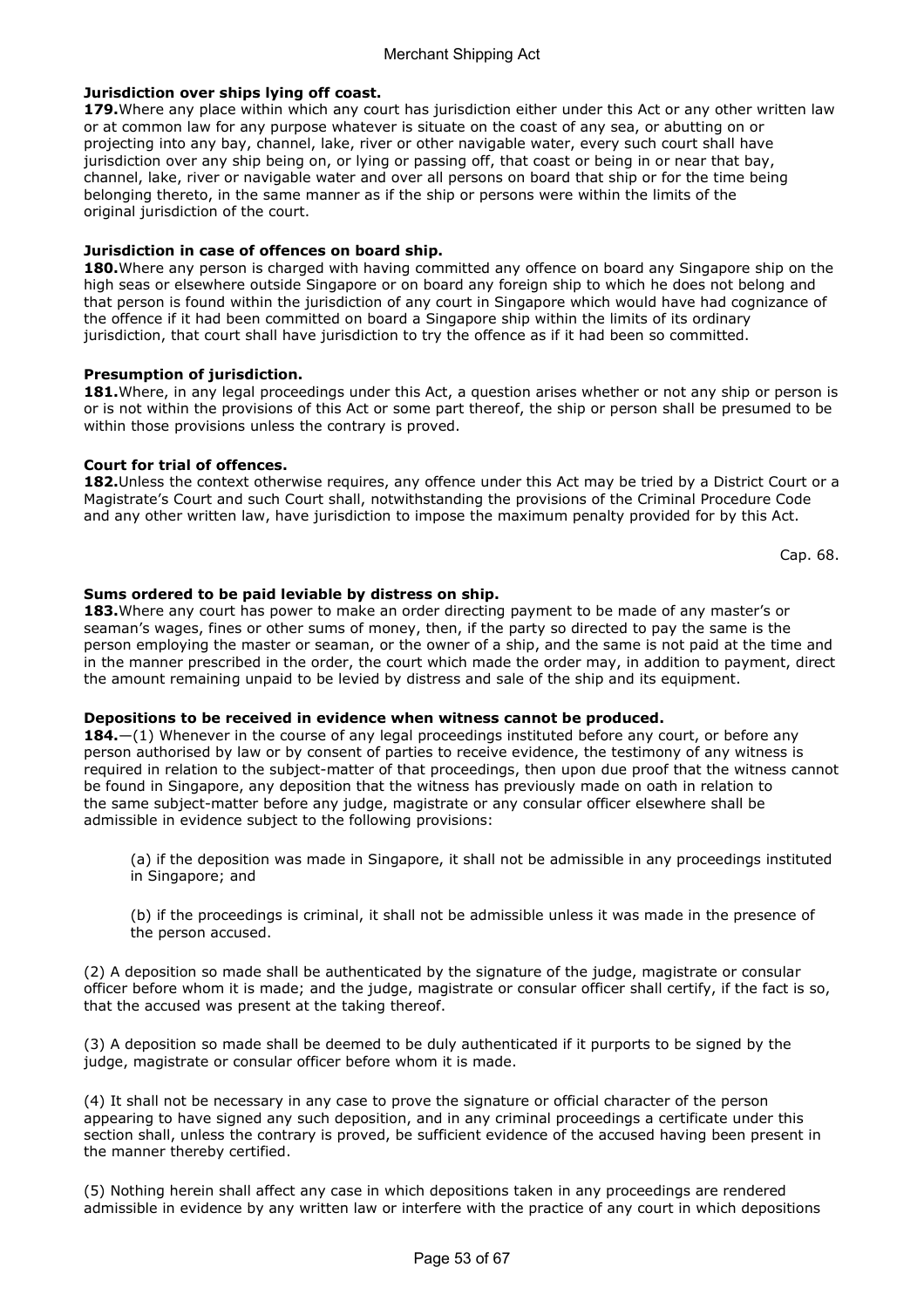not authenticated as hereinbefore mentioned are admissible.

## Proof of attestation not required.

185. Where any document is required by this Act to be executed in the presence of or to be attested by any witness, that document may be proved by the evidence of any person who is able to bear witness to the requisite facts without calling the attesting witness.

## Admissibility of documents in evidence.

**186.**—(1) The following documents shall be admissible in evidence:

(a) any register under Part II on its production from the custody of the Registrar or other person having lawful custody thereof;

(b) a certificate of registry under Part II purporting to be signed by the Registrar;

(c) any amendment to a certificate of registry purporting to be signed by the Registrar;

(d) every declaration made in pursuance of Part II in respect of a Singapore ship;

(e) a certificate issued or deemed to be issued in accordance with regulations made under section 47;

(f) crew agreements and copies of entries given under Part IV of additions to or changes in crew agreements;

(g) documents purporting to be submissions to or decisions by the Director under section 59;

(h) the official log-book kept under section 89 and, without prejudice to subsection (3), any document purporting to be a copy of an entry therein and to be certified as a true copy by the master of the ship; and

(i) returns or reports made under section 91.

(2) The documents mentioned in subsection (1) shall, on their production from the proper custody, be admissible in evidence in any court or before any person having by law or consent of parties authority to receive evidence, and, subject to all just exceptions, shall be evidence of the matters stated therein in pursuance of this Act or by any officer in pursuance of his duties as such officer.

(3) A copy of any such document or extract therefrom shall also be so admissible in evidence, if proved to be an examined copy or extract, or if it purports to be signed and certified as a true copy or extract by the officer to whose custody the original document was entrusted, and that officer shall furnish such certified copy or extract to any person applying at a reasonable time for the certified copy or extract, upon payment of such fee as may be prescribed.

## Service of documents.

**187.**—(1) Where for the purposes of this Act, any document is to be served on any person, that document may be served —

(a) in any case by delivering a copy thereof personally to the person to be served, or by leaving the copy at his last known place of abode;

(b) if the document is to be served on the master of a ship, where there is one, or on a person belonging to a ship, by leaving the document for him on board that ship with the person being or appearing to be in command or charge of the ship; and

(c) if the document is to be served on the master of a ship, where there is no master, and the ship is in Singapore, on the operator of the ship, or on some agent of the owner residing in Singapore, or by affixing a copy thereof at the means of access to the ship, or in any place on board the ship which appears to be frequented by people.

(2) Any person who obstructs the service on the master of a ship of any document under section 113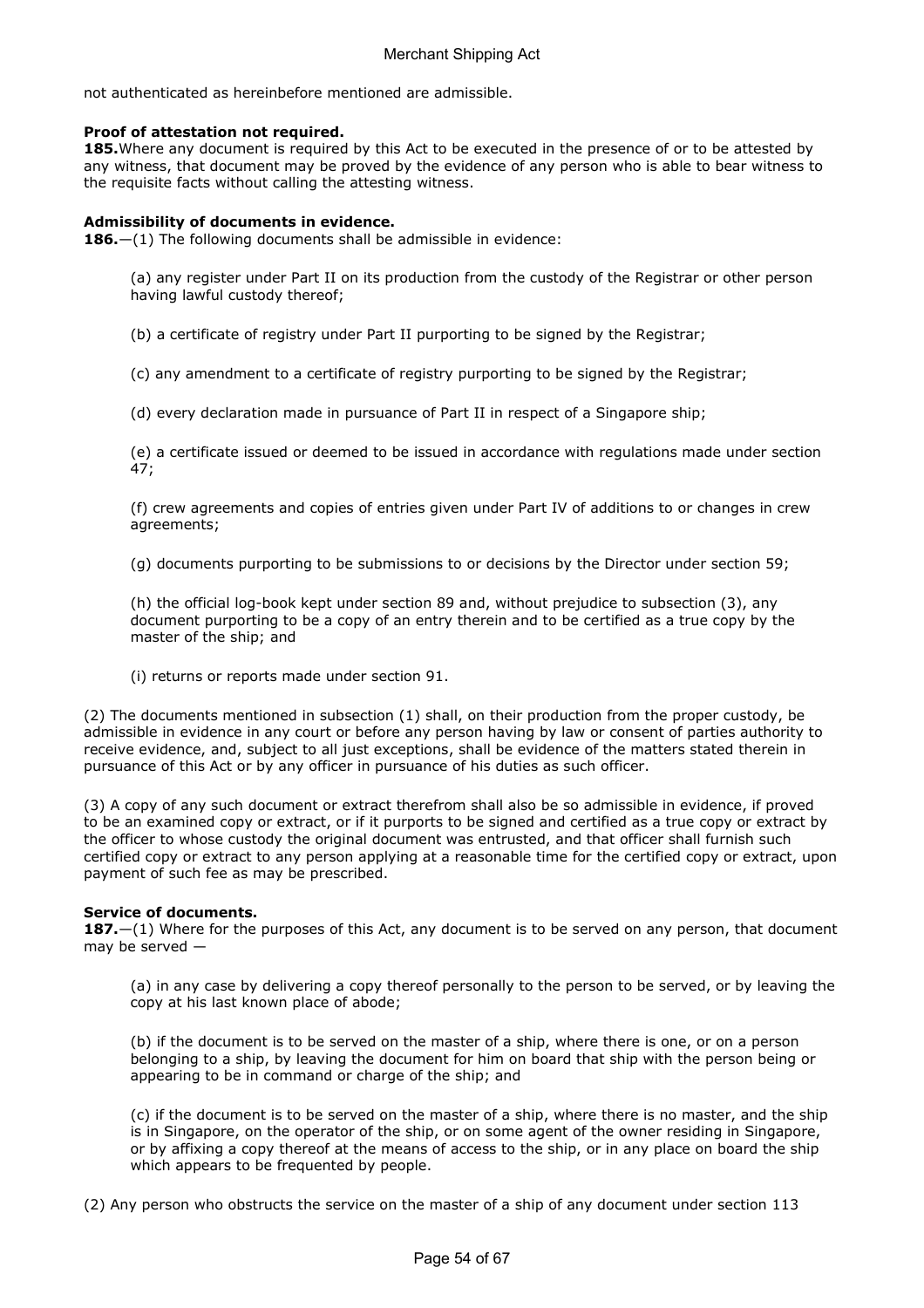(relating to the detention of ships as unsafe ships) shall be guilty of an offence and shall be liable on conviction for each offence to a fine not exceeding \$2,000.

(3) Any owner or master of the ship who is party or privy to such obstruction shall be guilty of an offence and shall be liable on conviction for each offence to a fine not exceeding \$5,000 or to imprisonment for a term not exceeding 2 years or to both.

## Mode of making declarations.

**188.**—(1) Any declaration required by this Act may be made before the Director, a Justice of the Peace, a Commissioner for Oaths, a surveyor of ships or any other person authorised to take or receive a declaration by any law in force in Singapore.

(2) Any declaration required by this Act may be made on behalf of a corporation by the director, the secretary or any other agent of the corporation authorised by the corporation for that purpose.

## Continuing offences.

189. Where by a provision of this Act an act or thing is required to be done within a particular period or before a particular time, the obligation to do that act or thing continues, notwithstanding that that period has expired or that time has passed, until that act or thing is done.

## Liability of beneficial owners.

190. $-(1)$  Where any person has a beneficial interest in any ship or any share therein registered in the name of some other person as owner, the person so interested shall, as well as the registered owner of the ship, be subject to all pecuniary penalties imposed by this Act or any other written law on the owner of the ship or the shares therein and proceedings may be taken for the enforcement of any such penalty against both or either of the aforesaid parties, with or without joining them.

(2) For the purpose of this section, a person who has an interest in any ship or any share therein by way of mortgage, charge or lien, shall not be deemed to have a beneficial interest in the ship unless he is in possession of the ship.

## Offences by body corporate.

191. $-(1)$  Where an offence under this Act which has been committed by a body corporate is proved to have been committed with the consent or connivance of, or to be attributable to any neglect on the part of, a director, manager, secretary or other similar officer of the body corporate or any person who was purporting to act in any such capacity, he as well as the body corporate shall be guilty of that offence and shall be liable to be proceeded against and punished accordingly.

(2) Where the affairs of a body corporate are managed by its members, subsection (1) shall apply in relation to the acts and defaults of a member in connection with his functions of management as if he were a director of the body corporate.

## Offences under this Act.

192. No person shall be charged with any offence under this Act except on the complaint or with the sanction of the Public Prosecutor, the Director, the Port Master, a Port Health Officer or a surveyor of ships.

## Forgery, etc., of documents and fraudulent use.

193. $-(1)$  If any person forges, or fraudulently alters, or assists in forging or fraudulently altering, or procures or suffers to be forged or fraudulently altered any of the following documents:

(a) any declaration;

(b) any builder's certificate, bill of sale or other document or instrument of title to a ship or any share therein;

(c) any document evidencing the deletion of a ship from its former registry;

(d) any crew agreement, instrument of mortgage, register, certificate, licence, book, instrument or other document prescribed by this Act (including replacement or certified copies thereof or certified extracts therefrom) or any entry or endorsement prescribed by this Act to be made in or on any of those documents; or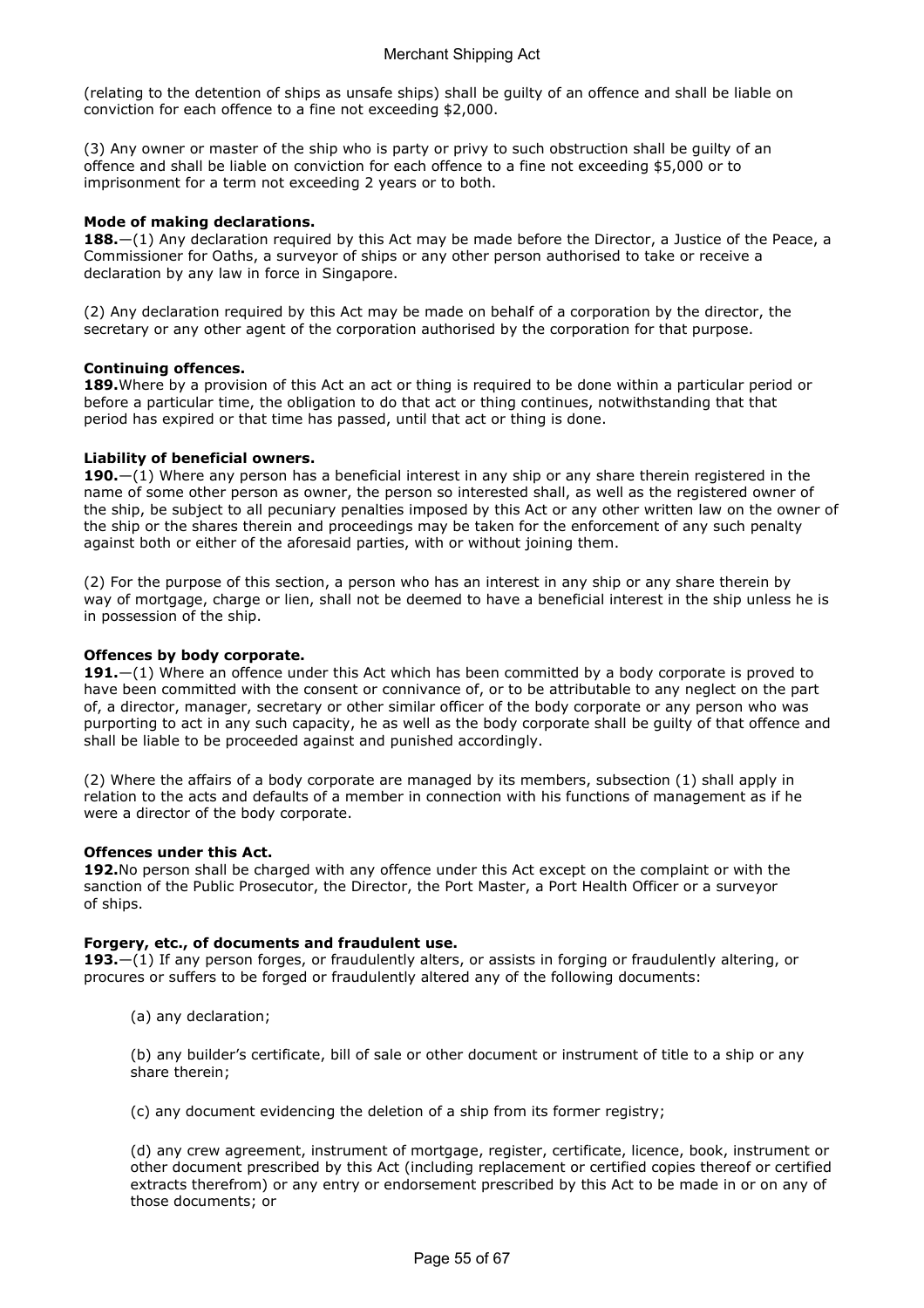(e) any document produced to the Director for the purposes of obtaining for himself or any other person any certificate, licence, book or other document issued under this Act (including replacement or certified copies thereof) or for the purposes of obtaining an entry or endorsement in or on any of those documents,

that person shall be guilty of an offence.

(2) If any person fraudulently uses or allows any other person to fraudulently use  $-$ 

(a) any of the documents mentioned in subsection (1) which is forged, altered or otherwise false or misleading in any material particular; or

(b) any of the documents mentioned in subsection  $(1)$   $(d)$  which has expired or has been cancelled or suspended, or has become invalid for any reason,

that person shall be guilty of an offence.

(3) If any person fraudulently uses any document mentioned in subsection (1) (d) which is issued to or issued in relation to a person and he is not that person named in the document or to which the document relates, he shall be guilty of an offence.

(4) If any person allows any other person to fraudulently use any of the documents mentioned in subsection (1) (d) which is issued to or issued in relation to a person and that other person is not the person named in that document or to which the document relates, he shall be guilty of an offence.

## False declaration, etc.

**194.** If any person knowingly or recklessly, for any purpose prescribed by this Act  $-$ 

(a) makes a declaration, statement or representation which is false or otherwise misleading in any material particular;

(b) gives false evidence on oath; or

(c) makes in any document produced or delivered to any person authorised to receive it under this Act, any statement or entry which is false or otherwise misleading in any material particular,

he shall be guilty of an offence.

## Interfering with person in carrying out duty, etc.

195.Any person who  $-$ 

(a) by violence, threat or intimidation, hinders or interferes with or otherwise obstructs the master or an officer of a ship in performing his duty; or

(b) resists or wilfully obstructs, assaults, molests or otherwise intimidates a person who is carrying out or exercising any duty, function, right or power imposed on him by this Act,

shall be guilty of an offence.

## Misleading officer, refusal to answer questions, produce documents, etc.

196.Any person who  $-$ 

(a) misleads any other person on whom a duty, function or power is imposed on him under this Act in any material particular which is likely to affect the discharge thereof;

(b) refuses to answer any question lawfully put to him, or to produce documents in his possession or custody lawfully demanded of him;

(c) refuses to give all reasonable assistance to any person who is carrying out any duty, function or power imposed on him under this Act; or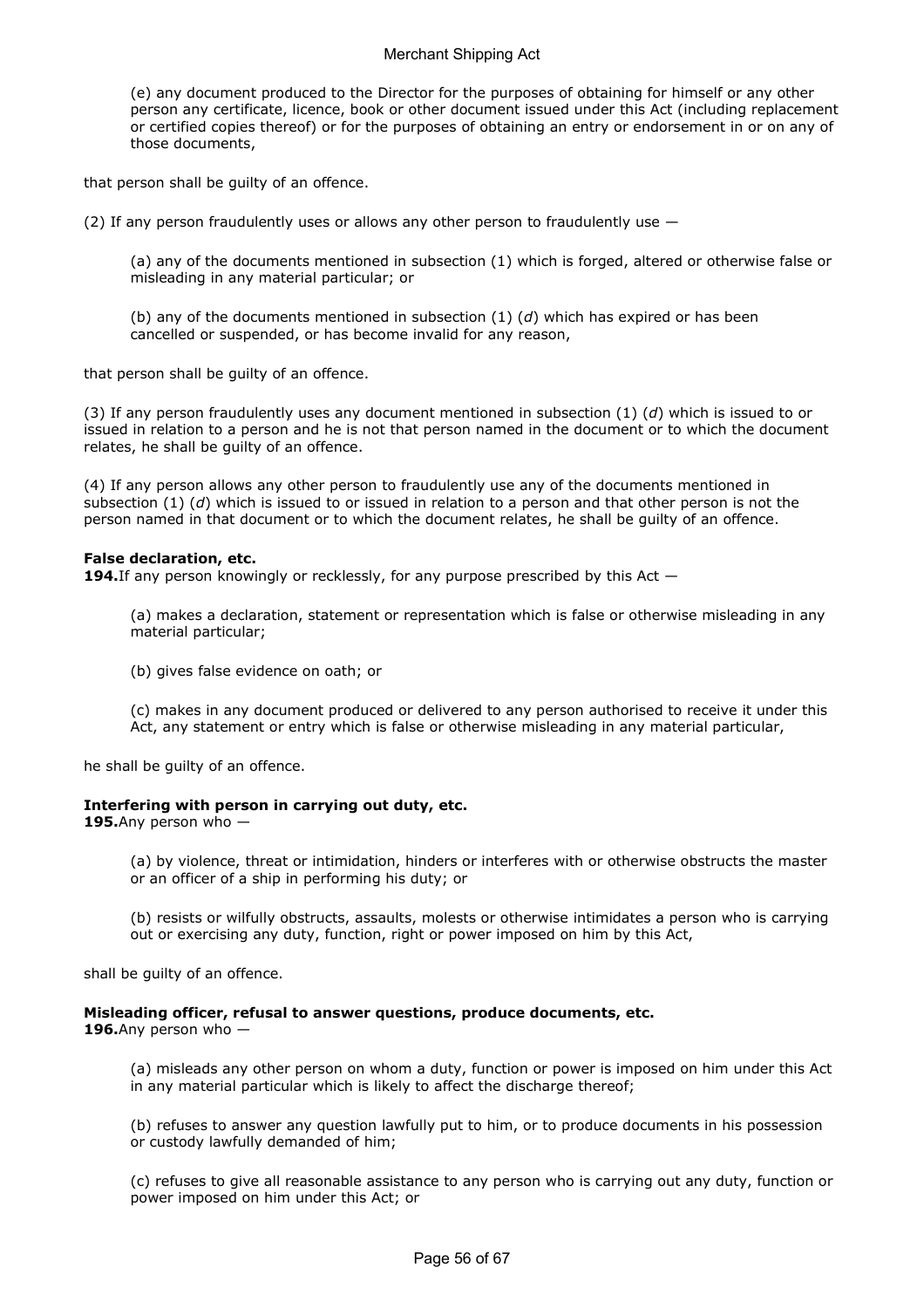(d) refuses to attend as a witness before an inspector or any person having the powers of an inspector, or to make or subscribe any declaration required by the inspector or person having the powers of an inspector,

shall be guilty of an offence and shall be liable on conviction to a fine not exceeding \$5,000.

## Offences relating to markings of ship.

197. $-(1)$  The markings required by this Act to be made on or in a ship shall be permanently continued, and no alteration shall be made, except in the manner provided by this Act.

 $(2)$  If  $-$ 

(a) an owner or the master of a ship, without reasonable cause, neglects to cause the ship to be so marked, or to keep it so marked; or

(b) any person, without reasonable cause, conceals, removes, alters, defaces, obliterates or suffers any person under his control to conceal, remove, alter, deface or obliterate any of the marks,

he shall be guilty of an offence.

#### Unauthorised presence on board ship.

198. Where a ship registered in Singapore or elsewhere is in Singapore and a person who is not authorised by law to do so —

(a) goes on board the ship without the consent of the master or any other person authorised to give it; or

(b) remains on board the ship after being requested to leave by the Director, the Port Master, the master or a police officer,

he shall be guilty of an offence and shall be liable on conviction to a fine not exceeding \$5,000.

## Taking person performing duty to sea.

199. If any person performing his duties or functions under this Act is taken to sea in a ship without his consent, the owner and the master of the ship shall be guilty of an offence and shall be liable on conviction to a fine not exceeding \$10,000 and shall both be jointly and severally liable to pay all expenses incidental to the person's return to duty.

#### General penalties.

200.—(1) Any person guilty of an offence under this Act for which no penalty is expressly provided shall be liable on conviction to a fine not exceeding \$10,000 or to imprisonment for a term not exceeding 2 years or to both.

(2) Any person who fails to comply with or does or suffers to be done anything contrary to the provisions of this Act shall, unless otherwise provided, be guilty of an offence and shall be liable on conviction to a fine not exceeding \$2,000.

## Persons appointed or authorised under this Act deemed public servants.

201. Every person appointed or authorised under this Act for any of the purposes of this Act, when acting in pursuance of any such purpose, shall be deemed to be a public servant within the meaning of the Penal Code.

Cap. 224.

## Costs of detention of unsafe ships.

**202.**—(1) If it appears that there was no reasonable or probable cause for the provisional detention of a ship under section 113, the Authority shall be liable to pay to the owner of the ship his costs of and incidental to the detention and survey of the ship, and also compensation for any loss or damage sustained by him by reason of the detention or survey.

(2) An action for any costs or compensation payable by the Authority under subsection (1) may be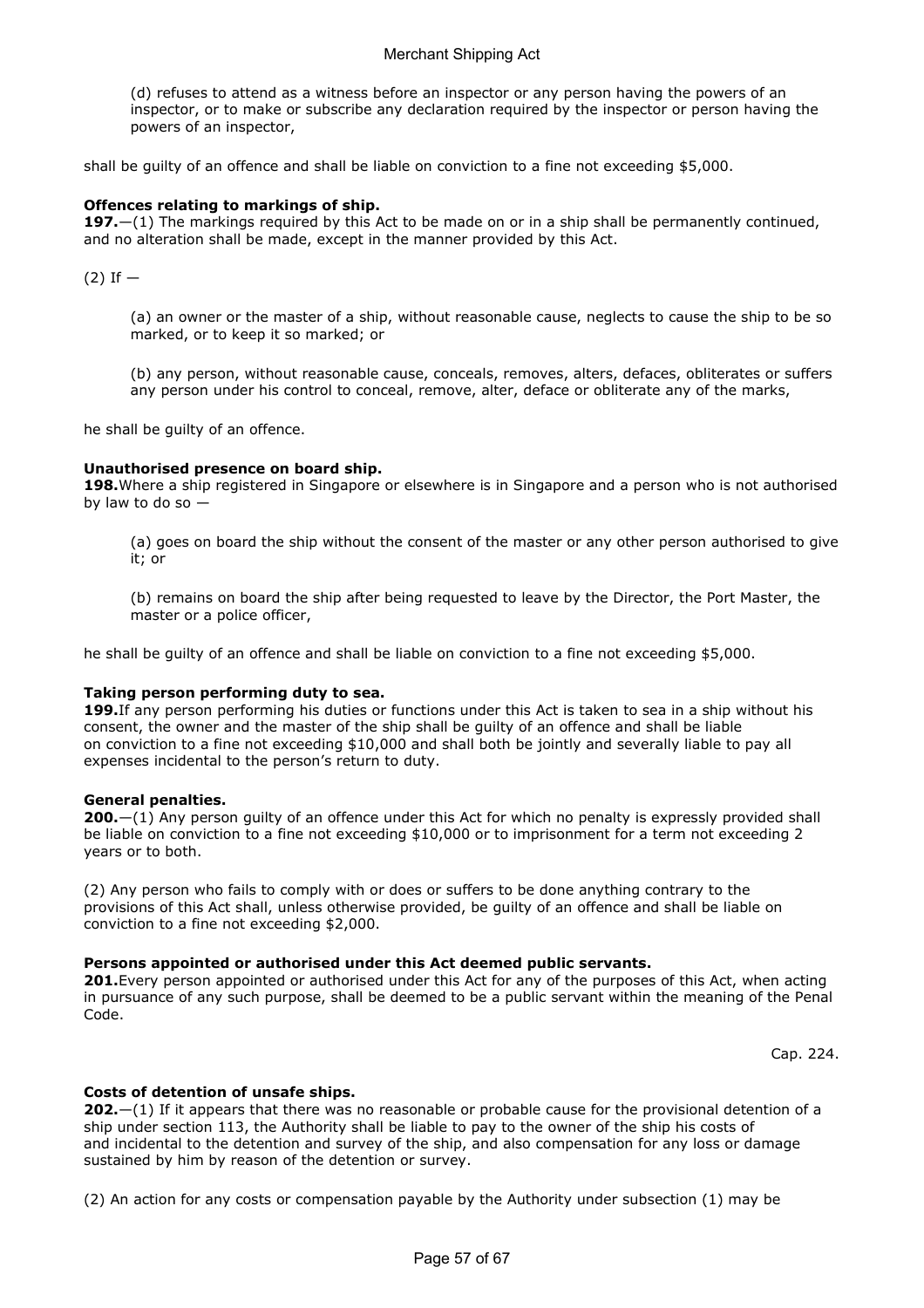brought against the Director by his official title.

(a) a ship is finally detained under section 113;

(b) a ship is provisionally detained under section 113 and the ship was, at the time of detention, an unsafe ship; or

(c) a ship is detained under this Act which provides for the detention of a ship,

the owner of the ship shall be liable to pay to the Authority its costs of and incidental to the detention and survey of the ship.

(4) Any costs payable to the Authority under this Act may be recovered by the Director and those costs shall, without prejudice to any other remedy, be recoverable as salvage is recoverable.

7/96.

7/96.

## Security for costs of detention of unsafe ships.

## **203.**—(1) Where a complaint is made to the Director that a ship is an unsafe ship, the Director may, if he thinks fit, require the complainant to give security to his satisfaction for any costs and compensation which the Director may become liable to pay in consequence of the detention and survey of the ship.

(2) Such security shall not be required where the complaint is made by 3 or more seamen belonging to the ship and is not in the opinion of the Director frivolous or vexatious, and if the complaint is made in sufficient time before the sailing of the ship, the Director shall take proper steps to ascertain whether the ship ought to be detained.

(3) Where a ship is detained in consequence of any complaint, and the circumstances are such that the Authority is liable under section 202 to pay to the owner of the ship any costs or compensation, the complainant shall be liable to pay the Authority all costs incurred and compensation paid by the Authority in respect of the detention and survey of the ship.

7/96.

## Immunity of Government, Authority and their employees, etc.

204.No suit or other legal proceedings shall lie against the Government, the Authority or any officer or employee of the Government or the Authority or any person appointed under this Act or acting under the direction of the Government or the Authority for any act done in good faith in the performance, or intended performance, of any duty, or in the exercise of any power under this Act, or for any failure or default in the performance or exercise in good faith of such duty or power.

## PART XI

## MISCELLANEOUS

## Powers of Director, etc.

**205.**—(1) The Director, the Port Master, a Port Health Officer, a surveyor of ships or a police officer may, at any time, for the purposes of this Act  $-$ 

(a) go on board any ship and inspect and examine the ship or any part thereof or its equipment;

(b) enter and inspect any premises;

(c) require and enforce the production of any book, certificate or document relating to any ship or persons on board the ship;

7/96.

7/96.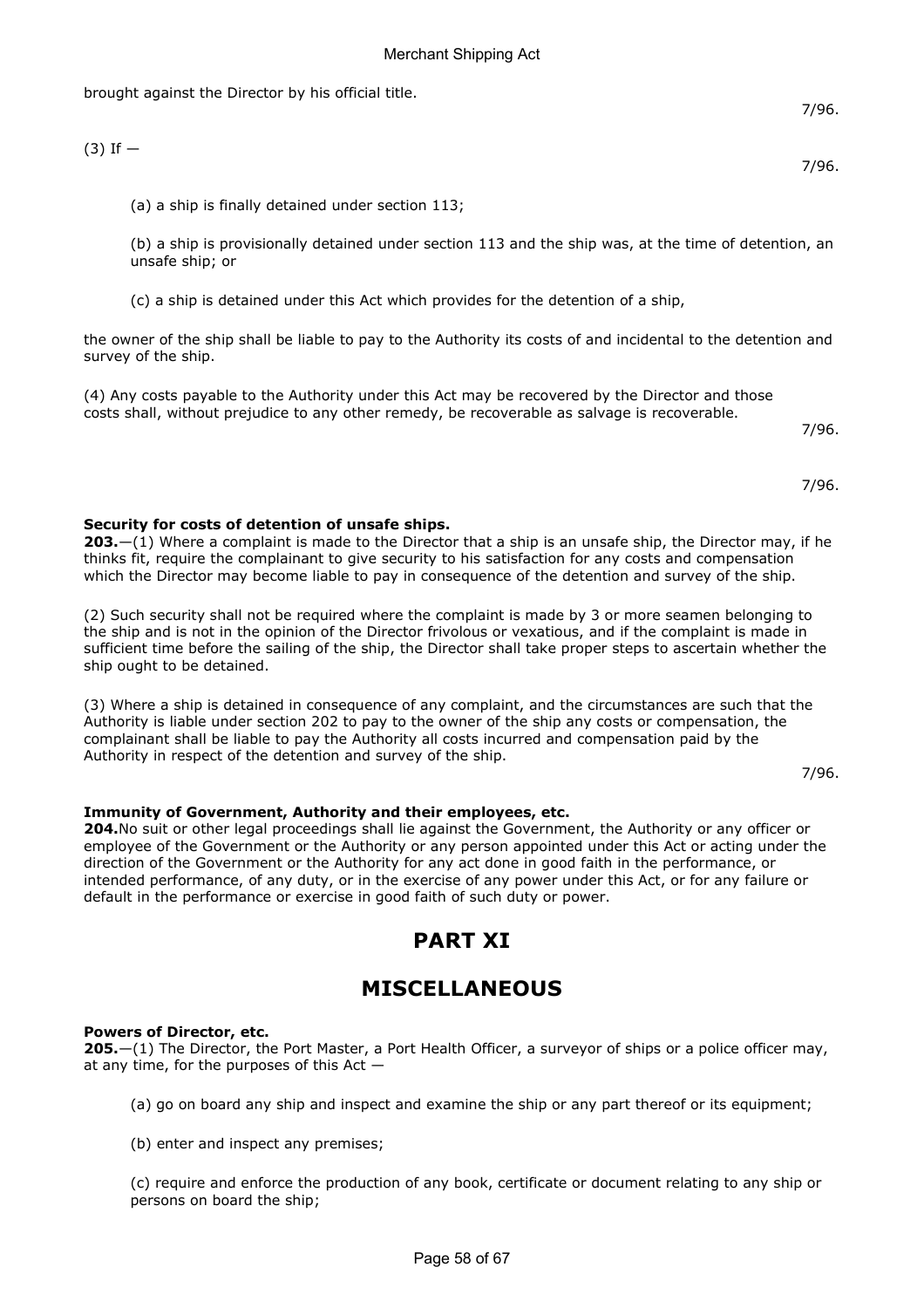- (d) muster the crew and passengers of any ship;
- (e) summon any person before him and require him to answer questions; and
- (f) require any ship to be taken into a dock for the purpose of surveying the hull.

(2) The Director may, in his discretion, compound any offence under this Act or the regulations which is prescribed as a compoundable offence by collecting from a person reasonably suspected of having committed the offence a sum not exceeding \$1,000.

## Powers of inspector.

**206.**An inspector and any person having the powers of such an inspector  $-$ 

(a) shall have the powers conferred under section 205 (1); and

(b) may administer oaths or may, in lieu of requiring or administering an oath, require every person examined by him to make and subscribe to a declaration of the truth of the statements made by him in his examination.

## Power of arrest.

**207.**—(1) The Director, the Port Master, a Port Health Officer, a surveyor of ships or a police officer may arrest without warrant any person who has committed an offence under this Act and take him before a District Court or a Magistrate's Court, as the case may be, to be dealt with according to law.

(2) Any article concerning, by or for which an offence has been committed may be seized and taken to a police station, unless given up sooner by order of a District Court or a Magistrate's Court.

## Power of High Court to remove master.

**208.**—(1) The High Court may remove the master of any ship within the jurisdiction of the Court, if that removal is shown to the satisfaction of the Court by affidavit evidence to be necessary.

(2) The removal of the master under subsection (1) shall be made upon the application of any owner of the ship or his agent, or of the authorised agent of the ship, or of any certificated mate or engineer, or of one-third or more of the crew of the ship.

(3) The High Court may appoint a new master in place of the one removed, but where the owner or agent of the ship is within the jurisdiction of the Court, such an appointment shall not be made without the consent of the owner or agent.

(4) The High Court may also make such order and require such security in respect of the costs of the matter as the Court thinks fit.

## Enforcing detention of ship.

**209.**—(1) Where under this Act a ship is to be or may be detained, the Director, the Port Master, a surveyor of ships, a police officer not below the rank of inspector or a commissioned officer on full pay in the Singapore Armed Forces may detain the ship if it is in Singapore, and the ship may be detained until it complies with the provisions which it contravened.

(2) If the ship, after detention, or after service on the master of the ship of any notice of or order for detention, goes to sea before it is released by the competent authority, the owner and the master of the ship, and also any person who is party or privy to the offence, shall each be guilty of an offence and shall be liable on conviction to a fine not exceeding \$50,000 or to imprisonment for a term not exceeding 2 years or to both.

(3) Any person authorised under this section to detain a ship may, if he thinks it necessary to do so, place a police guard on board.

(4) Any police guard so placed on board a ship may take such steps as are necessary to prevent the ship from going to sea.

## Issue of new document.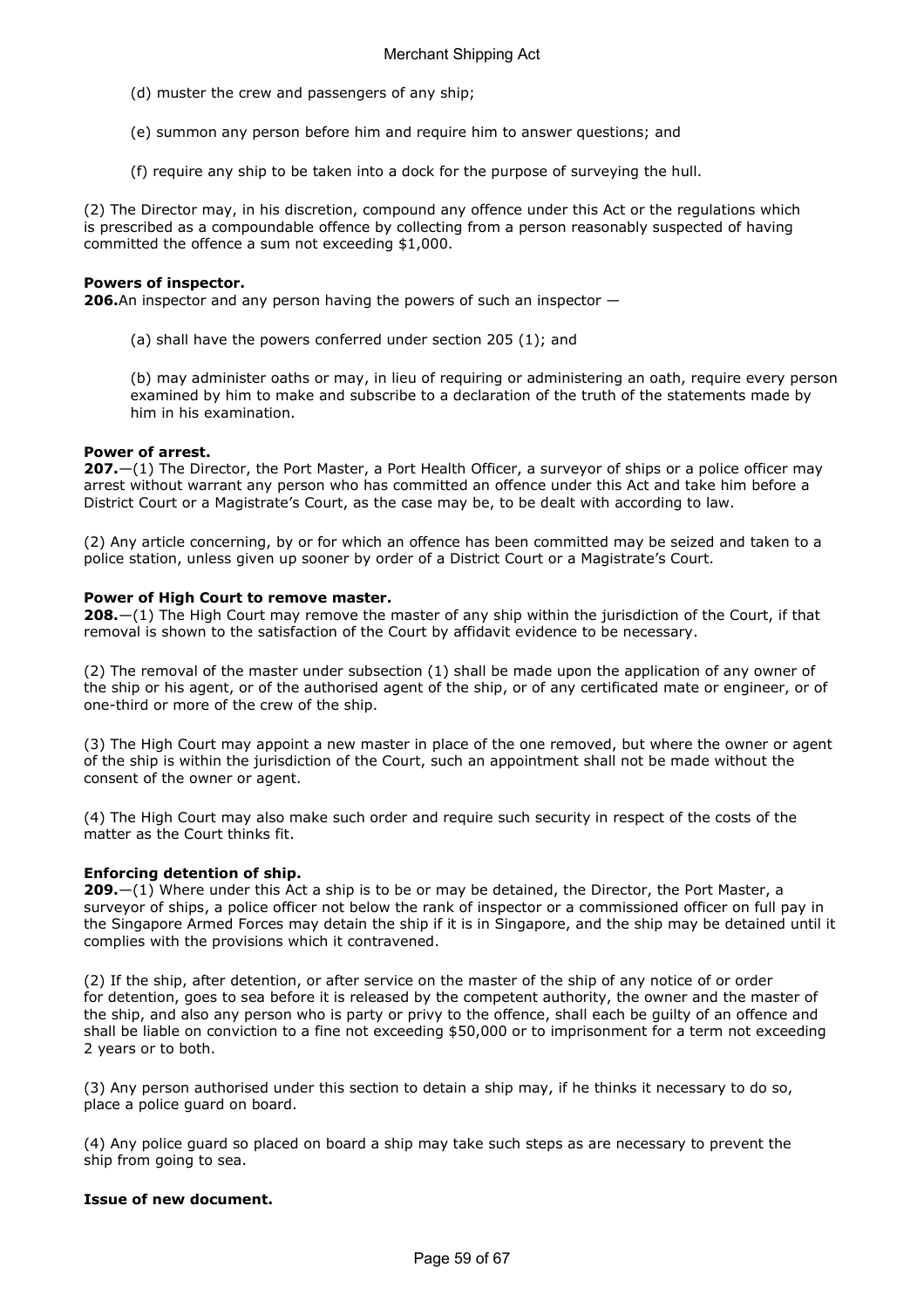**210.** $-(1)$  Where a document issued by the Director or the Registrar under this Act is mislaid, lost or destroyed —

- (a) in the case of a document which relates to a ship, the master or the owner of the ship;
- (b) in the case of a document which relates to a person, the person,

or some other person having knowledge of the facts of the case, shall make a declaration stating the facts of the case to the best of his knowledge and belief, and the Director or the Registrar may thereupon issue a new document in lieu of the original document.

(2) The declaration under subsection (1) shall contain an undertaking to surrender to the Director or the Registrar the document declared mislaid, lost or destroyed, when the document is subsequently recovered.

(3) The Director or the Registrar may, on the delivery up to him of a document issued by him under this Act, issue a new document in lieu thereof.

## Issue of certified copies or extracts.

211. The Director or the Registrar may issue certified copies of or extracts from any document issued by him or in his custody.

## Copy of Act and regulations to be kept on Singapore ships.

**212.**—(1) The master of a Singapore ship which is propelled by mechanical means shall keep a copy of this Act on board the ship, except that he shall not be obliged to keep a copy of any regulations which do not apply to the ship.

(2) Any master who contravenes or fails to comply with this section without reasonable cause shall be guilty of an offence and shall be liable on conviction to a fine not exceeding \$2,000.

## Powers of Authority to prescribe fees, recovery of fees and application of moneys.

**213.**—(1) The Authority may, with the approval of the Minister, make regulations prescribing the fees to be paid in respect of the issue or recording of any certificate, licence or other instrument or the doing of any other thing in pursuance of this Act.

(2) All fees prescribed under this Act shall be paid to the Director.

(3) All fees due to or which may be recovered by the Director under this Act shall, without prejudice to any other remedy, be recoverable as salvage is recoverable.

(4) For the purposes of this section, "fees" includes —

(a) the fees prescribed under section 14;

(b) the fines imposed on the seamen of a ship for disciplinary offences required by section 83 to be paid to the Director;

(c) the fees in respect of survey or inspection of a ship or its equipment or other services rendered to or in relation to a ship by a surveyor of ships or a radio surveyor; and

(d) the fees in respect of services rendered to or in relation to a ship by the Director or a person authorised by the Director.

(5) All moneys recovered or received under this Act shall be paid to the Authority except that the annual tonnage tax paid under section 14 (2) shall be paid into the Consolidated Fund.

7/96.

## Documents to be in approved form.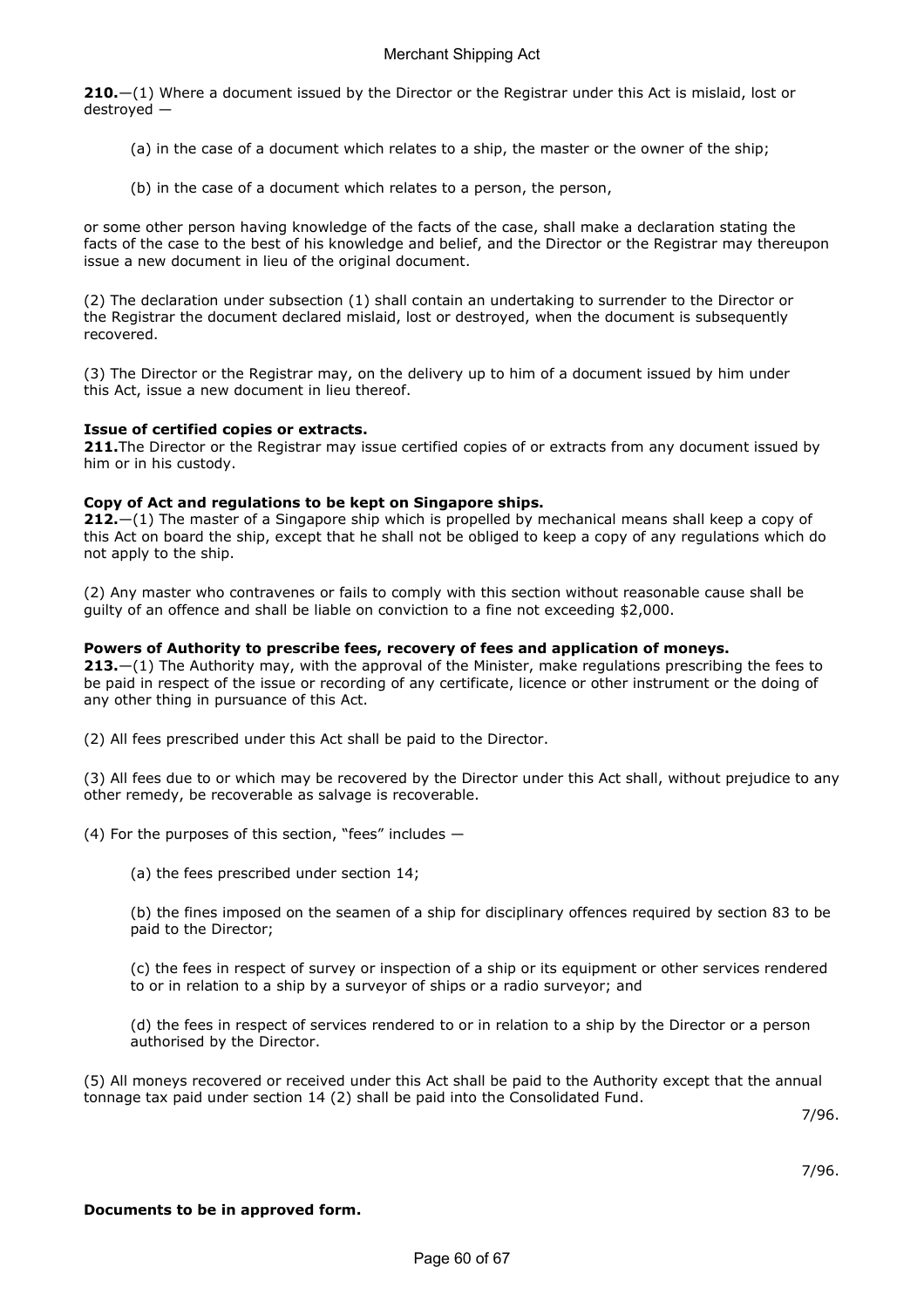214.Every register, certificate, licence, book, instrument or other document prescribed by this Act shall be made in such form, if any, as may be approved by the Authority or as near thereto as circumstances permit.

## Exemption.

**215.**—(1) The Minister may exempt any person or ship or description of persons or ships from all or any of the provisions of this Act.

(2) Any power conferred by this Act to provide for or grant an exemption shall include the power to provide for or grant the exemption subject to conditions and to revoke the exemption.

## Regulations.

**216.**—(1) The Authority may, with the approval of the Minister, make such regulations as are necessary for carrying into effect the provisions of this Act.

(2) Without prejudice to the generality of subsection (1), the Authority may, with the approval of the Minister, make regulations —

7/96.

(a) to exempt any person or ship or description of persons or ships from all or any of the provisions of this Act;

(b) to empower the Director to exempt any person or ship or description of persons or ships from all or any of the provisions of the regulations;

(c) to prescribe the form of any document that may be required and to prescribe different forms for different circumstances;

(d) to make different provision for different descriptions of persons or ships or for persons or ships of the same description in different circumstances;

(e) to prescribe the offences which may be compounded;

(f) to make provisions for any incidental or supplementary matters for which the Authority thinks it expedient for the purposes of the regulations to provide; and

(g) to make a contravention of any provision of any regulation an offence punishable with a fine not exceeding \$10,000.

7/96.

## Transitional provisions.

 $217.–(1)$  Every Singapore ship registered before 2nd February 1996 shall be deemed to be registered under Part II of this Act and the provisions of this Act shall apply to the ship and all matters relating thereto as they apply to a ship registered on or after that date.

(2) Any document, endorsement, exemption or certificate prepared, made or granted under the repealed Merchant Shipping Act shall, so far as it is not inconsistent with the provisions of this Act and except as otherwise expressly provided in this Act, continue and be deemed to have been prepared or granted under the corresponding provisions of this Act.

Cap. 179, 1985 Ed.

(3) Any reference to the Surveyor-General of Ships or Superintendent of the Mercantile Marine Office in any written law shall be read as a reference to the Director.

## THE SCHEDULE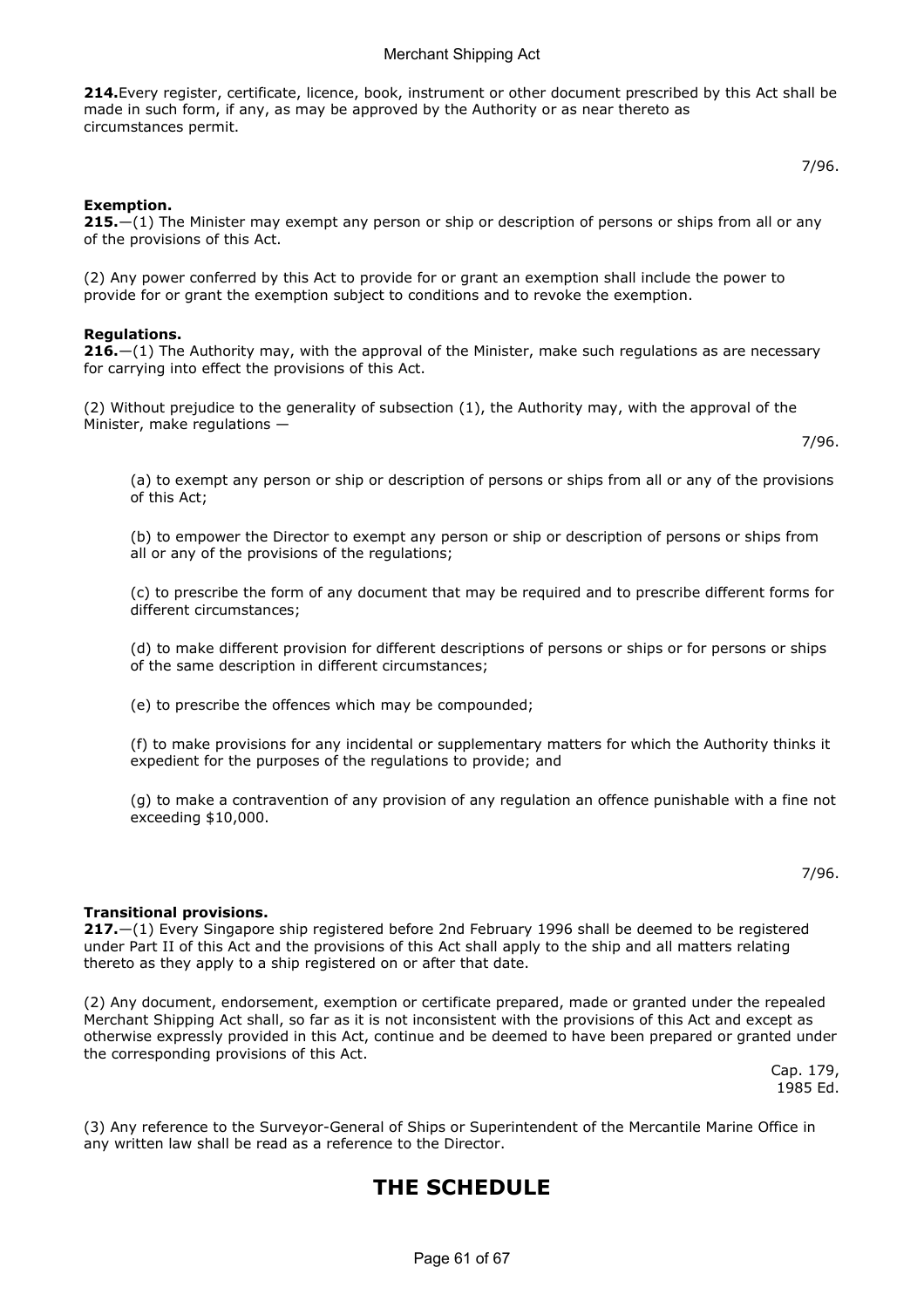## CONVENTION ON LIMITATION OF LIABILITY FOR MARITIME CLAIMS, 1976

## PART I

## TEXT OF CONVENTION

## CHAPTER I

## THE RIGHT OF LIMITATION

## ARTICLE 1

## Persons entitled to limit liability

1. Shipowners and salvors, as hereinafter defined, may limit their liability in accordance with the rules of this Convention for claims set out in Article 2.

2. The term "shipowner" shall mean the owner, charterer, manager and operator of a seagoing ship.

**3.** Salvor shall mean any person rendering services in direct connection with salvage operations. Salvage operations shall also include operations referred to in Article 2, paragraph 1 (d), (e) and  $(f)$ .

4. If any claims set out in Article 2 are made against any person for whose act, neglect or default the shipowner or salvor is responsible, such person shall be entitled to avail himself of the limitation of liability provided for in this Convention.

**5.** In this Convention, the liability of a shipowner shall include liability in an action brought against the vessel herself.

6. An insurer of liability for claims subject to limitation in accordance with the rules of this Convention shall be entitled to the benefits of this Convention to the same extent as the assured himself.

7. The act of invoking limitation of liability shall not constitute an admission of liability.

# Article 2

# Claims subject to limitation

1. Subject to Articles 3 and 4, the following claims, whatever the basis of liability may be, shall be subject to limitation of liability:

(a) claims in respect of loss of life or personal injury or loss of or damage to property (including damage to harbour works, basins and waterways and aids to navigation), occurring on board or in direct connection with the operation of the ship or with salvage operations, and consequential loss resulting therefrom;

(b) claims in respect of loss resulting from delay in the carriage by sea of cargo, passengers or their luggage;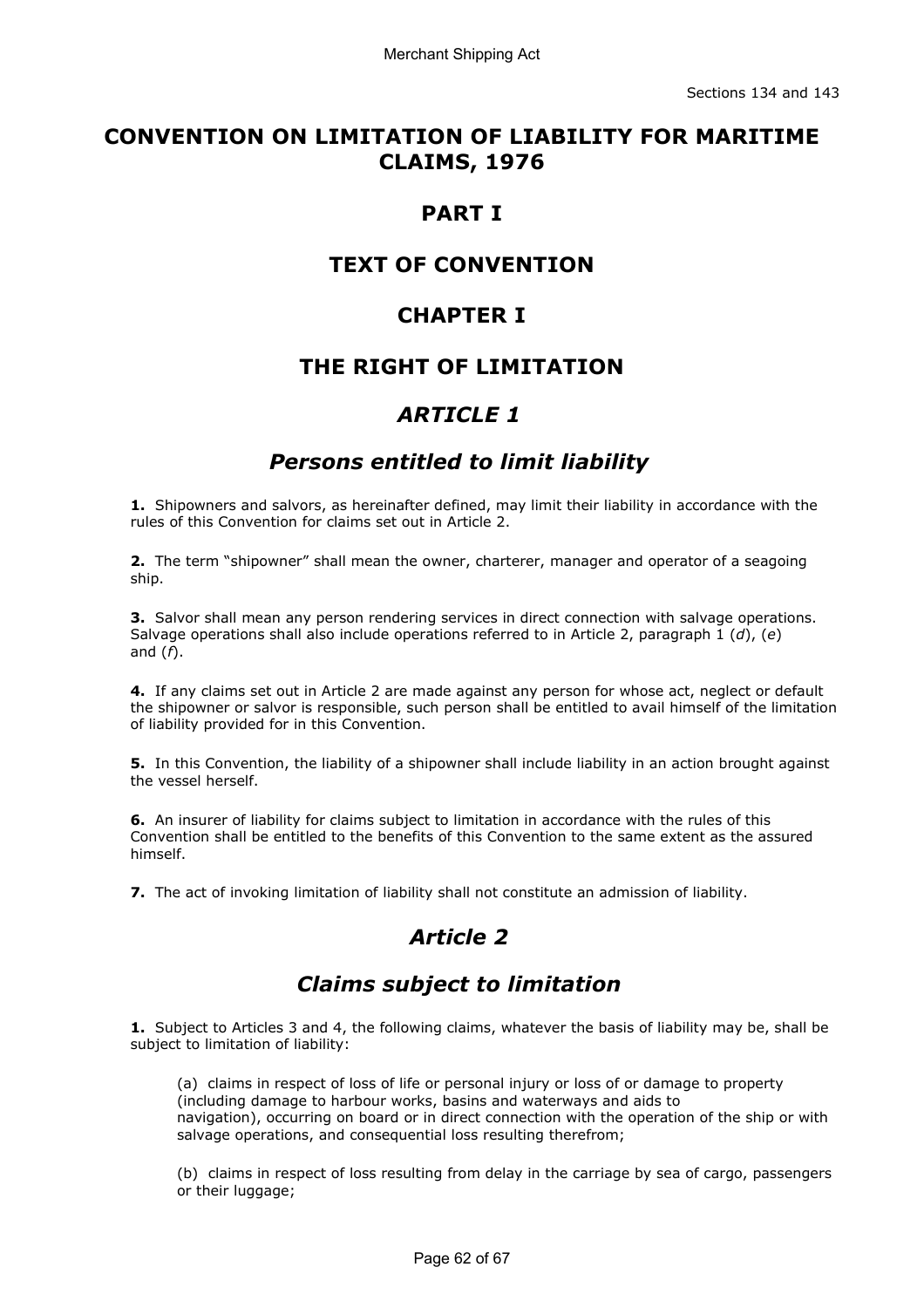(c) claims in respect of other loss resulting from infringement of rights other than contractual rights, occurring in direct connection with the operation of the ship or salvage operations;

(d) claims in respect of the raising, removal, destruction or the rendering harmless of a ship which is sunk, wrecked, stranded or abandoned, including anything that is or has been on board such ship;

(e) claims in respect of the removal, destruction or the rendering harmless of the cargo of the ship;

(f) claims of a person other than the person liable in respect of measures taken in order to avert or minimise loss for which the person liable may limit his liability in accordance with this Convention, and further loss caused by such measures.

2. Claims set out in paragraph 1 shall be subject to limitation of liability even if brought by way of recourse or for indemnity under a contract or otherwise. However, claims set out under paragraph 1  $(d)$ , (e) and (f) shall not be subject to limitation of liability to the extent that they relate to remuneration under a contract with the person liable.

## Article 3

## Claims excepted from limitation

The rules of this Convention shall not apply to:

(a) claims for salvage or contribution in general average;

(b) claims for oil pollution damage within the meaning of the International Convention on Civil Liability for Oil Pollution Damage, dated 29th November 1969 or of any amendment or Protocol thereto which is in force;

(c) claims subject to any international convention or national legislation governing or prohibiting limitation of liability for nuclear damage;

(d) claims against the shipowner of a nuclear ship for nuclear damage;

(e) claims by servants of the shipowner or salvor whose duties are connected with the ship or the salvage operations, including claims of their heirs, dependants or other persons entitled to make such claims, if under the law governing the contract of service between the shipowner or salvor and such servants the shipowner or salvor is not entitled to limit his liability in respect of such claims, or if he is by such law only permitted to limit his liability to an amount greater than that provided for in Article 6.

# Article 4

# Conduct barring limitation

A person liable shall not be entitled to limit his liability if it is proved that the loss resulted from his personal act or omission, committed with the intent to cause such loss, or recklessly and with knowledge that such loss would probably result.

# Article 5

## Counterclaims

Where a person entitled to limitation of liability under the rules of this Convention has a claim against the claimant arising out of the same occurrence, their respective claims shall be set off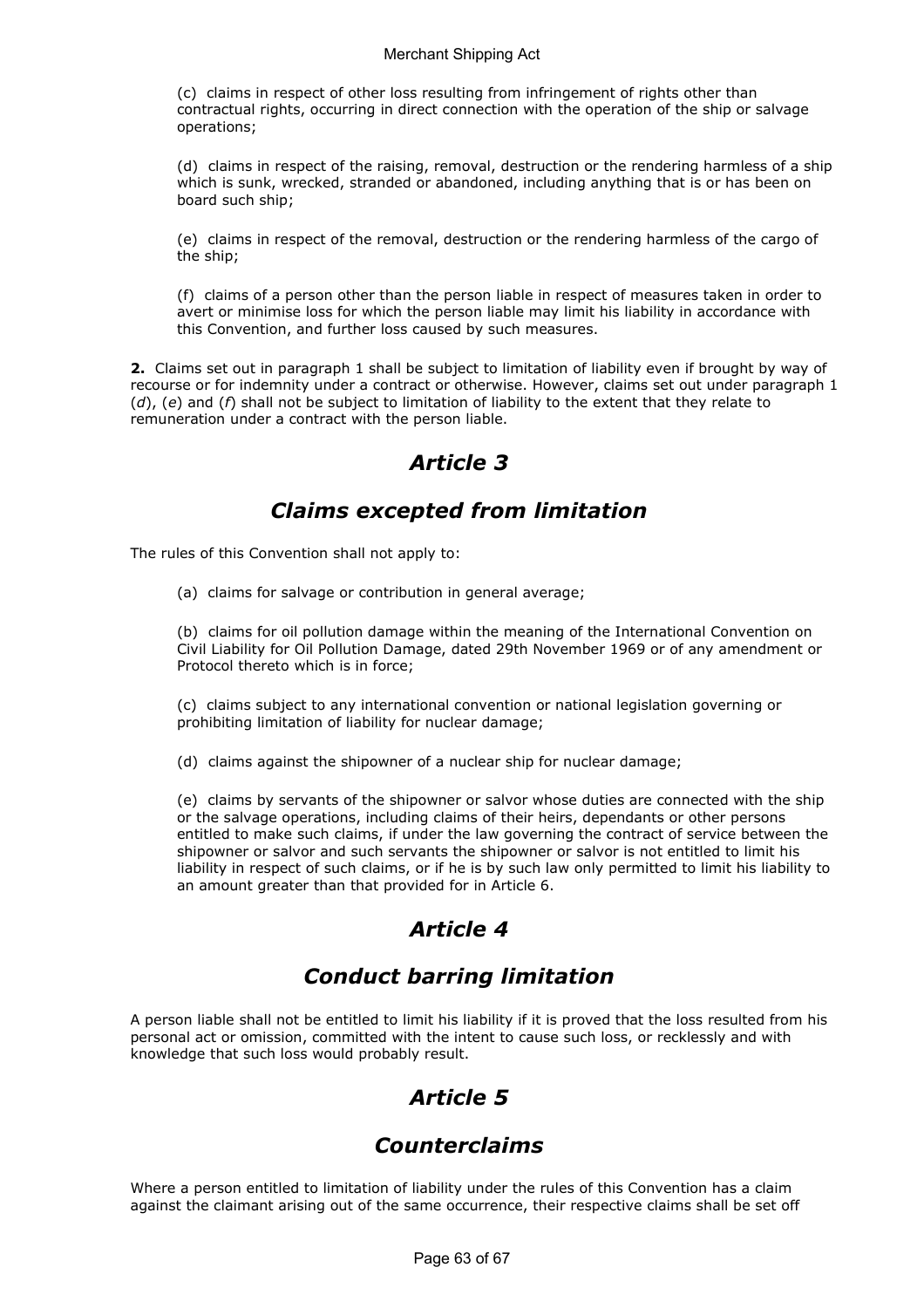against each other and the provisions of this Convention shall only apply to the balance, if any.

## CHAPTER II

## LIMITS OF LIABILITY

## Article 6

# The general limits

1. The limits of liability for claims other than those mentioned in Article 7, arising on any distinct occasion, shall be calculated as follows:

- (a) in respect of claims for loss of life or personal injury,
	- (i) 333,000 Units of Account for a ship with a tonnage not exceeding 500 tons;

(ii) for a ship with a tonnage in excess thereof, the following amount in addition to that mentioned in sub-paragraph (i):

for each ton from 501 to 3,000 tons, 500 Units of Account;

for each ton from 3,001 to 30,000 tons, 333 Units of Account;

for each ton from 30,001 to 70,000 tons, 250 Units of Account; and

for each ton in excess of 70,000 tons, 167 Units of Account;

(b) in respect of any other claims,

(i) 167,000 Units of Account for a ship with a tonnage not exceeding 500 tons;

(ii) for a ship with a tonnage in excess thereof, the following amount in addition to that mentioned in sub-paragraph (i):

for each ton from 501 to 30,000 tons, 167 Units of Account;

for each ton from 30,001 to 70,000 tons, 125 Units of Account; and

for each ton in excess of 70,000 tons, 83 Units of Account.

2. Where the amount calculated in accordance with paragraph 1 (a) is insufficient to pay the claims mentioned therein in full, the amount calculated in accordance with paragraph 1  $(b)$  shall be available for payment of the unpaid balance of claims under paragraph  $1(a)$  and such unpaid balance shall rank rateably with claims mentioned under paragraph  $1 (b)$ .

**3.** However, without prejudice to the right of claims for loss of life or personal injury according to paragraph 2, a State Party may provide in its national law that claims in respect of damage to harbour works, basins and waterways and aids to navigation shall have such priority over other claims under paragraph  $1(b)$  as is provided by that law.

4. The limits of liability for any salvor not operating from any ship or for any salvor operating solely on the ship to, or in respect of which he is rendering salvage services, shall be calculated according to a tonnage of 1,500 tons.

**5.** For the purpose of this Convention, the ship's tonnage shall be the gross tonnage calculated in accordance with the tonnage measurement rules contained in Annex 1 of the International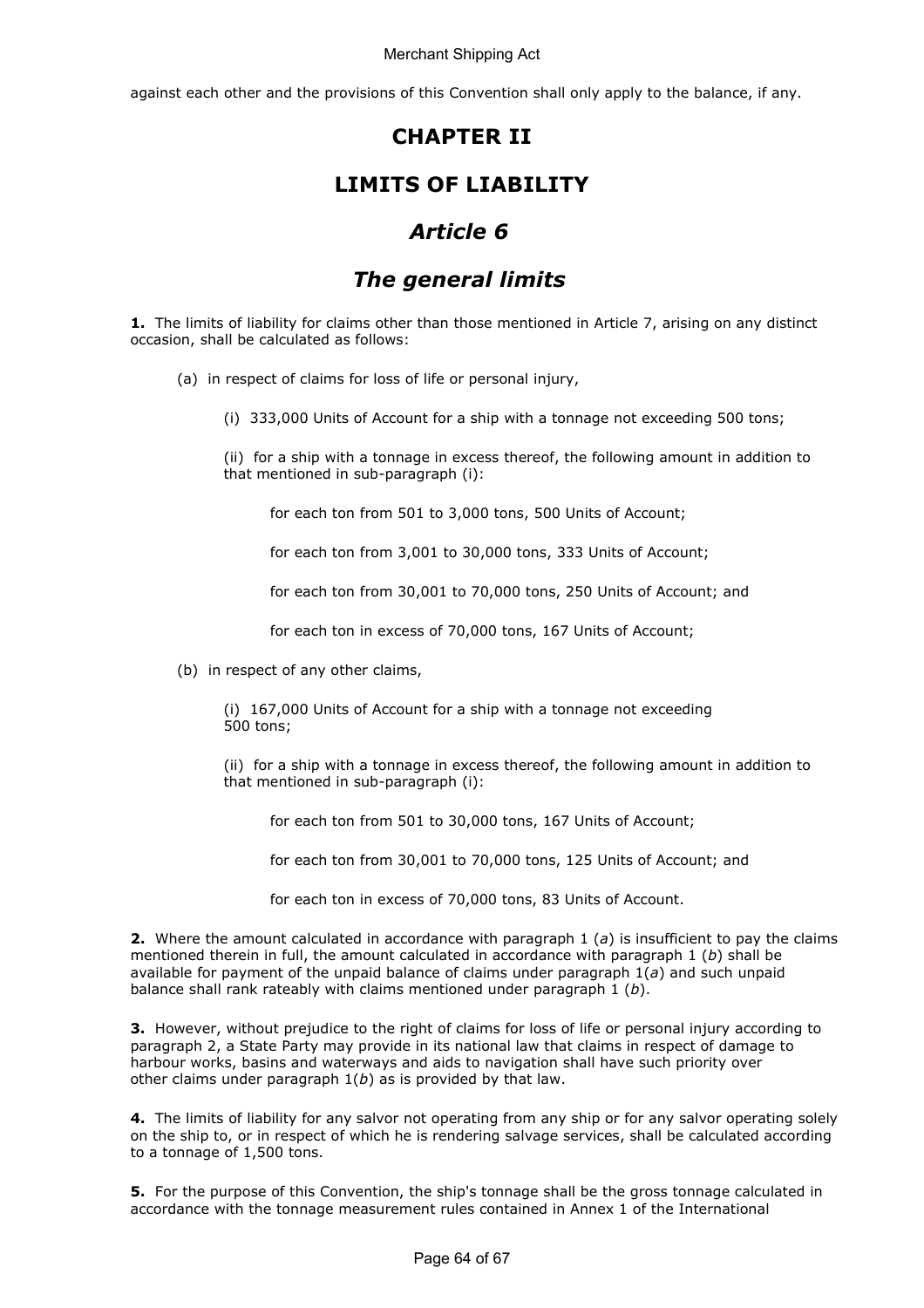Convention on Tonnage Measurement of Ships, 1969.

# Article 7

# The limit for passenger claims

1. In respect of claims arising on any distinct occasion for loss of life or personal injury to passengers of a ship, the limit of liability of the shipowner thereof shall be an amount of 46,666 Units of Account multiplied by the number of passengers which the ship is authorised to carry according to the ship's certificate, but not exceeding 25 million Units of Account.

2. For the purpose of this Article, "claims for loss of life or personal injury to passengers of a ship" shall mean any such claims brought by or on behalf of any person carried in that ship:

(a) under a contract of passenger carriage; or

(b) who, with the consent of the carrier, is accompanying a vehicle or live animals which are covered by a contract for the carriage of goods.

# Article 8

# Unit of Account

The Unit of Account referred to in Articles 6 and 7 is the Special Drawing Right as defined by the International Monetary Fund. The amounts mentioned in Articles 6 and 7 shall be converted into the national currency of the State in which limitation is sought, according to the value of that currency at the date the limitation fund shall have been constituted, payment is made, or security is given which under the law of that State is equivalent to such payment.

# Article 9

## Aggregation of claims

1. The limits of liability determined in accordance with Article 6 shall apply to the aggregate of all claims which arise on any distinct occasion:

(a) against the person or persons mentioned in paragraph 2 of Article 1 and any person for whose act, neglect or default he or they are responsible;

(b) against the shipowner of a ship rendering salvage services from that ship and the salvor or salvors operating from such ship and any person for whose act, neglect or default he or they are responsible; or

(c) against the salvor or salvors who are not operating from a ship or who are operating solely on the ship to, or in respect of which, the salvage services are rendered and any person for whose act, neglect or default he or they are responsible.

2. The limits of liability determined in accordance with Article 7 shall apply to the aggregate of all claims subject thereto which may arise on any distinct occasion against the person or persons mentioned in paragraph 2 of Article 1 in respect of the ship referred to in Article 7 and any person for whose act, neglect or default he or they are responsible.

# Article 10

## Limitation of liability without constitution of a limitation fund

1. Limitation of liability may be invoked notwithstanding that a limitation fund as mentioned in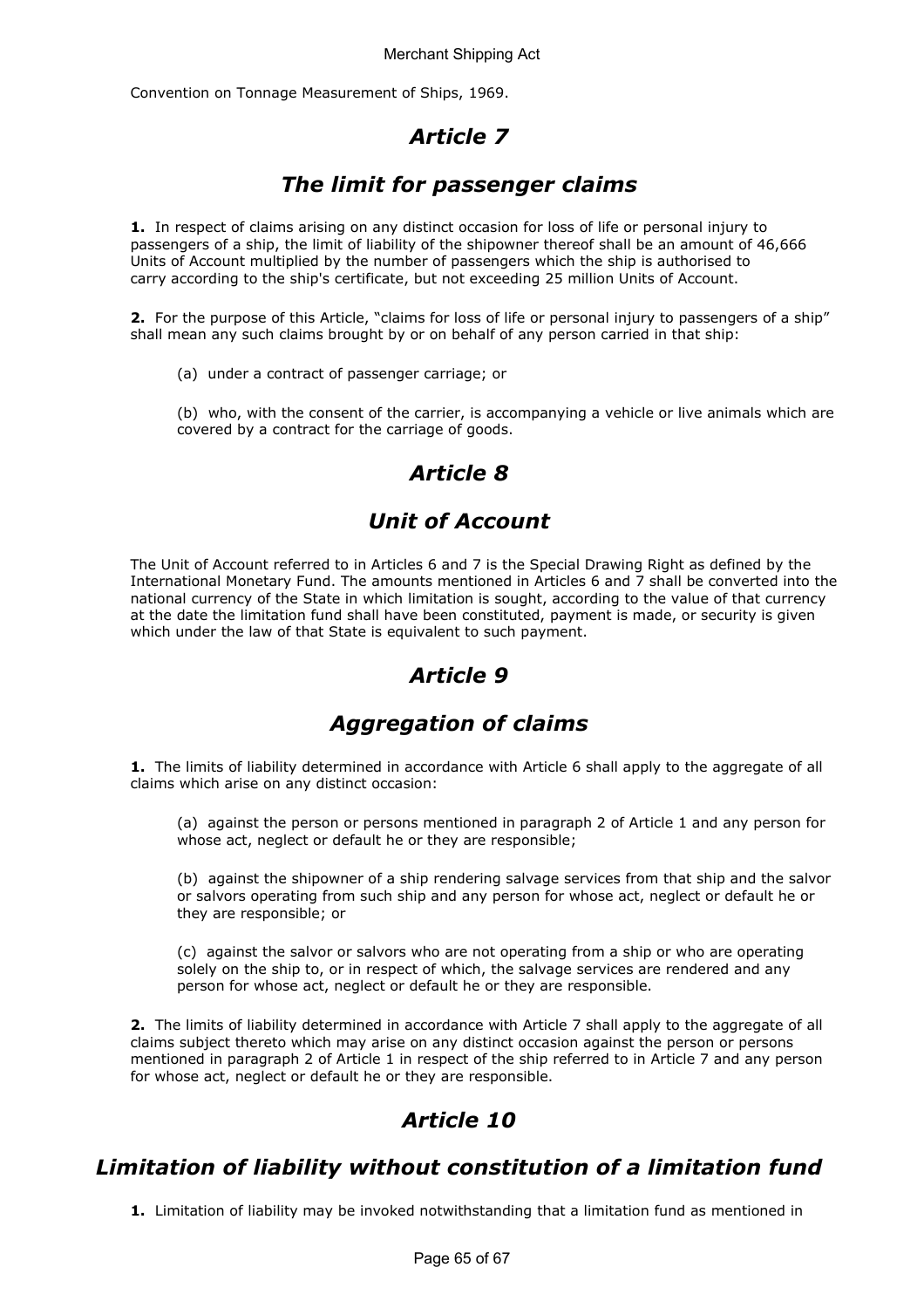Article 11 has not been constituted.

2. If limitation of liability is invoked without the constitution of a limitation fund, the provisions of Article 12 shall apply correspondingly.

3. Questions of procedure arising under the rules of this Article shall be decided in accordance with the national law of the State Party in which action is brought.

## CHAPTER III

## THE LIMITATION FUND

## Article 11

## Constitution of the fund

**1.** Any person alleged to be liable may constitute a fund with the Court or other competent authority in any State Party in which legal proceedings are instituted in respect of claims subject to limitation. The fund shall be constituted in the sum of such of the amounts set out in Articles 6 and 7 as are applicable to claims for which that person may be liable, together with interest thereon from the date of the occurrence giving rise to the liability until the date of the constitution of the fund. Any fund thus constituted shall be available only for the payment of claims in respect of which limitation of liability can be invoked.

2. A fund may be constituted, either by depositing the sum, or by producing a guarantee acceptable under the legislation of the State Party where the fund is constituted and considered to be adequate by the Court or other competent authority.

**3.** A fund constituted by one of the persons mentioned in paragraph 1 (a), (b) or (c) or paragraph 2 of Article 9 or his insurer shall be deemed constituted by all persons mentioned in paragraph 1  $(a)$ ,  $(b)$  or  $(c)$  or paragraph 2, respectively.

# Article 12

# Distribution of the fund

1. Subject to the provisions of paragraphs 1 and 2 of Article 6 and of Article 7, the fund shall be distributed among the claimants in proportion to their established claims against the fund.

2. If, before the fund is distributed, the person liable, or his insurer, has settled a claim against the fund such person shall, up to the amount he has paid, acquire by subrogation the rights which the person so compensated would have enjoyed under this Convention.

**3.** The right of subrogation provided for in paragraph 2 may also be exercised by persons other than those therein mentioned in respect of any amount of compensation which they may have paid, but only to the extent that such subrogation is permitted under the applicable national law.

4. Where the person liable or any other person establishes that he may be compelled to pay, at a later date, in whole or in part any such amount of compensation with regard to which such person would have enjoyed a right of subrogation pursuant to paragraphs 2 and 3 had the compensation been paid before the fund was distributed, the Court or other competent authority of the State where the fund has been constituted may order that a sufficient sum shall be provisionally set aside to enable such person at such later date to enforce his claim against the fund.

# Article 13

## Bar to other actions